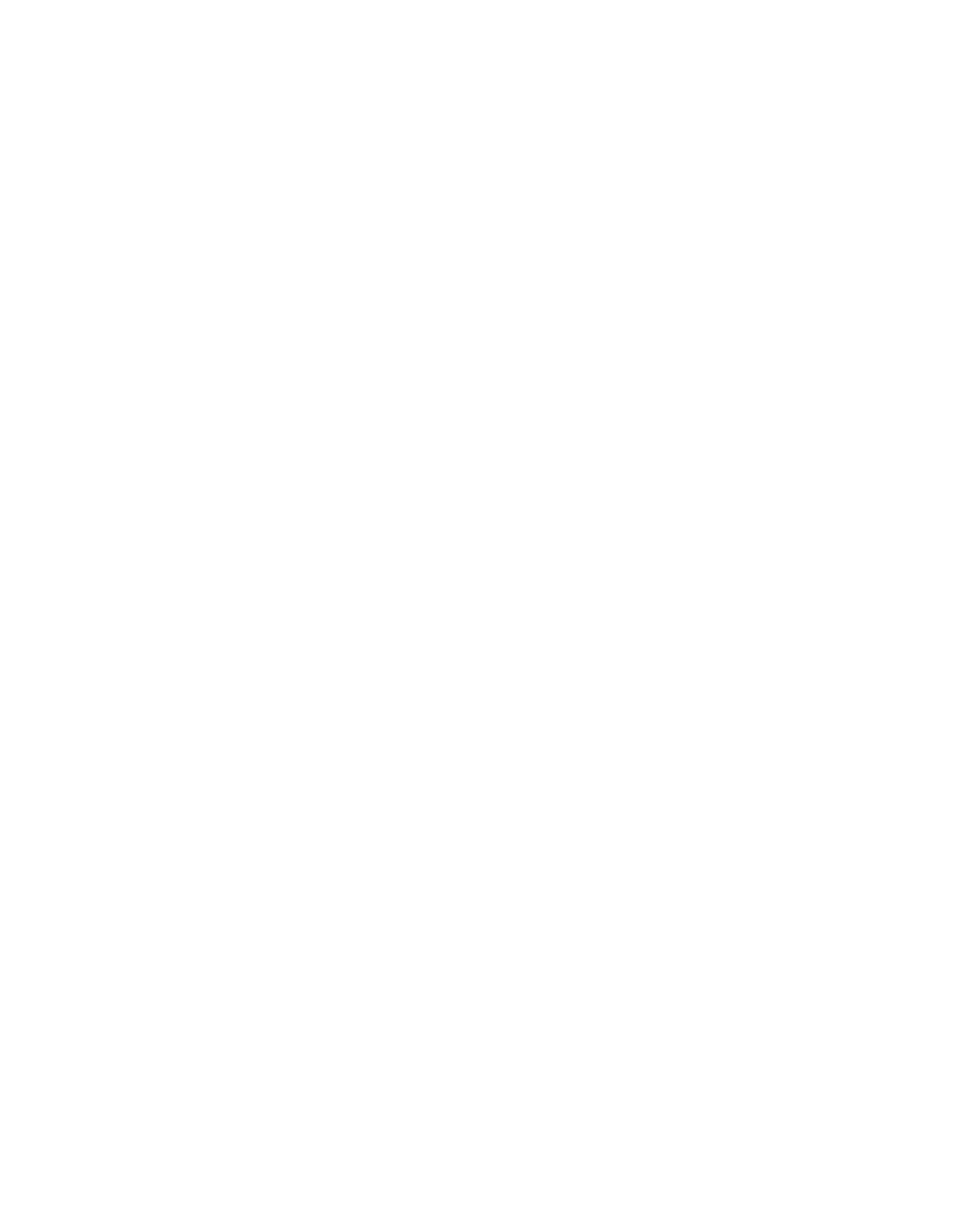# **Interim Condensed Consolidated Financial Statements (unaudited)**

| $\overline{2}$ |         | <b>Consolidated Income Statements</b>                         |  |  |  |  |
|----------------|---------|---------------------------------------------------------------|--|--|--|--|
| 3              |         | <b>Consolidated Comprehensive Income Statements</b>           |  |  |  |  |
| $\overline{4}$ |         | <b>Consolidated Statements of Financial Position</b>          |  |  |  |  |
| $\overline{5}$ |         | <b>Consolidated Equity Statements</b>                         |  |  |  |  |
| $\overline{7}$ |         | <b>Consolidated Cash Flows Statements</b>                     |  |  |  |  |
| 8              |         | Notes to Interim Condensed Consolidated Financial Statements  |  |  |  |  |
| 8              | Note 1  | General Information                                           |  |  |  |  |
| 8              | Note 2  | Impacts of COVID-19 Pandemic                                  |  |  |  |  |
| 9              | Note 3  | Changes in Accounting Policies                                |  |  |  |  |
| 11             | Note 4  | Disposal of Business                                          |  |  |  |  |
| 12             | Note 5  | Invested Assets and Investment Income                         |  |  |  |  |
| 14             | Note 6  | Fair Value of Financial Instruments and Investment Properties |  |  |  |  |
| 22             | Note 7  | Management of Risks Associated with Financial Instruments     |  |  |  |  |
| 24             | Note 8  | <b>Derivative Financial Instruments</b>                       |  |  |  |  |
| 26             | Note 9  | Segregated Funds Net Assets                                   |  |  |  |  |
| 27             | Note 10 | <b>Debentures</b>                                             |  |  |  |  |
| 27             | Note 11 | Share Capital                                                 |  |  |  |  |
| 29             | Note 12 | Accumulated Other Comprehensive Income                        |  |  |  |  |
| 29             | Note 13 | Capital Management                                            |  |  |  |  |
| 30             | Note 14 | <b>General Expenses</b>                                       |  |  |  |  |
| 31             | Note 15 | Income Taxes                                                  |  |  |  |  |
| 31             | Note 16 | Segmented Information                                         |  |  |  |  |
| 37             | Note 17 | Basic Earnings Per Common Share                               |  |  |  |  |
| 38             | Note 18 | Post-Employment Benefits                                      |  |  |  |  |
| 39             | Note 19 | Commitments                                                   |  |  |  |  |
| 39             | Note 20 | Event After the Reporting Period                              |  |  |  |  |
| 39             | Note 21 | <b>Comparative Figures</b>                                    |  |  |  |  |
|                |         |                                                               |  |  |  |  |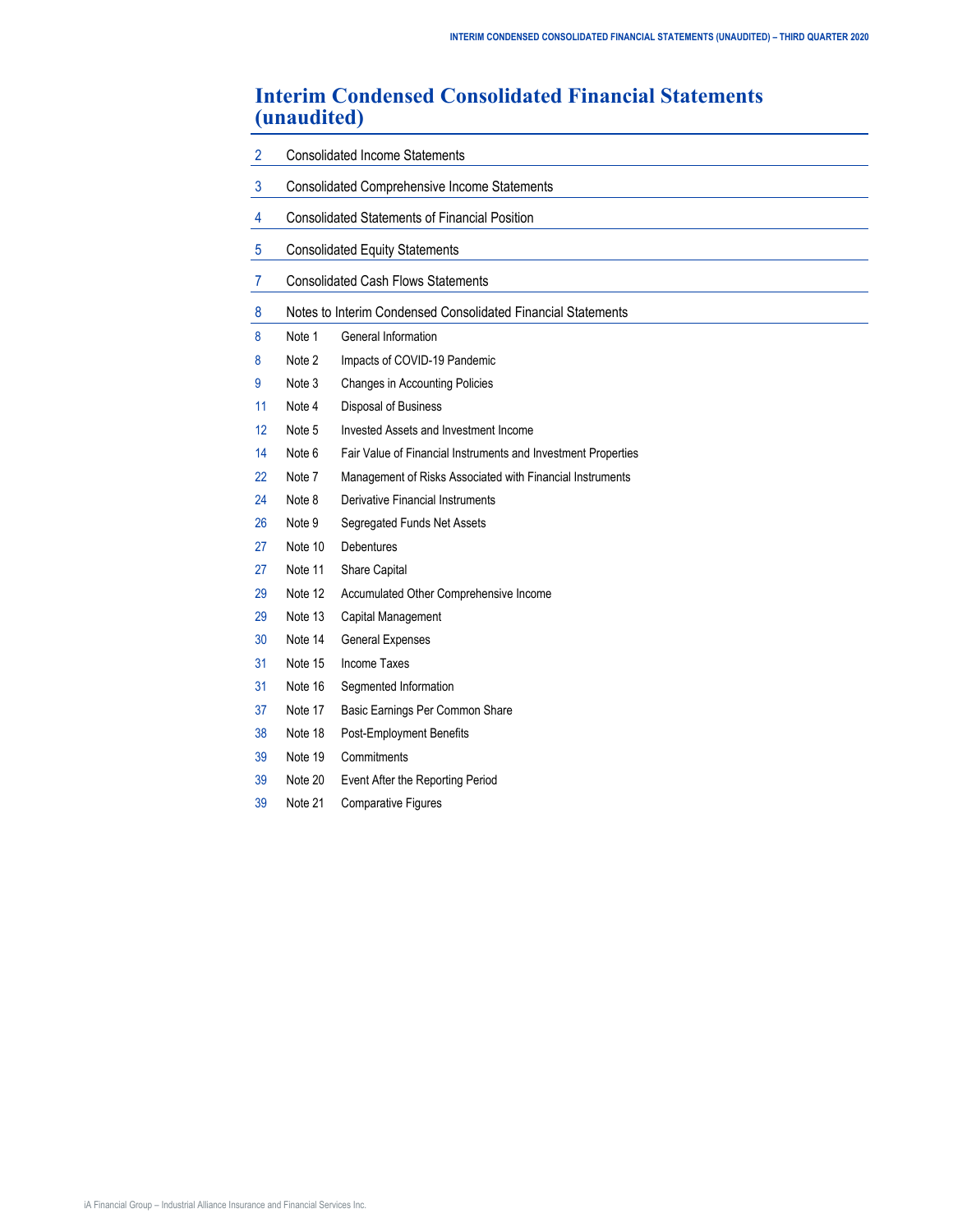# <span id="page-3-0"></span>**Consolidated Income Statements**

| (Unaudited, in millions of dollars, unless otherwise indicated) |       | <b>Quarters ended</b><br>September 30 |        | Nine months ended<br>September 30 |  |  |
|-----------------------------------------------------------------|-------|---------------------------------------|--------|-----------------------------------|--|--|
|                                                                 | 2020  | 2019                                  | 2020   | 2019                              |  |  |
|                                                                 | \$    | \$                                    | \$     | \$                                |  |  |
| <b>Revenues</b>                                                 |       |                                       |        |                                   |  |  |
| <b>Premiums</b>                                                 |       |                                       |        |                                   |  |  |
| Gross premiums                                                  | 3,387 | 2.404                                 | 8.638  | 7.131                             |  |  |
| Premiums ceded                                                  | (216) | (215)                                 | (617)  | (604)                             |  |  |
| Net premiums (Note 16)                                          | 3,171 | 2,189                                 | 8,021  | 6,527                             |  |  |
| Investment income (Note 5)                                      |       |                                       |        |                                   |  |  |
| Interest and other investment income                            | 359   | 347                                   | 1,108  | 1,001                             |  |  |
| Change in fair value of investments                             | 35    | 763                                   | 2,583  | 3,942                             |  |  |
|                                                                 | 394   | 1.110                                 | 3,691  | 4,943                             |  |  |
| Other revenues                                                  | 422   | 416                                   | 1,278  | 1,251                             |  |  |
|                                                                 | 3,987 | 3,715                                 | 12,990 | 12,721                            |  |  |
| Policy benefits and expenses                                    |       |                                       |        |                                   |  |  |
| Gross benefits and claims on contracts                          | 1,439 | 1,420                                 | 4,267  | 4,356                             |  |  |
| Ceded benefits and claims on contracts                          | (129) | (155)                                 | (400)  | (397)                             |  |  |
| Net transfer to segregated funds                                | 622   | 262                                   | 1,834  | 682                               |  |  |
| Increase (decrease) in insurance contract liabilities           | 950   | 1,156                                 | 4,266  | 5,056                             |  |  |
| Increase (decrease) in investment contract liabilities          | 3     | 7                                     | 25     | 28                                |  |  |
| Decrease (increase) in reinsurance assets                       | (18)  | (32)                                  | (112)  | (112)                             |  |  |
|                                                                 | 2,867 | 2,658                                 | 9.880  | 9.613                             |  |  |
| Commissions                                                     | 449   | 425                                   | 1,283  | 1,220                             |  |  |
| General expenses                                                | 351   | 347                                   | 1,113  | 1,061                             |  |  |
| Premium and other taxes                                         | 34    | 31                                    | 94     | 95                                |  |  |
| Financing charges                                               | 12    | 13                                    | 39     | 42                                |  |  |
|                                                                 | 3,713 | 3,474                                 | 12,409 | 12,031                            |  |  |
| Income before income taxes                                      | 274   | 241                                   | 581    | 690                               |  |  |
| Income taxes (Note 15)                                          | 50    | 52                                    | 104    | 156                               |  |  |
| Net income                                                      | 224   | 189                                   | 477    | 534                               |  |  |
| Net income attributed to participating policyholders            | (4)   |                                       | 4      | $\mathbf{1}$                      |  |  |
| Net income attributed to shareholders                           | 228   | 189                                   | 473    | 533                               |  |  |
| Dividends attributed to preferred shares (Note 11)              | 6     | 5                                     | 17     | 17                                |  |  |
| Net income attributed to common shareholder                     | 222   | 184                                   | 456    | 516                               |  |  |
| Basic earnings per common share (in dollars) (Note 17)          | 2.04  | 1.69                                  | 4.20   | 4.75                              |  |  |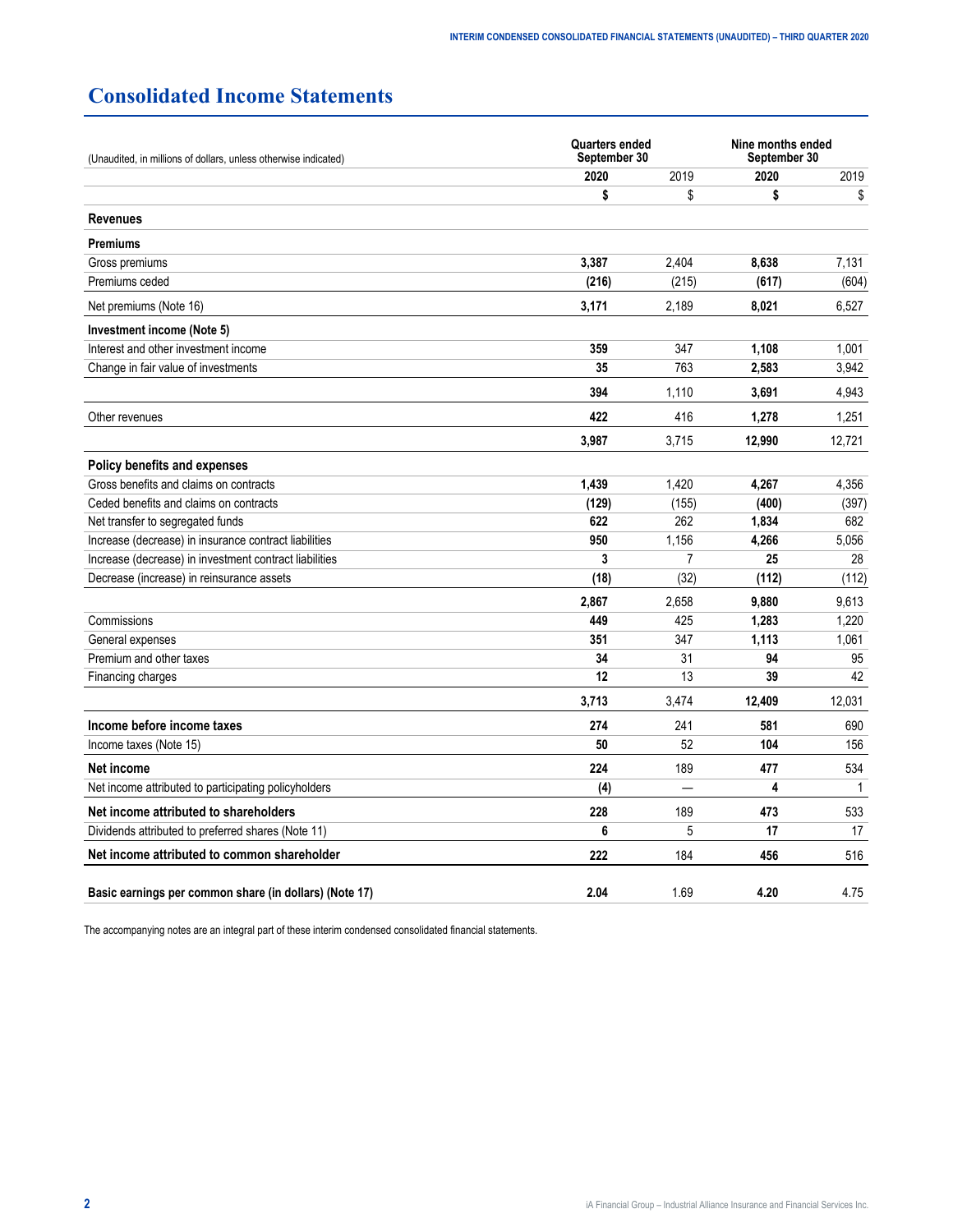# <span id="page-4-0"></span>**Consolidated Comprehensive Income Statements**

| (Unaudited, in millions of dollars)                                                                 | Quarters ended<br>September 30 |      | Nine months ended<br>September 30 |      |  |
|-----------------------------------------------------------------------------------------------------|--------------------------------|------|-----------------------------------|------|--|
|                                                                                                     | 2020                           | 2019 | 2020                              | 2019 |  |
|                                                                                                     |                                | \$   |                                   | \$   |  |
| Net income                                                                                          | 224                            | 189  | 477                               | 534  |  |
| Other comprehensive income, net of income taxes                                                     |                                |      |                                   |      |  |
| Items that may be reclassified subsequently to net income:                                          |                                |      |                                   |      |  |
| Available for sale financial assets                                                                 |                                |      |                                   |      |  |
| Unrealized gains (losses) on available for sale financial assets                                    | 45                             | (1)  | 73                                | 89   |  |
| Reclassification of losses (gains) on available for sale financial assets included in net<br>income | (2)                            | (4)  | (16)                              | (13) |  |
|                                                                                                     | 43                             | (5)  | 57                                | 76   |  |
| Net investment hedge                                                                                |                                |      |                                   |      |  |
| Unrealized gains (losses) on currency translation in foreign operations                             | (28)                           | 16   | 37                                | (35) |  |
| Hedges of net investment in foreign operations                                                      | 23                             | (13) | (28)                              | 28   |  |
|                                                                                                     | (5)                            | 3    | 9                                 | (7)  |  |
| Cash flow hedge                                                                                     |                                |      |                                   |      |  |
| Unrealized gains (losses) on cash flow hedges                                                       |                                |      |                                   | (2)  |  |
| Items that will not be reclassified subsequently to net income:                                     |                                |      |                                   |      |  |
| Remeasurement of post-employment benefits                                                           | (15)                           | (13) | (71)                              | (70) |  |
| Total other comprehensive income                                                                    | 23                             | (15) | (5)                               | (3)  |  |
| <b>Comprehensive income</b>                                                                         | 247                            | 174  | 472                               | 531  |  |
| Comprehensive income attributed to participating policyholders                                      | (4)                            |      | 4                                 |      |  |
| Comprehensive income attributed to shareholders                                                     | 251                            | 174  | 468                               | 530  |  |

# **Income Taxes Included in Other Comprehensive Income**

| (Unaudited, in millions of dollars)                                                                        | <b>Quarters ended</b><br>September 30 |      | Nine months ended<br>September 30 |      |
|------------------------------------------------------------------------------------------------------------|---------------------------------------|------|-----------------------------------|------|
|                                                                                                            | 2020                                  | 2019 | 2020                              | 2019 |
|                                                                                                            |                                       | \$   |                                   |      |
| Income tax recovery (expense) related to:                                                                  |                                       |      |                                   |      |
| Items that may be reclassified subsequently to net income:                                                 |                                       |      |                                   |      |
| Unrealized losses (gains) on available for sale financial assets                                           | (16)                                  |      | (25)                              | (31) |
| Reclassification of gains (losses) on available for sale financial assets included in net<br><b>Income</b> |                                       |      |                                   |      |
| Hedges of net investment in foreign operations                                                             | (4)                                   | 2    | 5                                 | (5)  |
|                                                                                                            | (19)                                  | 3    | (15)                              | (31) |
| Items that will not be reclassified subsequently to net income:                                            |                                       |      |                                   |      |
| Remeasurement of post-employment benefits                                                                  | 5                                     | 4    | 25                                | 24   |
| Total income tax recovery (expense) included in other comprehensive income                                 | (14)                                  |      | 10                                | (7)  |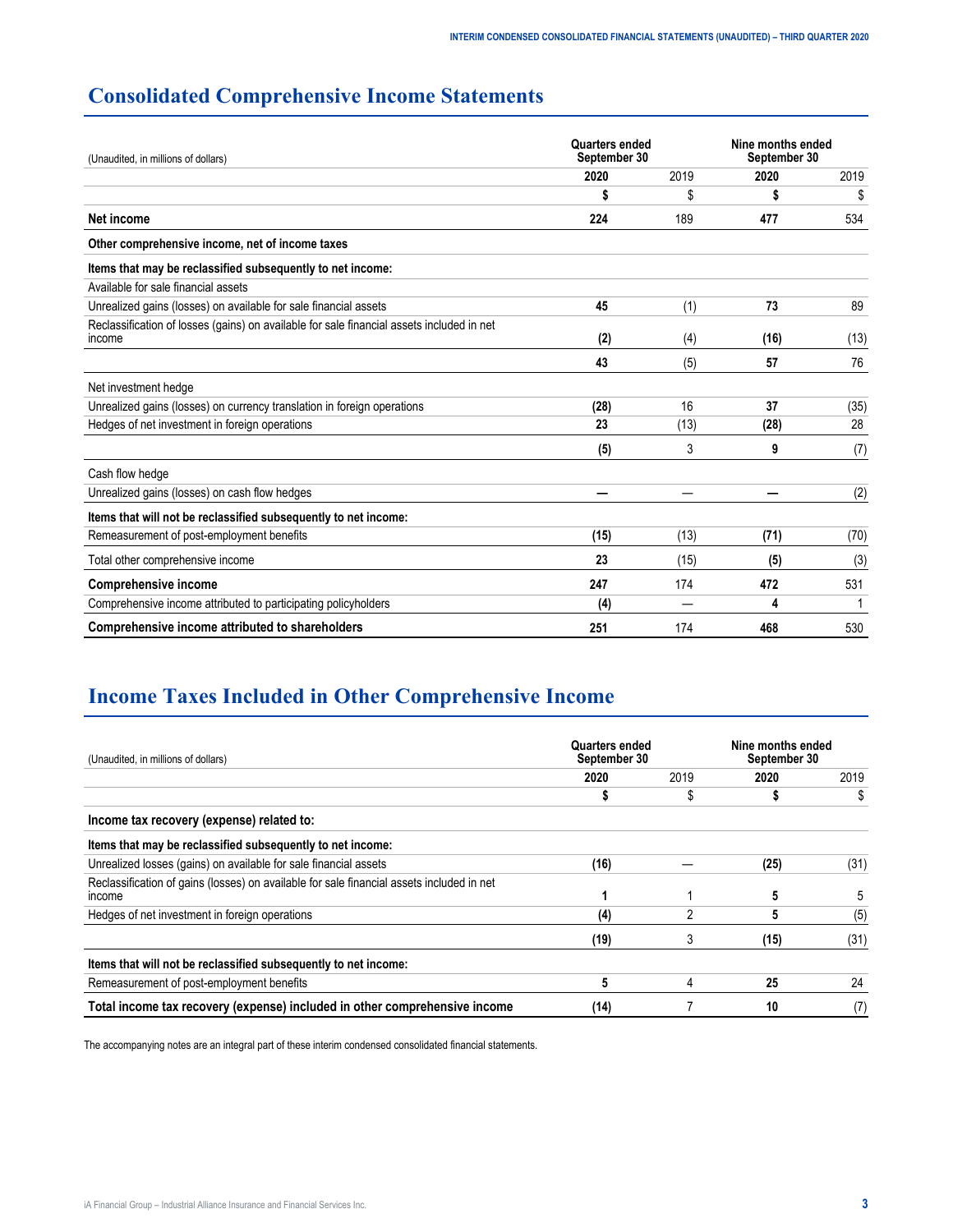# <span id="page-5-0"></span>**Consolidated Statements of Financial Position**

| (In millions of dollars)                                     | As at September 30 | As at December 31 |
|--------------------------------------------------------------|--------------------|-------------------|
|                                                              | 2020               | 2019              |
|                                                              | (unaudited)        |                   |
|                                                              | \$                 | \$                |
| Assets                                                       |                    |                   |
| Investments (Note 5)                                         |                    |                   |
| Cash and short-term investments                              | 1,694              | 1,005             |
| <b>Bonds</b>                                                 | 32,035             | 27,189            |
| <b>Stocks</b>                                                | 3,121              | 3,024             |
| Mortgages and other loans                                    | 2,632              | 3,870             |
| Derivative financial instruments (Note 8)                    | 1,411              | 1,003             |
| Policy loans                                                 | 901                | 900               |
| Other invested assets                                        | 448                | 429               |
| Investment properties                                        | 1,989              | 2,077             |
|                                                              | 44,231             | 39,497            |
| Other assets                                                 | 2,970              | 2,147             |
| Reinsurance assets                                           | 1,240              | 1,030             |
| <b>Fixed assets</b>                                          | 374                | 394               |
| Deferred income tax assets                                   | 28                 | 24                |
| Intangible assets                                            | 759                | 805               |
| Goodwill                                                     | 555                | 606               |
| General fund assets                                          | 50,157             | 44,503            |
| Segregated funds net assets (Note 9)                         | 30,131             | 27,868            |
| <b>Total assets</b>                                          | 80,288             | 72,371            |
| Liabilities                                                  |                    |                   |
| Insurance contract liabilities                               | 35,109             | 30,665            |
| Investment contract liabilities                              | 565                | 630               |
| Derivative financial instruments (Note 8)                    | 775                | 431               |
| Other liabilities                                            | 7,271              | 6,079             |
| Deferred income tax liabilities                              | 240                | 287               |
| Debentures                                                   | 652                | 652               |
| General fund liabilities                                     | 44,612             | 38,744            |
| Liabilities related to segregated funds net assets (Note 9)  | 30,131             | 27,868            |
| <b>Total liabilities</b>                                     | 74,743             | 66,612            |
| <b>Equity</b>                                                |                    |                   |
| Share capital and contributed surplus                        | 2,180              | 2,180             |
| Retained earnings and accumulated other comprehensive income | 3,319              | 3,537             |
| Participating policyholders' accounts                        | 46                 | 42                |
|                                                              | 5,545              | 5,759             |
| <b>Total liabilities and equity</b>                          | 80,288             | 72,371            |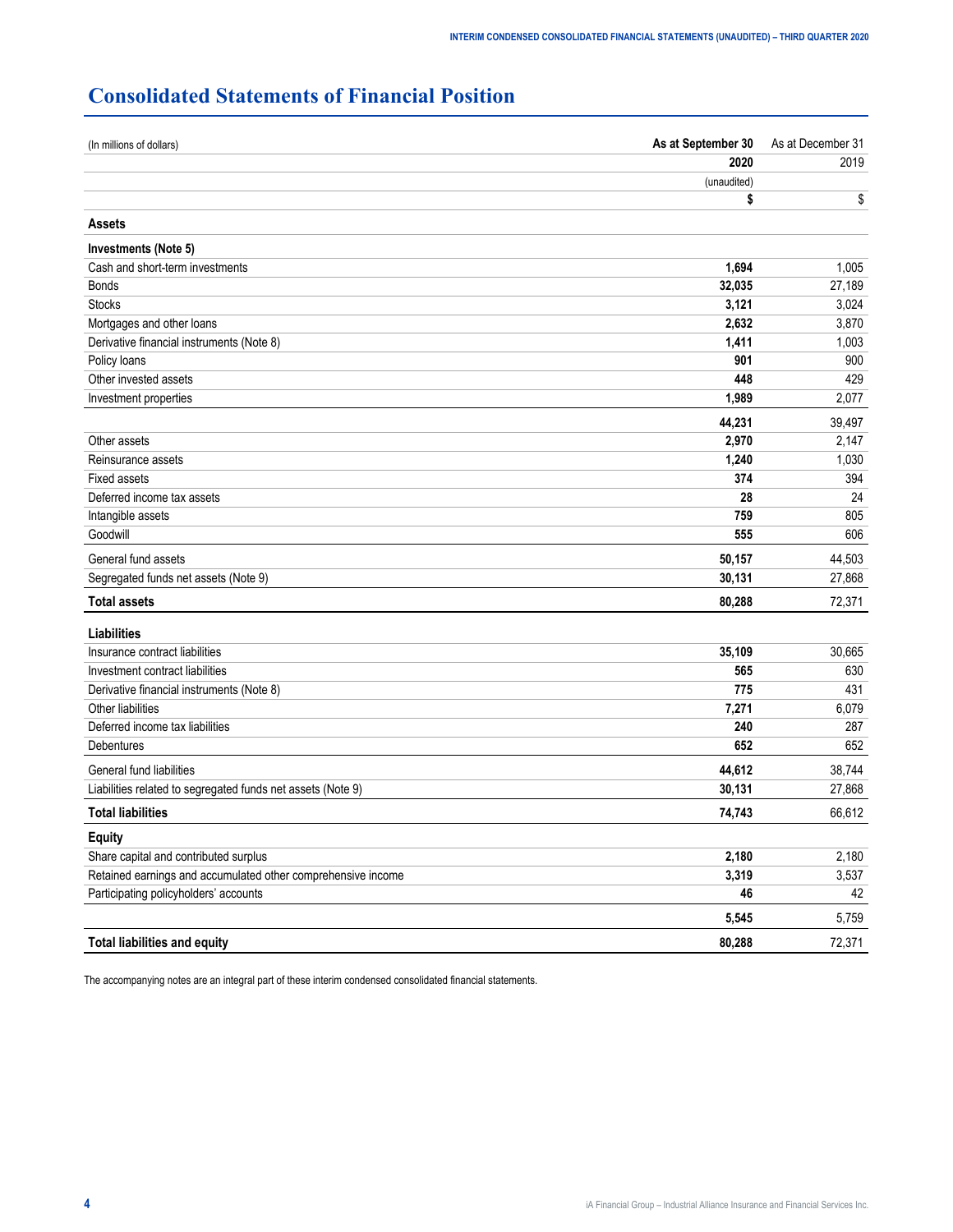# <span id="page-6-0"></span>**Consolidated Equity Statements**

| (Unaudited, in millions of dollars)                               | As at September 30, 2020                    |                  |           |                                  |                      |                                                 |              |  |  |
|-------------------------------------------------------------------|---------------------------------------------|------------------|-----------|----------------------------------|----------------------|-------------------------------------------------|--------------|--|--|
|                                                                   | Participating<br>policyholders'<br>accounts | Common<br>shares | shares    | Preferred Contributed<br>surplus | Retained<br>earnings | Accumulated<br>other<br>comprehensive<br>income | Total        |  |  |
|                                                                   |                                             | (Note 11)        | (Note 11) |                                  |                      | (Note 12)                                       |              |  |  |
|                                                                   | \$                                          | \$               | \$        | \$                               | \$                   | \$                                              | \$           |  |  |
| Balance as at December 31, 2018                                   | 52                                          | 1,655            | 525       | 23                               | 3,440                | 23                                              | 5,718        |  |  |
| Net income attributed to shareholders                             |                                             |                  |           | —                                | 713                  |                                                 | 713          |  |  |
| Net income attributed to participating policyholders'<br>accounts | (10)                                        |                  |           |                                  |                      |                                                 | (10)         |  |  |
| Other comprehensive income                                        |                                             |                  |           |                                  |                      | 33                                              | 33           |  |  |
| Comprehensive income for the year                                 | (10)                                        |                  |           |                                  | 713                  | 33                                              | 736          |  |  |
| <b>Equity transactions</b>                                        |                                             |                  |           |                                  |                      |                                                 |              |  |  |
| Transfer of post-employment benefits                              |                                             |                  |           |                                  | (21)                 | 21                                              |              |  |  |
| Transfer of stock option plan                                     |                                             |                  |           | (23)                             | $\equiv$             | —                                               | (23)         |  |  |
| Dividends on common shares                                        |                                             |                  |           |                                  | (651)                |                                                 | (651)        |  |  |
| Dividends on preferred shares                                     |                                             |                  |           |                                  | (22)                 |                                                 | (22)         |  |  |
| Other                                                             |                                             |                  |           |                                  | 1                    |                                                 | 1            |  |  |
|                                                                   |                                             |                  |           | (23)                             | (693)                | 21                                              | (695)        |  |  |
| Balance as at December 31, 2019                                   | 42                                          | 1,655            | 525       | —                                | 3,460                | 77                                              | 5,759        |  |  |
| Net income attributed to shareholders                             |                                             |                  |           |                                  | 473                  |                                                 | 473          |  |  |
| Net income attributed to participating policyholders'<br>accounts | 4                                           |                  |           |                                  |                      |                                                 | 4            |  |  |
| Other comprehensive income                                        |                                             |                  |           |                                  |                      | (5)                                             | (5)          |  |  |
| Comprehensive income for the period                               | 4                                           |                  |           |                                  | 473                  | (5)                                             | 472          |  |  |
| <b>Equity transactions</b>                                        |                                             |                  |           |                                  |                      |                                                 |              |  |  |
| Transfer of post-employment benefits                              |                                             |                  |           |                                  | (71)                 | 71                                              |              |  |  |
| Dividends on common shares                                        |                                             |                  |           |                                  | (671)                |                                                 | (671)        |  |  |
| Dividends on preferred shares                                     |                                             |                  |           |                                  | (17)                 |                                                 | (17)         |  |  |
| Other                                                             |                                             |                  |           |                                  | $\overline{2}$       |                                                 | $\mathbf{2}$ |  |  |
|                                                                   |                                             |                  |           |                                  | (757)                | 71                                              | (686)        |  |  |
| Balance as at September 30, 2020                                  | 46                                          | 1,655            | 525       |                                  | 3,176                | 143                                             | 5,545        |  |  |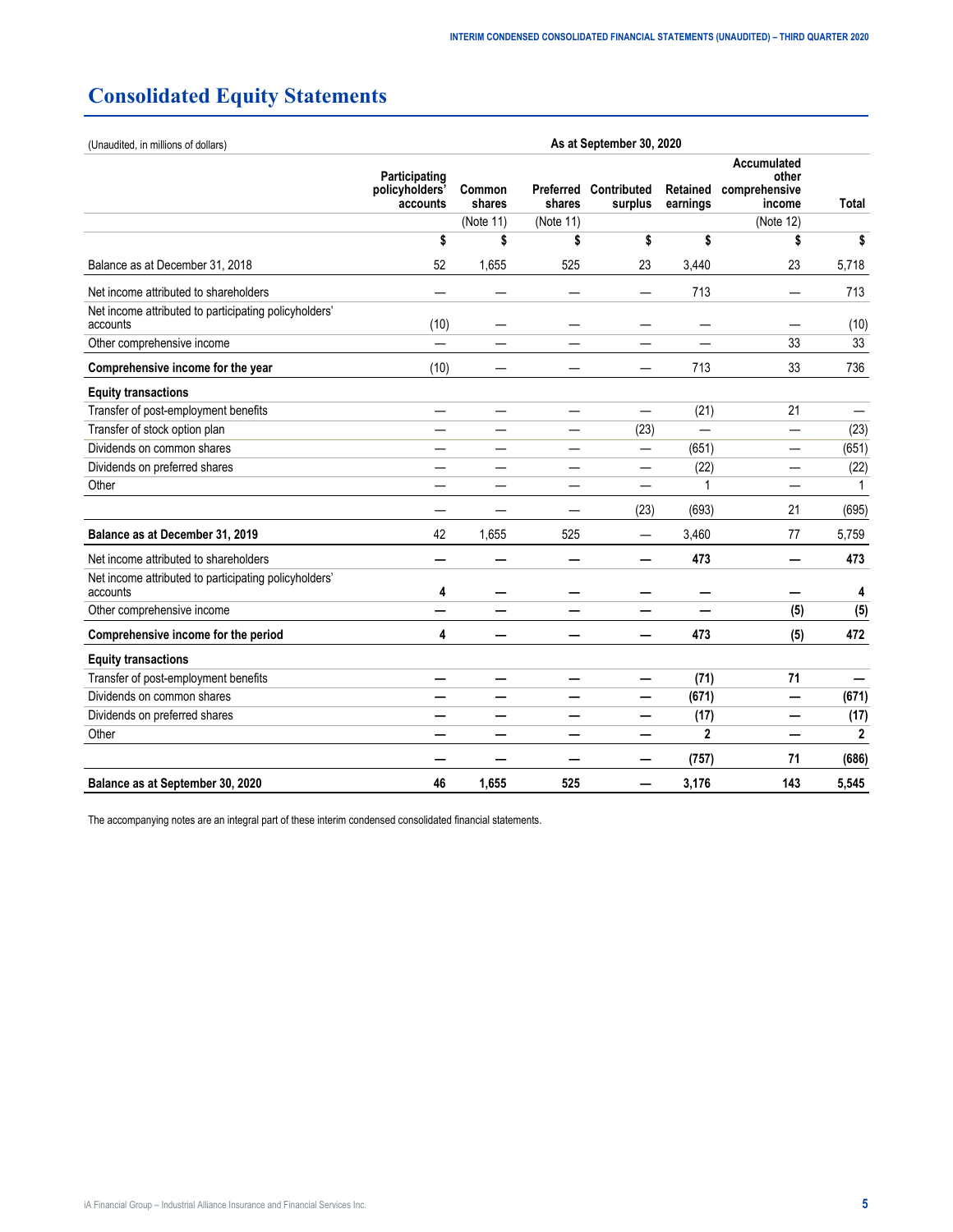| (Unaudited, in millions of dollars)                               | As at September 30, 2019                    |                  |                     |                        |                      |                                                 |       |  |  |
|-------------------------------------------------------------------|---------------------------------------------|------------------|---------------------|------------------------|----------------------|-------------------------------------------------|-------|--|--|
|                                                                   | Participating<br>policyholders'<br>accounts | Common<br>shares | Preferred<br>shares | Contributed<br>surplus | Retained<br>earnings | Accumulated<br>other<br>comprehensive<br>income | Total |  |  |
|                                                                   |                                             | (Note 11)        | (Note 11)           |                        |                      | (Note 12)                                       |       |  |  |
|                                                                   | \$                                          | \$               | S                   | \$                     | \$                   | S                                               | \$    |  |  |
| Balance as at December 31, 2018                                   | 52                                          | 1,655            | 525                 | 23                     | 3,440                | 23                                              | 5,718 |  |  |
| Net income attributed to shareholders                             |                                             |                  |                     |                        | 533                  |                                                 | 533   |  |  |
| Net income attributed to participating policyholders'<br>accounts |                                             |                  |                     |                        |                      |                                                 |       |  |  |
| Other comprehensive income                                        |                                             |                  |                     |                        |                      | (3)                                             | (3)   |  |  |
| Comprehensive income for the period                               |                                             |                  |                     |                        | 533                  | (3)                                             | 531   |  |  |
| <b>Equity transactions</b>                                        |                                             |                  |                     |                        |                      |                                                 |       |  |  |
| Transfer of post-employment benefits                              |                                             |                  |                     | –                      | (70)                 | 70                                              |       |  |  |
| Transfer of stock option plan                                     |                                             |                  |                     | (23)                   |                      |                                                 | (23)  |  |  |
| Dividends on common shares                                        |                                             |                  |                     |                        | (351)                |                                                 | (351) |  |  |
| Dividends on preferred shares                                     |                                             |                  |                     |                        | (17)                 |                                                 | (17)  |  |  |
| Other                                                             |                                             |                  |                     |                        |                      |                                                 |       |  |  |
|                                                                   |                                             |                  |                     | (23)                   | (437)                | 70                                              | (390) |  |  |
| Balance as at September 30, 2019                                  | 53                                          | 1,655            | 525                 |                        | 3,536                | 90                                              | 5,859 |  |  |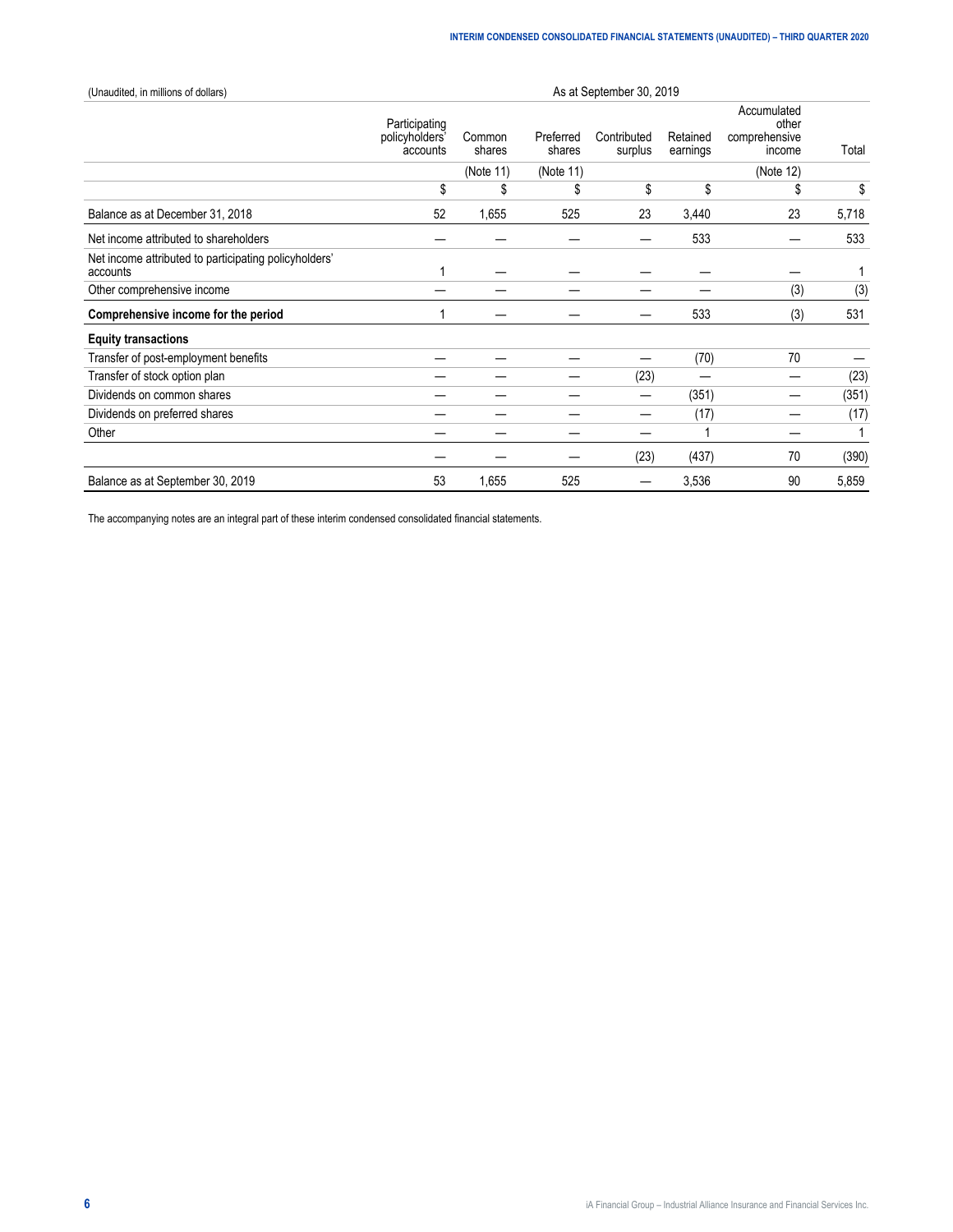# <span id="page-8-0"></span>**Consolidated Cash Flows Statements**

| Nine months ended<br>September 30<br>(Unaudited, in millions of dollars) |          |           |
|--------------------------------------------------------------------------|----------|-----------|
|                                                                          | 2020     | 2019      |
|                                                                          | \$       | \$        |
| Cash flows from operating activities                                     |          |           |
| Income before income taxes                                               | 581      | 690       |
| Financing charges                                                        | 39       | 42        |
| Income taxes paid, net of refunds                                        | (134)    | (201)     |
| Operating activities not affecting cash:                                 |          |           |
| Increase (decrease) in insurance contract liabilities                    | 4,390    | 5,075     |
| Increase (decrease) in investment contract liabilities                   | (65)     | (2)       |
| Decrease (increase) in reinsurance assets                                | (168)    | (97)      |
| Unrealized losses (gains) on investments                                 | (2,579)  | (3,936)   |
| Provisions for losses                                                    | 45       | 28        |
| Amortization of premiums and discounts                                   | 14       | 11        |
| Other depreciation                                                       | 162      | 154       |
| Goodwill impairment (Note 14)                                            | 24       | 22        |
| Gain on a contingent consideration settlement                            |          | (14)      |
| Gain on disposal of business (Note 4)                                    | (16)     |           |
| Other items not affecting cash                                           | (523)    | 40        |
| Operating activities affecting cash:                                     |          |           |
| Sales, maturities and repayments on investments                          | 11,624   | 10,786    |
| Purchases of investments                                                 | (11,996) | (11, 713) |
| Realized losses (gains) on investments                                   | (41)     | (26)      |
| Other items affecting cash                                               | 32       | (239)     |
| Net cash from (used in) operating activities                             | 1,389    | 620       |
| Cash flows from investing activities                                     |          |           |
| Acquisition of businesses, net of cash                                   |          | (3)       |
| Disposal of business, net of cash                                        | 79       |           |
| Sales (purchases) of fixed and intangible assets <sup>1</sup>            | (47)     | (106)     |
| Net cash from (used in) investing activities                             | 32       | (109)     |
| Cash flows from financing activities                                     |          |           |
| Redemption of debentures (Note 10)                                       |          | (250)     |
| Reimbursement of lease liabilities <sup>1</sup>                          | (22)     | (11)      |
| Dividends paid on common shares                                          | (671)    | (351)     |
| Dividends paid on preferred shares                                       | (17)     | (17)      |
| Interest paid on debentures                                              | (20)     | (23)      |
| Interest paid on lease liabilities                                       | (4)      | (3)       |
| Net cash from (used in) financing activities                             | (734)    | (655)     |
| Foreign currency gains (losses) on cash                                  | 2        | (1)       |
| Increase (decrease) in cash and short-term investments                   | 689      | (145)     |
| Cash and short-term investments at beginning                             | 1,005    | 1,046     |
| Cash and short-term investments at end                                   | 1,694    | 901       |
| Supplementary information:                                               |          |           |
| Cash                                                                     | 1,219    | 593       |
| Short-term investments                                                   | 475      | 308       |
| Total cash and short-term investments                                    | 1,694    | 901       |

<sup>1</sup> For the nine months ended September 30, 2020, fixed assets and lease liabilities presented in the Consolidated Statements of Financial Position include an amount of \$18 (\$8 for the nine months ended September 30, 2019) of initial capitalization not affecting cash.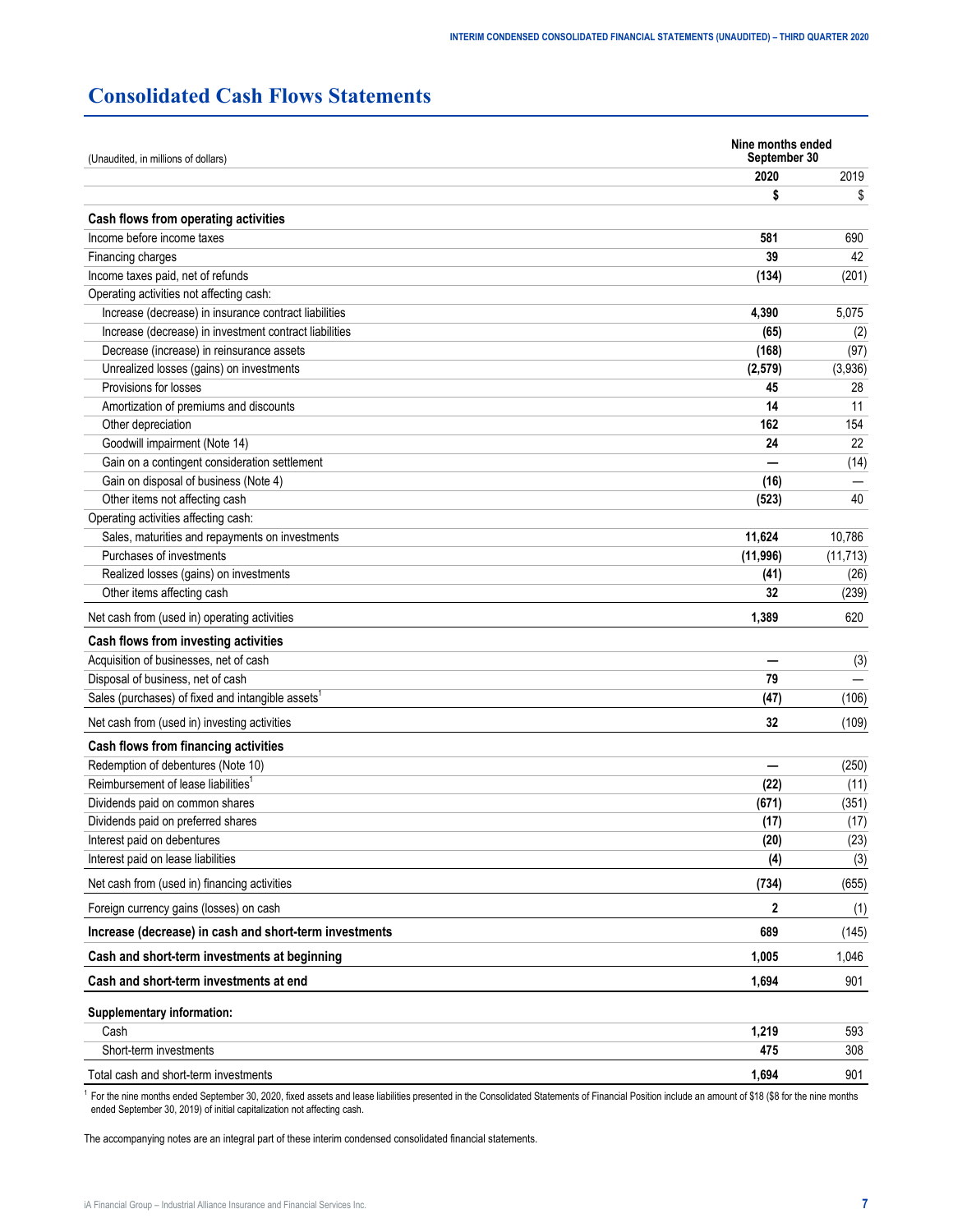# <span id="page-9-0"></span>**Notes to Interim Condensed Consolidated Financial Statements**

Nine months ended September 30, 2020 and 2019 (unaudited) (in millions of dollars, unless otherwise indicated)

## **1 › General Information**

Industrial Alliance Insurance and Financial Services Inc. is a life and health insurance company incorporated under the *Business Corporations Act* (Quebec), governed by the *Insurers Act* and regulated by the Autorité des marchés financiers (AMF). Industrial Alliance Insurance and Financial Services Inc. and its subsidiaries (iA Insurance or the "Company") offer a wide range of life and health insurance products, savings and retirement plans, mutual funds, securities, auto and home insurance, mortgages, and other financial products and services. The Company's products and services are offered on both an individual and group basis and extend throughout Canada and the United States.

On January 1, 2019, iA Insurance and iA Financial Corporation Inc. (iA Financial Corporation) completed an operation pursuant to which iA Financial Corporation became the holding company that owns all the common shares of the Company by way of a plan of arrangement under the *Companies Act* (Quebec) and the *Business Corporations Act* (Quebec) (the "arrangement").

Pursuant to the arrangement, all of the Company's common shares outstanding as at January 1, 2019 were exchanged for newly issued common shares of iA Financial Corporation, on a one for one basis. The Company's issued and outstanding preferred shares and debentures remain issued and have been guaranteed by iA Financial Corporation in accordance with the terms of the arrangement. iA Financial Corporation is a "successor issuer" of the Company as defined in the securities regulations with respect to previously issued common shares of the Company. This change in company structure had no financial impact on the Company's financial statements.

On January 1, 2020, Industrial Alliance Insurance and Financial Services Inc. and its subsidiary The Excellence Life Insurance Company merged. The merger was recorded at book value and had no effect on the consolidated financial statements.

The Company's Interim Consolidated Financial Statements are prepared on the basis of International Financial Reporting Standards (IFRS) in accordance with IAS 34 *Interim Financial Reporting*, issued by the International Accounting Standards Board (IASB). These Interim Consolidated Financial Statements do not contain all the information required in a complete annual financial statement and should be read in conjunction with the Consolidated Financial Statements for the year ended December 31, 2019. The significant accounting policies used to prepare these Interim Consolidated Financial Statements are consistent with those found in the Consolidated Financial Statements for the year ended December 31, 2019, except for items mentioned in Note 3.

Publication of these Interim Consolidated Financial Statements was authorized for issue by the Company's Board of Directors on November 4, 2020.

#### **2 › Impacts of COVID-19 Pandemic**

Since the beginning of 2020, the spread of the COVID-19 virus, elevated to a pandemic by the World Health Organization (WHO) on March 11, 2020, has negatively impacted the financial markets, resulted in economic uncertainty and shaken the operations of the business community. The COVID-19 pandemic has forced governments to implement exceptional measures to slow the progression of this crisis. These measures, which include travel bans, periods of isolation and social distancing, have disrupted the world's financial markets and economies. This situation had negative effects on the Company's financial results for the nine months ended September 30, 2020. However, the risk management program established by the Company made it possible to partially mitigate the effects of this crisis on the results of the Company. The Company deployed initiatives in order to support its clients and mitigate the impacts of the crisis, in addition to the measures implemented by levels of government to contain this pandemic. In addition, governments and central banks implemented significant monetary and fiscal interventions to stabilize economic conditions. With regards to the operations of the Company, measures are used to protect the health and the safety of its employees while ensuring the continuity of its activities.

At this time, it is impossible to reliably assess the duration and extent of the impacts that these elements could have on the Company's future financial results, due to uncertainties about future developments. The significant estimates, assumptions and judgments made by management in the preparation of these financial statements take into account these uncertainties.

The effects of the pandemic primarily affected the valuation of the following assets and liabilities of the Company:

#### *Fair Value of Financial Instruments and Investment Properties*

Changes in market factors, such as interest rates, stock prices and exchange rates, caused by COVID-19 resulted in changes in the fair value of financial instruments. Likewise, the financial projections used to establish the fair value of investment properties were reviewed, resulting in a decrease in the fair value of investment properties, which was recorded as a change in fair value in investment income.

The investment properties as well as the bonds and stocks classified as designated at fair value through profit or loss support the insurance contract liabilities. Consequently, changes in the fair value of these assets are offset by changes in the corresponding insurance contract liabilities under the Canadian Asset Liability Method (CALM).

Note 5 "Invested Assets and Investment Income" and Note 6 "Fair Value of Financial Instruments and Investment Properties" present the fair value of the financial assets and liabilities, and investment properties.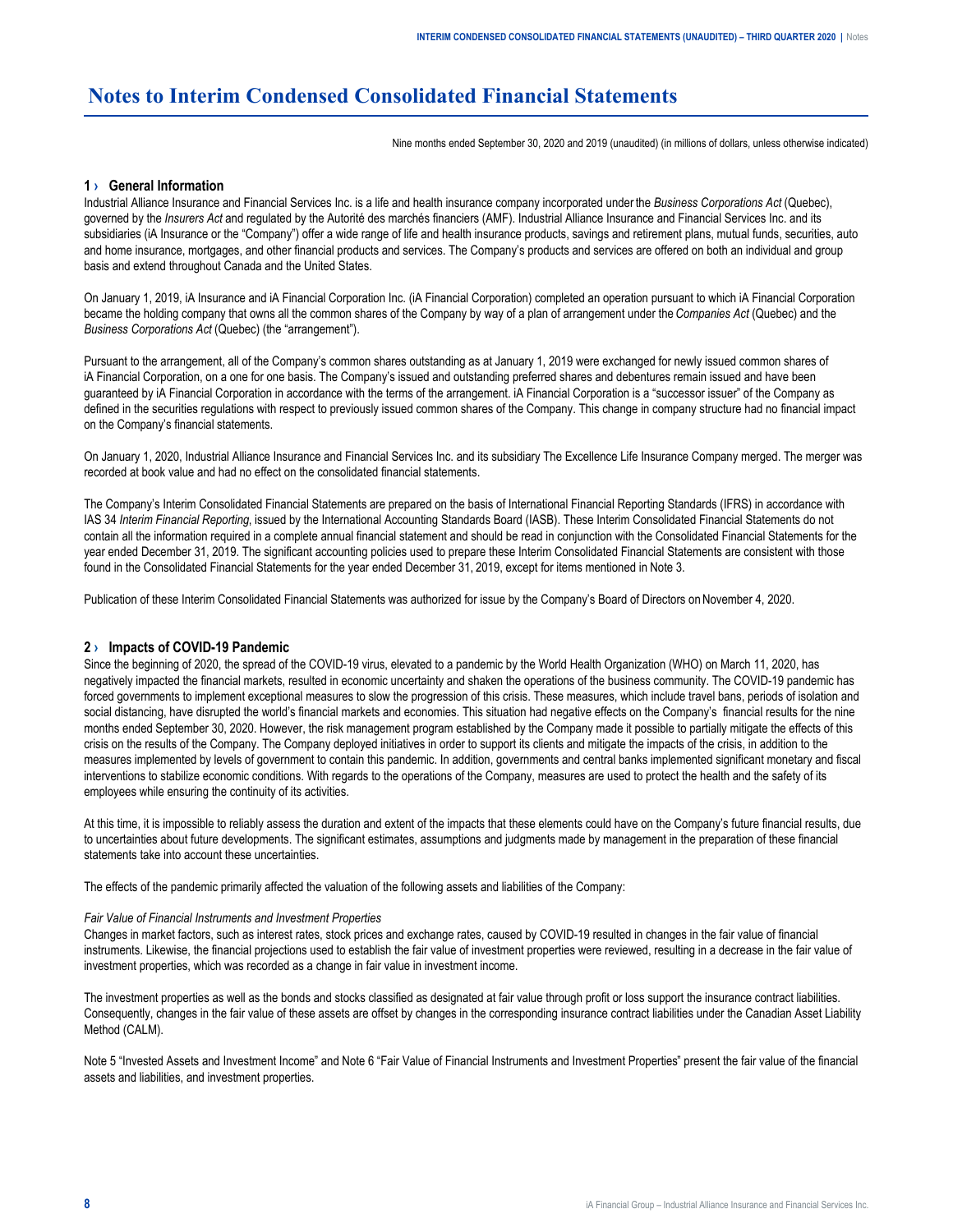#### <span id="page-10-0"></span>*Goodwill*

As part of the monitoring of impairment indicators, the revision of the financial projections, which consider the effects of COVID-19, resulted in a reduction in the carrying value of the goodwill of a Company subsidiary. This impairment is recorded as a goodwill impairment in Note 14 "General Expenses".

#### *Insurance Contract Liabilities and Investment Contract Liabilities*

Changes in methods and assumptions and the impact of exchange rate fluctuations used in the calculation of provisions for future policy benefits and other insurance contract liabilities, as well as the financial assumptions used in the calculation of investment contract liabilities, take into account the economic uncertainties related to COVID-19.

*Post-Employment Benefits - Net liabilities resulting from the obligation in respect of defined benefits*

COVID-19 had a significant impact on the changes in the financial assumptions used in the measurement of the defined benefit obligation and in the return on defined benefit plan assets, resulting in an increase in the net liability arising from the defined benefit obligation leading to an actuarial loss recognized as a reduction in other comprehensive income as presented in Note 18 "Post-Employment Benefits".

Actual results could differ from best estimates, as mentioned in Note 2, section b) "Important Estimates, Assumptions, Use of Judgment and Accounting Adjustment" of the Consolidated Financial Statements for the year ended December 31, 2019.

## **3 › Changes in Accounting Policies**

#### **New Accounting Policies Applied**

These standards or amendments apply to financial statements beginning on or after January 1, 2020.

| <b>Standards or amendments</b>                                                                                                              | Description of the standards or amendments and impacts on financial statements of the Company                                                                                                                                                                                                                                                                                                                                                                                                                                                                                                                                                                                                                                                                                                                                                                                                                                                                                                           |
|---------------------------------------------------------------------------------------------------------------------------------------------|---------------------------------------------------------------------------------------------------------------------------------------------------------------------------------------------------------------------------------------------------------------------------------------------------------------------------------------------------------------------------------------------------------------------------------------------------------------------------------------------------------------------------------------------------------------------------------------------------------------------------------------------------------------------------------------------------------------------------------------------------------------------------------------------------------------------------------------------------------------------------------------------------------------------------------------------------------------------------------------------------------|
| <b>IFRS 4 Insurance Contracts</b>                                                                                                           | Description: On September 12, 2016, the IASB published an amendment to IFRS 4 Insurance Contracts. This amendment,<br>Applying IFRS 9 Financial Instruments with IFRS 4 Insurance Contracts, provides two options to entities applying IFRS 4:<br>the deferral approach is an optional temporary exemption from applying IFRS 9 until January 1, 2021 for entities<br>whose predominant activity is issuing contracts within the scope of IFRS 4;<br>the overlay approach permits entities to adopt IFRS 9 but adjust some of the impacts arising from designated financial<br>assets, those being assets related to the insurance contract liabilities.<br>On June 25, 2020, the IASB published an amendment to IFRS 4 Insurance Contracts to extend the deferral approach until<br>January 1, 2023.<br>Status: The Company met all criteria and chose the deferral approach, as described below. The Company will apply<br>IFRS 9 only to financial statements beginning on or after January 1, 2023. |
|                                                                                                                                             |                                                                                                                                                                                                                                                                                                                                                                                                                                                                                                                                                                                                                                                                                                                                                                                                                                                                                                                                                                                                         |
| Conceptual Framework for Financial<br>Reporting                                                                                             | Description: On March 29, 2018, the IASB published a revised version of the Conceptual Framework for Financial<br>Reporting. The IASB decided to revise the Conceptual Framework for Financial Reporting because important issues were<br>not addressed and some indications were outdated or unclear. This revised version includes, among other things, a new<br>chapter on valuation, guidance on the presentation of financial performance and improved definitions of an asset and a<br>liability and guidance in support of those definitions. The Conceptual Framework helps entities to develop their accounting<br>method when no IFRS is applicable to a specific situation. This revised version applies prospectively.<br><i>Impact:</i> No impact on the Company's financial statements.                                                                                                                                                                                                   |
| <b>IFRS 3 Business Combinations</b>                                                                                                         | Description: On October 22, 2018, the IASB published an amendment to the standard IFRS 3 Business Combinations. The<br>amendment Definition of a Business clarifies the definition of a business, with the objective of assisting entities to<br>determine whether a transaction should be accounted for as a business combination or as an asset acquisition. This<br>amendment applies prospectively.<br><i>Impact:</i> No impact on the Company's financial statements.                                                                                                                                                                                                                                                                                                                                                                                                                                                                                                                              |
| <b>IAS 1 Presentation of Financial</b><br>Statements and IAS 8 Accounting<br>Policies, Changes in Accounting<br><b>Estimates and Errors</b> | Description: On October 31, 2018, the IASB published an amendment to IAS 1 Presentation of Financial Statements and<br>IAS 8 Accounting Policies, Changes in Accounting Estimates and Errors. The amendment Definition of Material clarifies the<br>definition of material in IAS 1 along with the explanation accompanying that definition and aligns the definitions used<br>across IFRS standards. This amendment applies prospectively.                                                                                                                                                                                                                                                                                                                                                                                                                                                                                                                                                             |
|                                                                                                                                             | <i>Impact:</i> No impact on the Company's financial statements.                                                                                                                                                                                                                                                                                                                                                                                                                                                                                                                                                                                                                                                                                                                                                                                                                                                                                                                                         |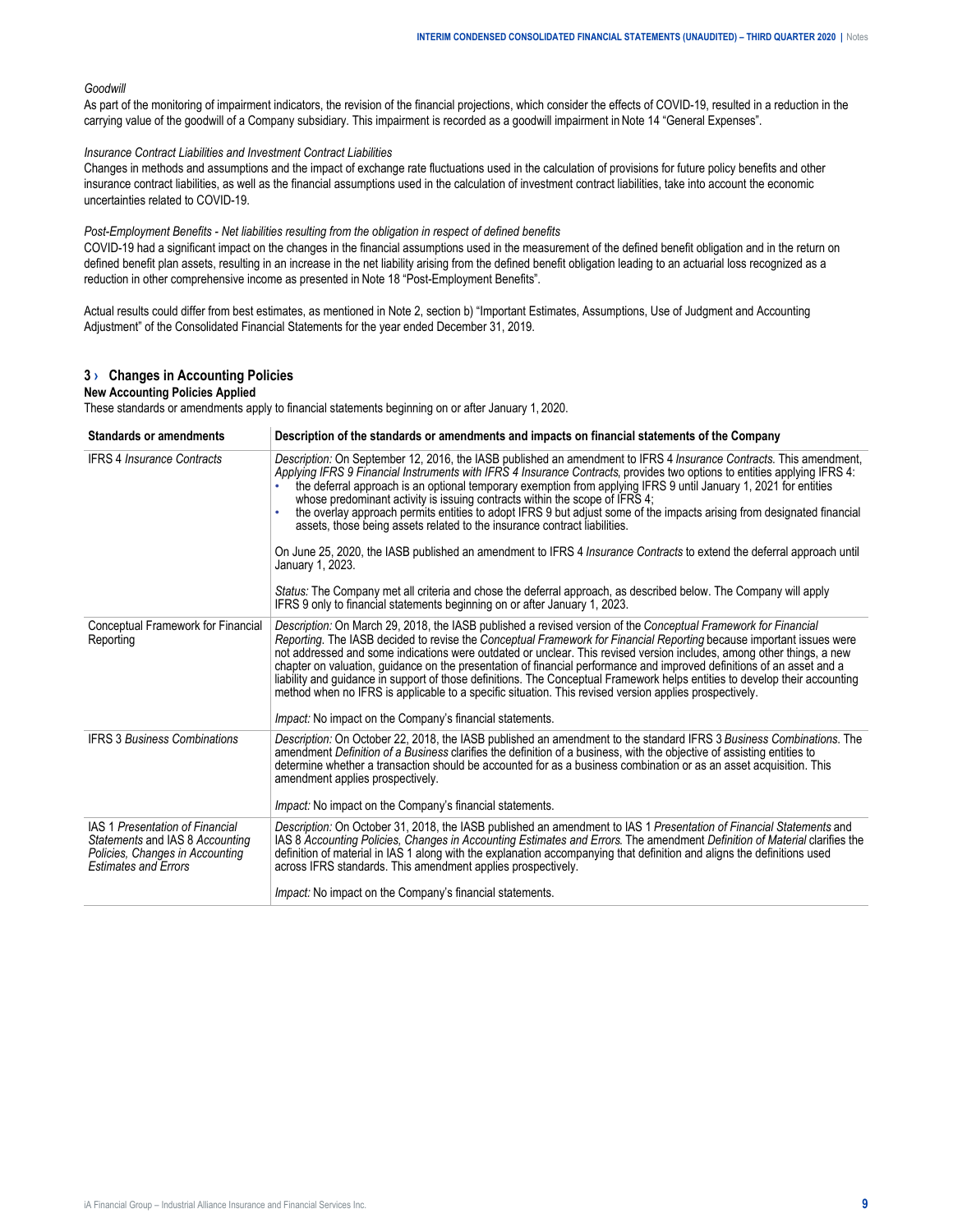# **Future Changes in Accounting Policies**

Standards or amendments are presented on the basis of their publication date unless a more relevant approach allows for better information.

| <b>Standards or amendments</b>                                            | Description of the standards or amendments                                                                                                                                                                                                                                                                                                                                                                                                                                                                                                                                                                           |
|---------------------------------------------------------------------------|----------------------------------------------------------------------------------------------------------------------------------------------------------------------------------------------------------------------------------------------------------------------------------------------------------------------------------------------------------------------------------------------------------------------------------------------------------------------------------------------------------------------------------------------------------------------------------------------------------------------|
| <b>IFRS 9 Financial Instruments</b>                                       | The Company adopted the amendment to IFRS 4 Insurance Contracts described in the section "New Accounting Policies<br>Applied". Consequently, even if the provisions of IFRS 9 applied to financial statements beginning on or after January 1,<br>2018, the Company will apply these provisions simultaneously to the application of the standard IFRS 17.                                                                                                                                                                                                                                                           |
|                                                                           | Description: On July 24, 2014, the IASB published the standard IFRS 9 Financial Instruments which replaces the<br>provisions of the standard IAS 39 Financial Instruments: Recognition and Measurement. The standard IFRS 9:<br>requires financial assets to be measured at amortized cost or at fair value on the basis of the entity's business model<br>for managing assets;                                                                                                                                                                                                                                      |
|                                                                           | changes the accounting for financial liabilities measured using the fair value option;<br>proposes a new accounting model related to the recognition of expected credit losses, requiring the entity to recognize<br>expected credit losses on financial assets using current estimates of expected shortfalls in cash flows on those<br>instruments as at the reporting date;<br>modifies the hedge accounting model, which aims to present in the financial statements the effect of risk management                                                                                                               |
|                                                                           | activities.<br>The provisions of the new standard IFRS 9 will apply retrospectively or on a modified retrospective basis.                                                                                                                                                                                                                                                                                                                                                                                                                                                                                            |
|                                                                           | On October 12, 2017, the IASB published an amendment to IFRS 9 Financial Instruments. The amendment Prepayment<br>Features with Negative Compensation enables entities to measure at amortized cost some prepayable financial assets<br>with so-called negative compensation.                                                                                                                                                                                                                                                                                                                                        |
|                                                                           | Status: The Company is currently evaluating the impact of this standard on its financial statements.                                                                                                                                                                                                                                                                                                                                                                                                                                                                                                                 |
| <b>IFRS 17 Insurance Contracts</b>                                        | Description: On May 18, 2017, the IASB published the standard IFRS 17 Insurance Contracts which replaces the<br>provisions of the standard IFRS 4 <i>Insurance Contracts</i> . The standard IFRS 17:<br>has an objective to ensure that an entity provides relevant information that faithfully represents those contracts and                                                                                                                                                                                                                                                                                       |
|                                                                           | gives a basis for users of financial statements to assess the effect that insurance contracts have on the financial<br>position, income statement and cash flows statement;                                                                                                                                                                                                                                                                                                                                                                                                                                          |
|                                                                           | establishes the principles for recognition, measurement, presentation and disclosure;<br>defines a general model and a variable fee approach applicable to all insurance contracts and reinsurance contracts to<br>measure the insurance contract liabilities;                                                                                                                                                                                                                                                                                                                                                       |
|                                                                           | defines a specific model for contracts of one year or less.<br>The provisions of the new standard IFRS 17 will apply retrospectively to each group of insurance contracts and, if and only<br>if impracticable, an entity shall apply the modified retrospective or fair value approach to financial statements beginning on<br>or after January 1, 2021. Early adoption is permitted if IFRS 9 Financial Instruments and IFRS 15 Revenue from Contracts<br>with Customers are previously applied.                                                                                                                   |
|                                                                           | On June 25, 2020, the IASB published an amendment to IFRS 17 <i>Insurance Contracts</i> that clarifies different subjects and<br>that postpones the effective date to financial statements beginning on or after January 1, 2023.                                                                                                                                                                                                                                                                                                                                                                                    |
|                                                                           | Status: The Company is currently evaluating the impact on presentation, disclosure and measurement of the insurance<br>contract liabilities that this standard will have on its financial statements.                                                                                                                                                                                                                                                                                                                                                                                                                |
| <b>IAS 1 Presentation of Financial</b><br><b>Statements</b>               | Description: On January 23, 2020, the IASB published an amendment to IAS 1 Presentation of Financial Statements. The<br>amendment concerns the classification of liabilities as current or non-current and only affects the presentation of liabilities<br>in the statement of financial position, and not the amount or timing of recognition of any asset, liability income or expense,<br>or the information that entities disclose about those items. The provisions of this amendment will apply retrospectively to<br>financial statements beginning on or after January 1, 2022. Early adoption is permitted. |
|                                                                           | On July 15, 2020, the IASB published an amendment to IAS 1 Presentation of Financial Statements that postpones the<br>effective date to financial statements beginning on or after January 1, 2023.                                                                                                                                                                                                                                                                                                                                                                                                                  |
|                                                                           | Status: The Company is currently evaluating the impact of this amendment on its financial statements.                                                                                                                                                                                                                                                                                                                                                                                                                                                                                                                |
| IAS 16 Property, Plant and<br>Equipment                                   | Description: On May 14, 2020, the IASB published an amendment to IAS 16 Property, Plant and Equipment. The<br>amendment clarifies the accounting for the net proceeds from selling any items produced while bringing an item of<br>property, plant and equipment into use. The provisions of this amendment will apply retrospectively to financial statements<br>beginning on or after January 1, 2022. Early adoption is permitted.                                                                                                                                                                                |
|                                                                           | Status: The Company is currently evaluating the impact of this amendment on its financial statements.                                                                                                                                                                                                                                                                                                                                                                                                                                                                                                                |
| IAS 37 Provisions, Contingent<br><b>Liabilities and Contingent Assets</b> | Description: On May 14, 2020, the IASB published an amendment to IAS 37 Provisions, Contingent Liabilities and<br>Contingent Assets. The amendment clarifies that for the purpose of assessing whether a contract is onerous, the cost of<br>fulfilling the contract includes both the incremental costs of fulfilling that contract and an allocation of other costs that relate<br>directly to fulfilling the contract. The provisions of this amendment will apply on a modified retrospective basis to financial<br>statements beginning on or after January 1, 2022. Early adoption is permitted.               |
|                                                                           | Status: The Company is currently evaluating the impact of this amendment on its financial statements.                                                                                                                                                                                                                                                                                                                                                                                                                                                                                                                |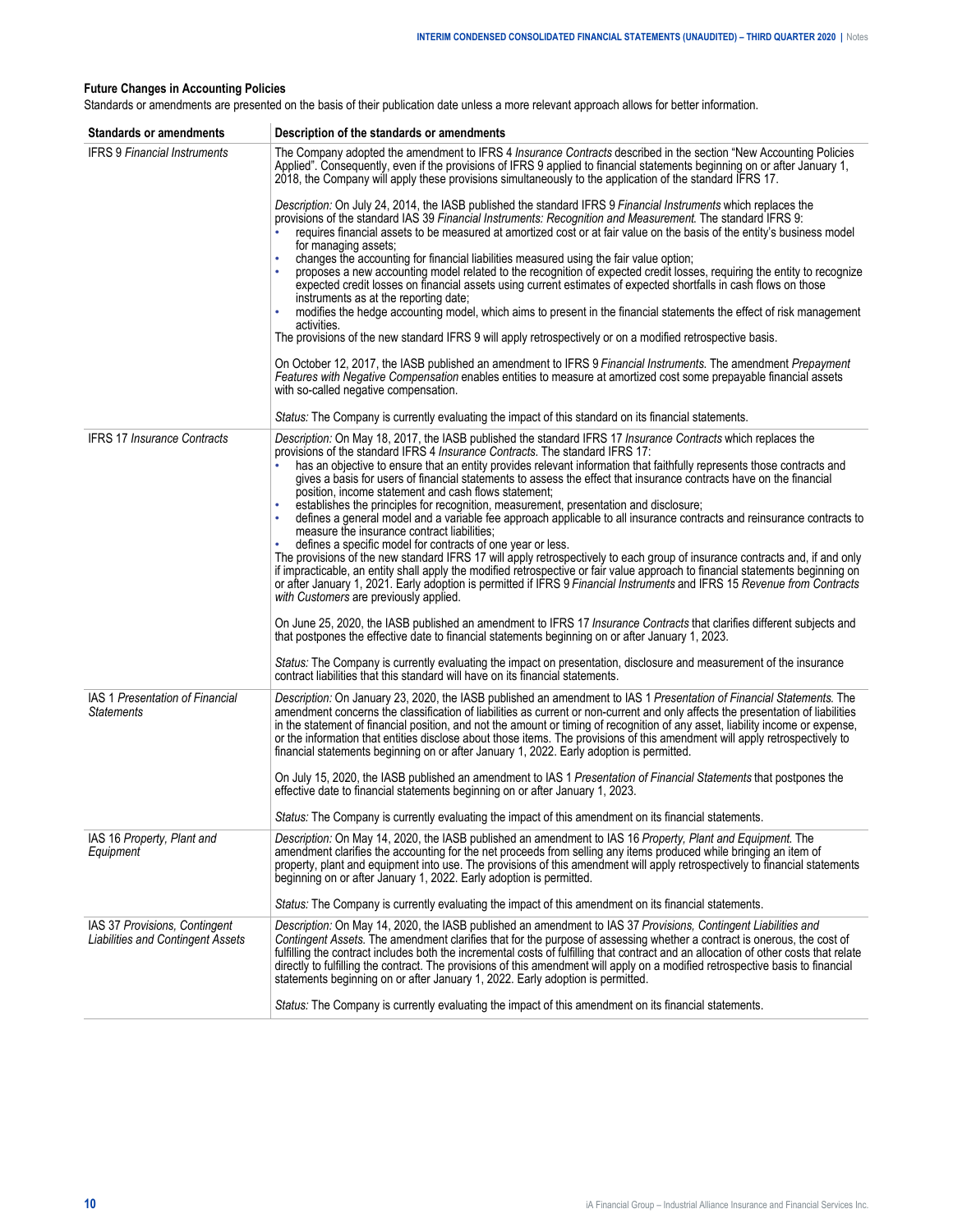<span id="page-12-0"></span>

| <b>IFRS 3 Business Combinations</b>                                                                                                                                                                                             | Description: On May 14, 2020, the IASB published an amendment to IFRS 3 Business Combinations. The amendment<br>updates the reference to the Conceptual Framework and adds an exception to its requirement for an entity to refer to the<br>Conceptual Framework to determine what constitutes an asset or a liability. The exception specifies that, for some types of<br>liabilities and contingent liabilities, an entity applying IFRS 3 should instead refer to IAS 37 Provisions, Contingent<br>Liabilities and Contingent Assets. The provisions of this amendment will apply prospectively to financial statements<br>beginning on or after January 1, 2022. Early adoption is permitted.<br>Status: The Company is currently evaluating the impact of this amendment on its financial statements.                                                                                                                                                                                                                                                                                                                                                                                                                                                                                                                                                                                                                                                                                                                                                                                                                                                             |
|---------------------------------------------------------------------------------------------------------------------------------------------------------------------------------------------------------------------------------|------------------------------------------------------------------------------------------------------------------------------------------------------------------------------------------------------------------------------------------------------------------------------------------------------------------------------------------------------------------------------------------------------------------------------------------------------------------------------------------------------------------------------------------------------------------------------------------------------------------------------------------------------------------------------------------------------------------------------------------------------------------------------------------------------------------------------------------------------------------------------------------------------------------------------------------------------------------------------------------------------------------------------------------------------------------------------------------------------------------------------------------------------------------------------------------------------------------------------------------------------------------------------------------------------------------------------------------------------------------------------------------------------------------------------------------------------------------------------------------------------------------------------------------------------------------------------------------------------------------------------------------------------------------------|
| Annual Improvements to IFRSs<br>2018-2020 Cycle                                                                                                                                                                                 | Description: On May 14, 2020, the IASB published the Annual Improvements to IFRSs 2018-2020 Cycle. The Annual<br>Improvements clarify situations specific to four standards:<br>IFRS 1 First-time Adoption of International Financial Reporting Standards related to the fact that a subsidiary that<br>becomes a first-time adopter later than its parent, is allowed to measure cumulative translation differences using the<br>amounts reported by its parent, based on the parent's date of transition to IFRSs;<br>IFRS 9 Financial Instruments related to the fact that only fees paid or received between the entity and the lender,<br>including fees paid or received by either the entity or the lender on the other's behalf are included when the entity<br>applies the '10 per cent' test in assessing whether to derecognize a financial liability;<br>IFRS 16 Leases related to Illustrative Example 13 accompanying IFRS 16 that removes from the example the<br>illustration of the reimbursement of leasehold improvements by the lessor in order to resolve any potential confusion;<br>IAS 41 Agriculture related to the fact that an entity no longer excludes taxation cash flows when measuring the fair<br>value of a biological asset using a present value technique to ensure consistency with the requirements in IFRS 13<br>Fair Value Measurement.<br>The provisions of IFRS 1, IFRS 9, and IAS 41 will apply prospectively to financial statements beginning on or after<br>January 1, 2022. Early adoption is permitted. The Annual Improvement to IFRS 16 only regards an illustrative example, so<br>this is applicable immediately. |
|                                                                                                                                                                                                                                 | Status: The Company is currently evaluating the impact of these improvements on its financial statements.                                                                                                                                                                                                                                                                                                                                                                                                                                                                                                                                                                                                                                                                                                                                                                                                                                                                                                                                                                                                                                                                                                                                                                                                                                                                                                                                                                                                                                                                                                                                                              |
| <b>IFRS 16 Leases</b>                                                                                                                                                                                                           | Description: On May 28, 2020, the IASB published an amendment to IFRS 16 Leases. The amendment COVID-19 Related<br>Rent Concessions exempts lessees from having to consider individual lease contracts to determine whether rent<br>concessions occurring as a direct consequence of the COVID-19 pandemic are lease modifications and allows lessees to<br>account for such rent concessions as if they were not lease modifications. It applies to COVID-19 related rent concessions<br>that reduce lease payments due on or before June 30, 2021. The provisions of this amendment will apply retrospectively to<br>financial statements beginning on or after June 1, 2020. Early adoption is permitted.<br>Status: The Company is currently evaluating the impact of this amendment on its financial statements.                                                                                                                                                                                                                                                                                                                                                                                                                                                                                                                                                                                                                                                                                                                                                                                                                                                  |
| <b>IFRS 9 Financial Instruments.</b><br>IAS 39 Financial Instruments:<br>Recognition and Measurement,<br><b>IFRS 7 Financial Instruments:</b><br>Disclosures.<br><b>IFRS 4 Insurance Contracts and</b><br><b>IFRS 16 Leases</b> | Description: On August 27, 2020, the IASB published an amendment to IFRS 9 Financial Instruments, IAS 39 Financial<br>Instruments: Recognition and Measurement, IFRS 7 Financial Instruments: Disclosures, IFRS 4 Insurance Contracts and<br>IFRS 16 Leases. The amendment, Interest Rate Benchmark Reform – Phase 2, clarifies the requirements related to<br>financial assets, financial liabilities and lease liabilities, specific hedge accounting requirements, and disclosure<br>requirements of financial instruments when an existing interest rate benchmark is replaced. The provisions of this<br>amendment will apply on a modified retrospective basis to financial statements beginning on or after January 1, 2021.<br>Early adoption is permitted.                                                                                                                                                                                                                                                                                                                                                                                                                                                                                                                                                                                                                                                                                                                                                                                                                                                                                                    |
|                                                                                                                                                                                                                                 | Status: The Company is currently evaluating the impact of this amendment on its financial statements.                                                                                                                                                                                                                                                                                                                                                                                                                                                                                                                                                                                                                                                                                                                                                                                                                                                                                                                                                                                                                                                                                                                                                                                                                                                                                                                                                                                                                                                                                                                                                                  |

#### **Information on the Deferral of the Application of IFRS 9** *Financial Instruments*

The Company applies IFRS 4 *Insurance Contracts* in its operations. This standard was amended in 2016 to allow entities that apply IFRS 4 to defer the application of IFRS 9 *Financial Instruments* if total liabilities for insurance activities represent more than 90% of the entity's total liabilities. This calculation is made as of the closing date preceding April 1, 2016, the calculation date identified in the standard.

For this calculation, the Company primarily considered insurance contract liabilities, investment contract liabilities, liabilities related to segregated funds net assets and debentures as at December 31, 2015. Liabilities related to its insurance activities are greater than 90% of total liabilities.

The Company has decided to defer the application of IFRS 9 until IFRS 17 *Insurance Contracts* is adopted. IFRS 17 includes the measurement principles of these policies. If the Company had applied IFRS 9, this would not have had a significant impact on the classification of financial assets designated at fair value through profit or loss in accordance with IAS 39 *Financial Instruments: Recognition and Measurement* given the very close relationship between invested assets and insurance contract liabilities. For financial assets classified as loans and receivables, held to maturity or available for sale as at September 30, 2020, an amount of \$806 (\$756 as at December 31, 2019) would not have met the solely payments of principal and interest test in accordance with IFRS 9. In addition, for mortgages, the Company could not have used the low credit risk exemption in the calculation of expected credit losses.

## **4 › Disposal of Business**

On June 1, 2020, the Company sold a subsidiary, iA Investment Counsel Inc., to CWB Financial Group. Goodwill of \$26 and intangible assets of \$41 were disposed of in this transaction. A gain before tax of \$16 was recognized in the Income Statement in *Other revenues*. The after-tax gain on this transaction is \$8. The sale reflects the Company's decision to focus on serving wealth management needs of high-net-worth Canadians exclusively through its expanding network of independent, entrepreneur-owned investment advisory practices.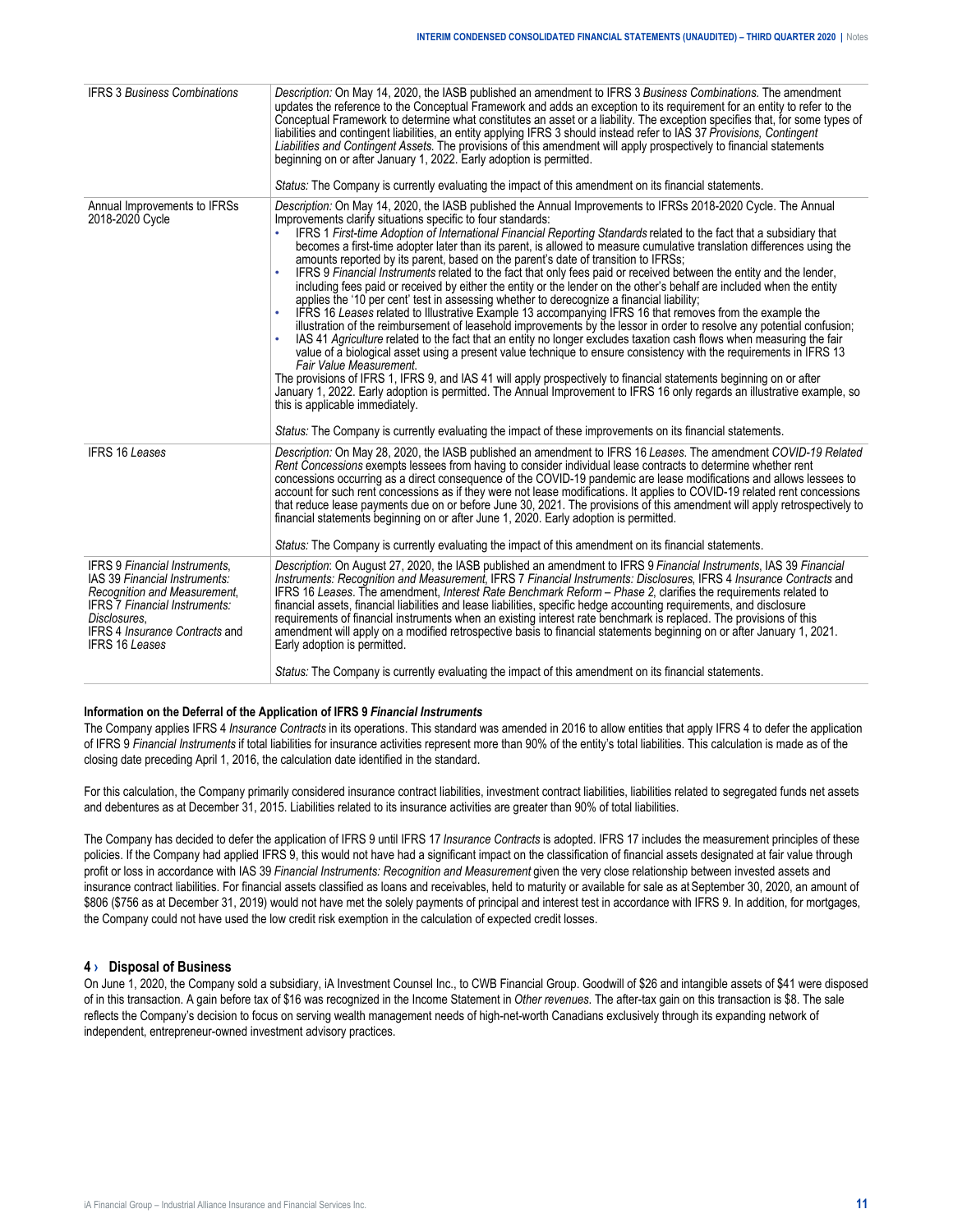# <span id="page-13-0"></span>**5 › Invested Assets and Investment Income**

**a) Carrying Value and Fair Value**

|                                         | As at September 30, 2020                   |                              |                            |                          |       |        |                   |  |  |
|-----------------------------------------|--------------------------------------------|------------------------------|----------------------------|--------------------------|-------|--------|-------------------|--|--|
|                                         | At fair value<br>through<br>profit or loss | <b>Available for</b><br>sale | <b>Held to</b><br>maturity | Loans and<br>receivables | Other | Total  | <b>Fair value</b> |  |  |
|                                         | \$                                         | \$                           | \$                         | \$                       | \$    | \$     | \$                |  |  |
| Cash and short-term investments         | 776                                        |                              |                            | 918                      | —     | 1,694  | 1,694             |  |  |
| <b>Bonds</b>                            |                                            |                              |                            |                          |       |        |                   |  |  |
| Governments                             | 12,897                                     | 1,730                        | 537                        | 114                      | —     | 15,278 |                   |  |  |
| Municipalities                          | 1,297                                      | 187                          | —                          | 40                       | —     | 1,524  |                   |  |  |
| Corporate and other                     | 11,016                                     | 1,781                        | —                          | 2,436                    |       | 15,233 |                   |  |  |
|                                         | 25,210                                     | 3,698                        | 537                        | 2,590                    |       | 32,035 | 32,420            |  |  |
| <b>Stocks</b>                           |                                            |                              |                            |                          |       |        |                   |  |  |
| Common                                  | 1,704                                      | 42                           |                            |                          |       | 1,746  |                   |  |  |
| Preferred                               | 190                                        | 364                          |                            |                          |       | 554    |                   |  |  |
| Stock indexes                           | 222                                        | 20                           |                            |                          |       | 242    |                   |  |  |
| Investment fund units                   | 572                                        | $\overline{7}$               |                            | —                        |       | 579    |                   |  |  |
|                                         | 2,688                                      | 433                          |                            |                          |       | 3,121  | 3,121             |  |  |
| Mortgages and other loans               |                                            |                              |                            |                          |       |        |                   |  |  |
| Insured mortgages                       |                                            |                              |                            |                          |       |        |                   |  |  |
| Multi-residential                       | —                                          | —                            | —                          | 1,289                    | —     | 1,289  |                   |  |  |
| Non-residential                         |                                            |                              |                            | 5                        |       | 5      |                   |  |  |
|                                         | —                                          | —                            | —                          | 1,294                    | —     | 1,294  |                   |  |  |
| Conventional mortgages                  |                                            |                              |                            |                          |       |        |                   |  |  |
| Multi-residential                       | 63                                         | —                            | $\overline{\phantom{0}}$   | 187                      | —     | 250    |                   |  |  |
| Non-residential                         | 29                                         | —                            | —                          | 181                      | —     | 210    |                   |  |  |
|                                         | 92                                         |                              |                            | 368                      |       | 460    |                   |  |  |
| Other loans                             | a.                                         | -                            |                            | 878                      |       | 878    |                   |  |  |
|                                         | 92                                         | –                            | –                          | 2,540                    |       | 2,632  | 2,755             |  |  |
| <b>Derivative financial instruments</b> | 1,411                                      | -                            | –                          | $\overline{\phantom{0}}$ | —     | 1,411  | 1,411             |  |  |
| <b>Policy loans</b>                     |                                            | -                            | —<br>——                    | 901                      |       | 901    | 901               |  |  |
| <b>Other invested assets</b>            |                                            |                              |                            | 4                        | 444   | 448    | 448               |  |  |
| <b>Investment properties</b>            |                                            |                              | –                          |                          | 1,989 | 1,989  | 2,015             |  |  |
| <b>Total investments</b>                | 30,177                                     | 4,131                        | 537                        | 6,953                    | 2,433 | 44,231 | 44,765            |  |  |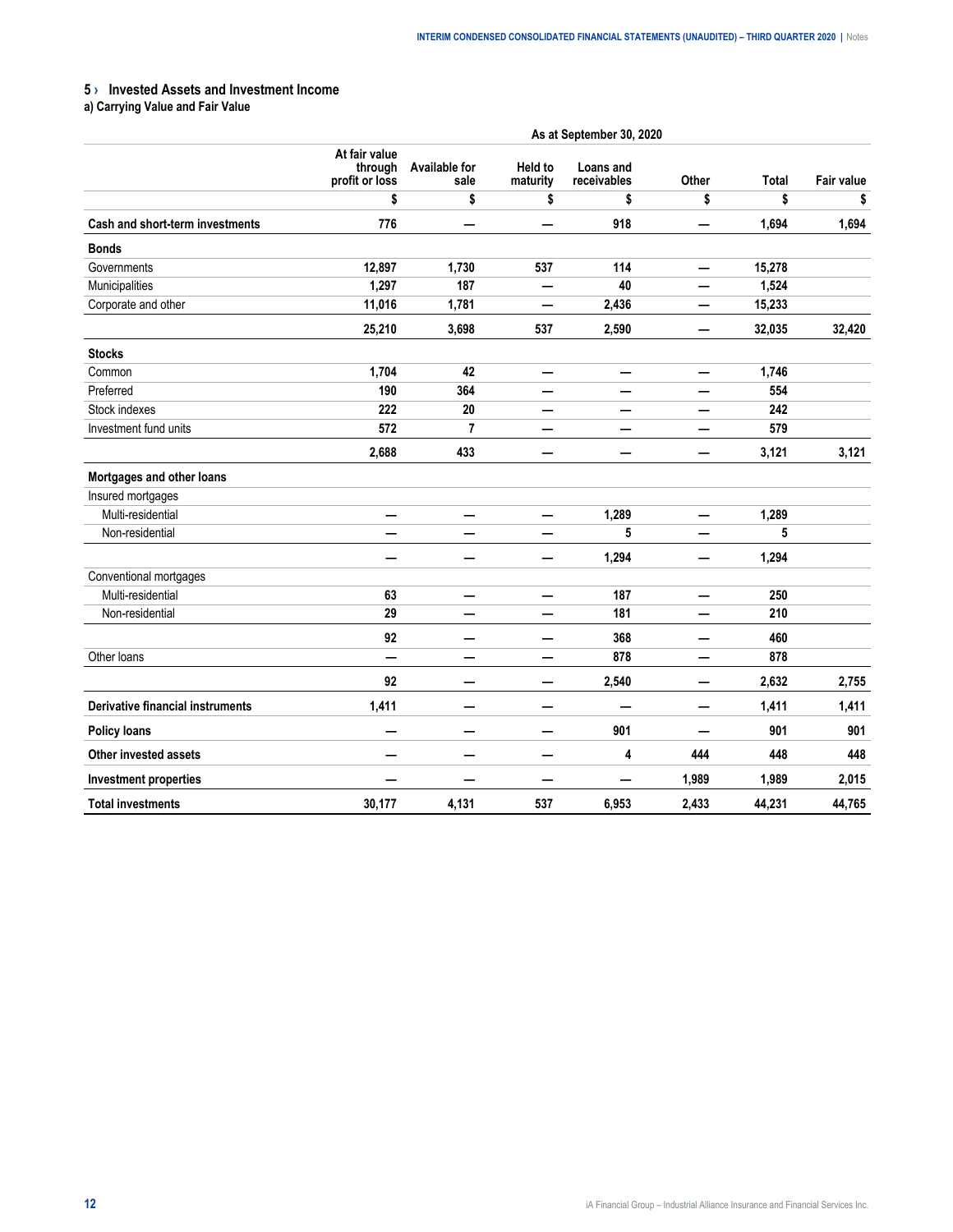As at December 31, 2019

|                                         | At fair value<br>through profit<br>or loss | Available for<br>sale    | Loans and<br>receivables | Other                    | Total  | Fair value |
|-----------------------------------------|--------------------------------------------|--------------------------|--------------------------|--------------------------|--------|------------|
|                                         | \$                                         | \$                       | \$                       | \$                       | \$     | \$         |
| <b>Cash and short-term investments</b>  | 489                                        |                          | 516                      |                          | 1,005  | 1,005      |
| <b>Bonds</b>                            |                                            |                          |                          |                          |        |            |
| Governments                             | 11,713                                     | 1,551                    | 111                      | $\overline{\phantom{0}}$ | 13,375 |            |
| Municipalities                          | 1,106                                      | 167                      | 40                       | —                        | 1,313  |            |
| Corporate and other                     | 8,601                                      | 1,721                    | 2,179                    | —                        | 12,501 |            |
|                                         | 21,420                                     | 3,439                    | 2,330                    |                          | 27,189 | 27,430     |
| <b>Stocks</b>                           |                                            |                          |                          |                          |        |            |
| Common                                  | 1,621                                      | 34                       | $\qquad \qquad -$        | —                        | 1,655  |            |
| Preferred                               | 186                                        | 374                      | —                        | —                        | 560    |            |
| Stock indexes                           | 215                                        | 98                       | —                        | —                        | 313    |            |
| Investment fund units                   | 489                                        | 7                        | —                        |                          | 496    |            |
|                                         | 2,511                                      | 513                      |                          |                          | 3,024  | 3,024      |
| Mortgages and other loans               |                                            |                          |                          |                          |        |            |
| Insured mortgages                       |                                            |                          |                          |                          |        |            |
| Residential                             | —                                          | —                        | 846                      | $\overline{\phantom{0}}$ | 846    |            |
| Multi-residential                       |                                            | $\overline{\phantom{a}}$ | 1,419                    | $\qquad \qquad$          | 1,419  |            |
| Non-residential                         |                                            | —                        | 6                        | —                        | 6      |            |
|                                         |                                            | —                        | 2,271                    | $\overline{\phantom{0}}$ | 2,271  |            |
| Conventional mortgages                  |                                            |                          |                          |                          |        |            |
| Residential                             | $\overline{\phantom{0}}$                   | —                        | 293                      |                          | 293    |            |
| Multi-residential                       | 66                                         | $\overline{\phantom{0}}$ | 193                      | $\equiv$                 | 259    |            |
| Non-residential                         | 28                                         | —                        | 225                      | —                        | 253    |            |
|                                         | 94                                         |                          | 711                      | $\overline{\phantom{0}}$ | 805    |            |
| Other loans                             | —                                          | $\overline{\phantom{0}}$ | 794                      | $\overline{\phantom{0}}$ | 794    |            |
|                                         | 94                                         |                          | 3,776                    |                          | 3,870  | 3,917      |
| <b>Derivative financial instruments</b> | 1,003                                      | $\qquad \qquad$          | $\overline{\phantom{m}}$ | $\overline{\phantom{m}}$ | 1,003  | 1,003      |
| <b>Policy loans</b>                     |                                            |                          | 900                      | —                        | 900    | 900        |
| Other invested assets                   | —                                          | —                        | 5                        | 424                      | 429    | 429        |
| <b>Investment properties</b>            |                                            |                          |                          | 2,077                    | 2,077  | 2,099      |
| <b>Total investments</b>                | 25,517                                     | 3,952                    | 7,527                    | 2,501                    | 39,497 | 39,807     |

The *At fair value through profit or loss* category includes securities held for trading, mainly derivative financial instruments and short-term investments, as well as securities designated at fair value through profit or loss. Other invested assets are made up of notes receivable, investments in associates and investments in joint ventures accounted for using the equity method.

#### **Sale of Residential Mortgage Portfolio**

On September 1, 2020, the Company assigned to a third party, by way of a sales agreement, its residential mortgage portfolio as well as its rights and obligations toward the Canada Mortgage and Housing Corporation (CMHC) regarding residential mortgages included under the mortgage-backed securities program issued under the *National Housing Act*. This sale reflects management's decision to exit the residential mortgage market. The Company transferred the risks and rewards related to this portfolio and, consequently, derecognized the residential mortgages. Under this transaction, the Company received monetary consideration and recognized government bonds under its assets.

#### **Impacts of Sale of Residential Mortgage Portfolio**

The gain related to this transaction is presented in *Investment income* in the Income Statement.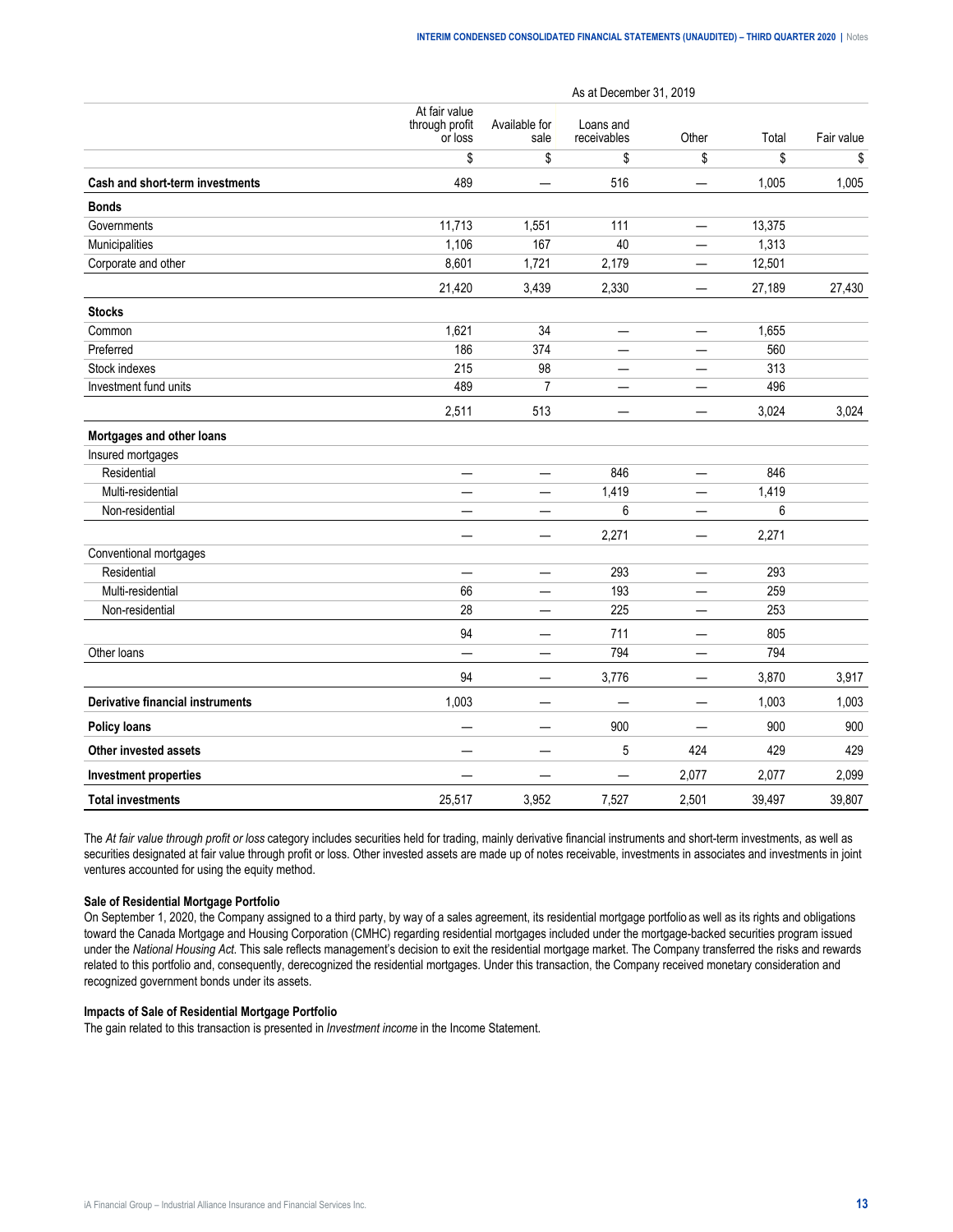<span id="page-15-0"></span>Government bonds recognized as a result of the transaction are quoted in an active market and are classified as assets held to maturity. They are carried at amortized cost using the effective interest method. The interest calculated according to this method and the realized gains or losses on disposal of these securities are accounted for in *Interest and other investment income* in the Income Statement. At each reporting date, bonds classified as held to maturity are tested for impairment. The Company considers an impairment loss if it deems it unlikely that it will be able to recover all amounts due according to the contractual terms of the obligation if it represents objective evidence of impairment, such as the issuer's financial difficulty, a bankruptcy or default of payment of principal or interest. When there is an impairment, a provision for losses is recorded, which corresponds to the spread between the carrying value of the asset and the recoverable amount valuated according to the estimated future cash flows discounted at the initial effective interest rate. This provision is immediately recorded in the Income Statement. When the effects of the cause of the impairment begin to fade and future payments are reasonably assured, the provision is reduced or reversed and the changes related to provisions for losses are recorded in the Income Statement.

The securitization liability related to the portfolio was not derecognized because the Company is party to a total return swap agreement and remains responsible for the related liabilities.

#### **b) Investments in Associates and Joint Ventures**

The Company holds interests ranging from 25% to 50% as at September 30, 2020 and as at December 31, 2019. The carrying value of these investments as at September 30, 2020 is \$431 (\$422 as at December 31, 2019). The share of net income and comprehensive income for the nine months ended September 30, 2020 amounts to \$13 (\$14 for the nine months ended September 30, 2019).

#### **c) Investment Income**

|                                      | <b>Quarters ended</b><br>September 30 |                | Nine months ended<br>September 30 |       |
|--------------------------------------|---------------------------------------|----------------|-----------------------------------|-------|
|                                      | 2020                                  | 2019           | 2020                              | 2019  |
|                                      | \$                                    | \$             | \$                                | \$    |
| Interest and other investment income |                                       |                |                                   |       |
| Interest                             | 260                                   | 261            | 821                               | 739   |
| <b>Dividends</b>                     | 25                                    | 27             | 108                               | 87    |
| Derivative financial instruments     | 1                                     | 5              | (2)                               | 13    |
| Rental income                        | 56                                    | 49             | 162                               | 145   |
| Gains (losses) realized              | 20                                    | 7              | 41                                | 26    |
| Variation in provisions for losses   | (8)                                   | (9)            | (45)                              | (28)  |
| Other                                | 5                                     | 7              | 23                                | 19    |
|                                      | 359                                   | 347            | 1,108                             | 1,001 |
| Change in fair value of investments  |                                       |                |                                   |       |
| Cash and short-term investments      | 1                                     | $\overline{2}$ | 4                                 | 6     |
| <b>Bonds</b>                         | (127)                                 | 642            | 2,048                             | 2,732 |
| <b>Stocks</b>                        | 88                                    | 46             | (51)                              | 176   |
| Mortgages and other loans            | (2)                                   |                | 4                                 | (1)   |
| Derivative financial instruments     | 76                                    | 61             | 654                               | 1,034 |
| Investment properties                | (4)                                   | 11             | (75)                              |       |
| Other                                | 3                                     |                | (1)                               | (6)   |
|                                      | 35                                    | 763            | 2,583                             | 3,942 |
| <b>Total investment income</b>       | 394                                   | 1,110          | 3,691                             | 4,943 |

#### **6 › Fair Value of Financial Instruments and Investment Properties**

#### **a) Methods and Assumptions Used to Estimate Fair Values**

Fair value is the consideration that would be received to sell an asset or paid to transfer a liability in an orderly transaction between market participants at the measurement date. Management exercises its judgment to determine the data that will be used to measure the fair value of financial assets and liabilities, particularly for financial instruments classified as Level 3. Fair value of various categories of financial instruments and investment properties is determined as described below.

#### **Financial Assets**

*Short-Term Investments –* Carrying value of these investments represents the fair value due to their short-term maturity.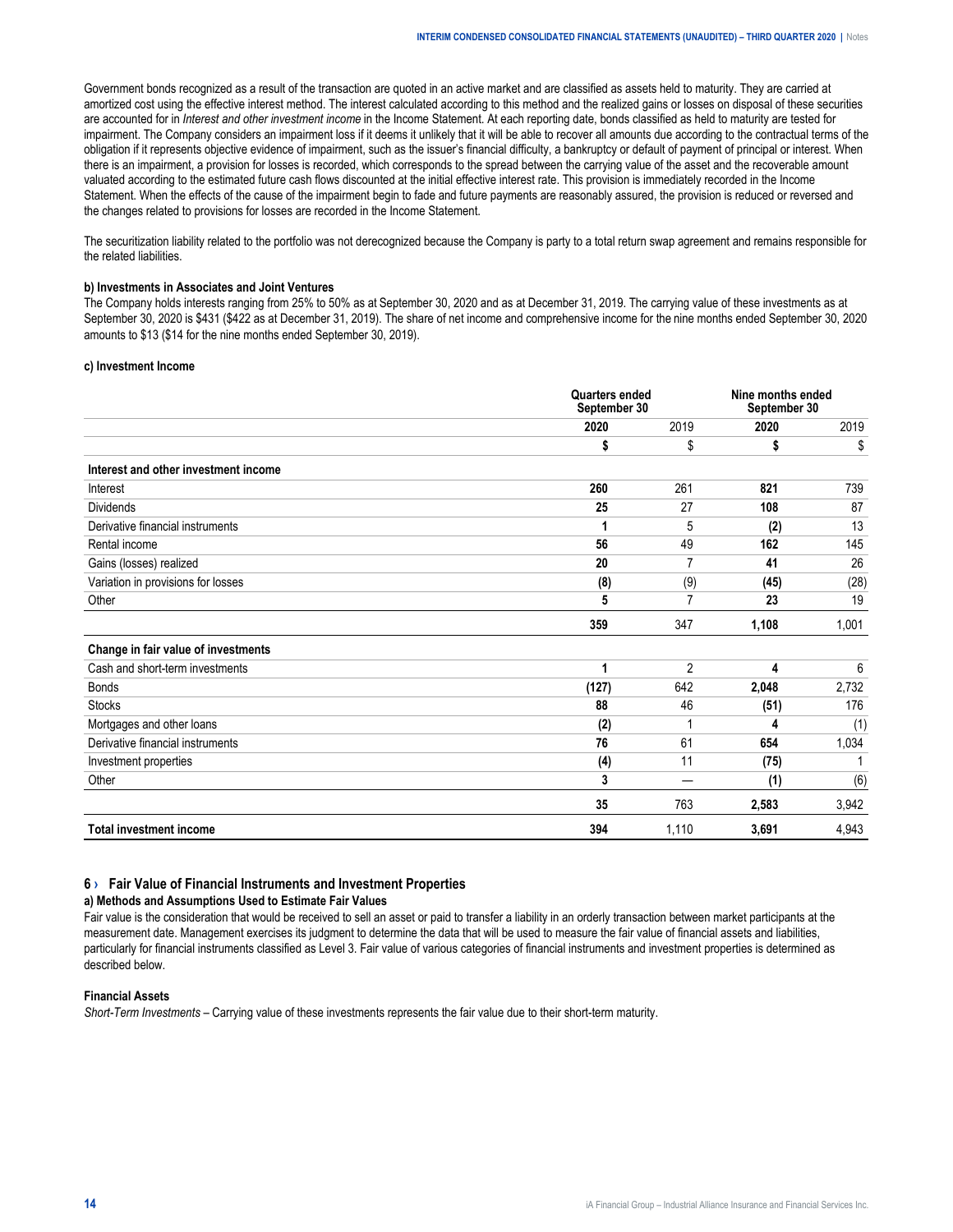*Bonds –* Bonds are valued based on quoted price, observed on active markets for identical or similar assets. If prices are not available on active markets, fair value is estimated using current valuation methods, including a model based on discounting expected cash flows or other similar techniques. These methods take into account current data observable on the market for financial instruments that have a similar risk profile and comparable terms. The significant data used in these models include, but are not limited to, yield curves, credit risks, issuer spreads, volatility and liquidity valuation and other reference data published by the markets. Management uses its best estimates when such data are not available.

*Stocks –* Stocks are valued based on quote price, observed on active markets. If the price is not available on the active markets, fair value is determined using equity valuation models, which analyze the fair value of the net asset, and other techniques that rely on comparisons with reference data, such as market indices. Investment fund units are evaluated at the net asset value published by the fund manager.

*Mortgages and Other Loans –* The fair value of mortgages and other loans is estimated by discounting the cash flows with the interest rates currently prevailing on the market for loans with substantially the same credit risk and terms.

*Derivative Financial Instruments* – Fair value of derivative financial instruments is determined according to the type of derivative financial instrument. Fair value of derivative financial instruments, such as futures contracts and options traded on the stock exchanges is determined in accordance with quoted prices on active markets. Derivative financial instruments that are traded over the counter are valued using valuation models such as discounted cash flow analysis and other valuation models used on the market. These valuations are based on observable data on the market, including interest rates, foreign exchange rates, financial indices, rate differentials, credit risk and volatility.

Among derivative financial instruments, certain other derivative contracts are subject to trading restrictions. In such situations, an illiquidity premium based on data that are not observable on the market is used to ascertain the fair value of these derivative financial instruments. While these data are not observable, they are based on assumptions deemed appropriate given the circumstances. Once the restricted trading period ends, the instruments are valued using standard valuation models based on data observable on the market, as described previously. The Company's use of non-observable data is limited to the trading restrictions period, and their effect on the fair value of derivative financial instruments does not represent a significant amount.

*Policy Loans* – Policy loans are carried at amortized cost. They are guaranteed and may be reimbursed at any time. Their fair value approximates their carrying value due to their nature.

*Other Investments –* The fair value of other investments is approximately the same as the carrying value due to the nature of these elements.

*Other Assets –* The fair value of the other financial assets is approximately the same as the carrying value due to their short-term nature.

#### **Investment Properties**

The fair value of investment properties is determined using various recognized methods and standards of assessment in the real estate sector. Among these methods, the income approach is the most commonly used, as it is based on an investor's behaviour in relation to income expected to be generated by an investment property. Under this approach, discounting of the cash flows generated by an investment property is preferred as it measures the relationship between the market value and the reasonably discounted incomes over an investment horizon. Expected cash flows include contractual and projected income as well as the investment property's operating expenses. These cash flows reflect the interest, rental and occupancy rates established based on market studies, rental income expected from leases in effect and estimates of future cash inflows, including revenues projected for future leases, and estimates of future cash inflows made according to the current market circumstances. Future lease rates are estimated based on the location, current type and quality of the building, and market data and projections as of the date of the valuation. Fair values are usually compared to market information, including recent transactions for similar assets to verify their reasonableness. Highest and best use is one of the possible valuation methods. Highest and best use of a site is an integral part of the process to establish the fair value of an investment property. This use is the one that, at the time of the appraisal, provides the highest fair value for the investment property. As a result, this use is determined by considering possible, legally admissible, financially feasible physical use achievable in the short term based on demand and must be tied to the likelihood of being achieved rather than to the simple possibility. Assessments are carried out by external independent appraisers on an annual basis or by qualified Company personnel quarterly.

#### **Financial Liabilities**

*Derivative Financial Instruments –* The fair value of derivative financial instruments recorded as financial liabilities is presented in Note 8 "Derivative Financial Instruments" and is equal to the carrying amounts reported in the negative fair value column. The fair value is determined according to the method and assumptions previously described in the "Financial Assets" section.

*Other Liabilities –* The fair value of other liabilities, except short-selling securities, securitization liabilities and mortgage debt, is approximately the same as the carrying value due to their short-term nature.

Short-selling securities, classified as held for trading, are measured using the observed market prices in active markets for identical or similar financial instruments. If quoted prices in active markets are not available, fair value is estimated using standard methods of assessment, such as a model based on discounted future cash flows or similar techniques. These methods take into account the current observable market data for financial instruments with a similar risk profile and comparable terms. The significant data used in these models include, but are not limited to, yield curves, credit risks, issuer spreads, volatility and liquidity valuation and other reference data published by the markets.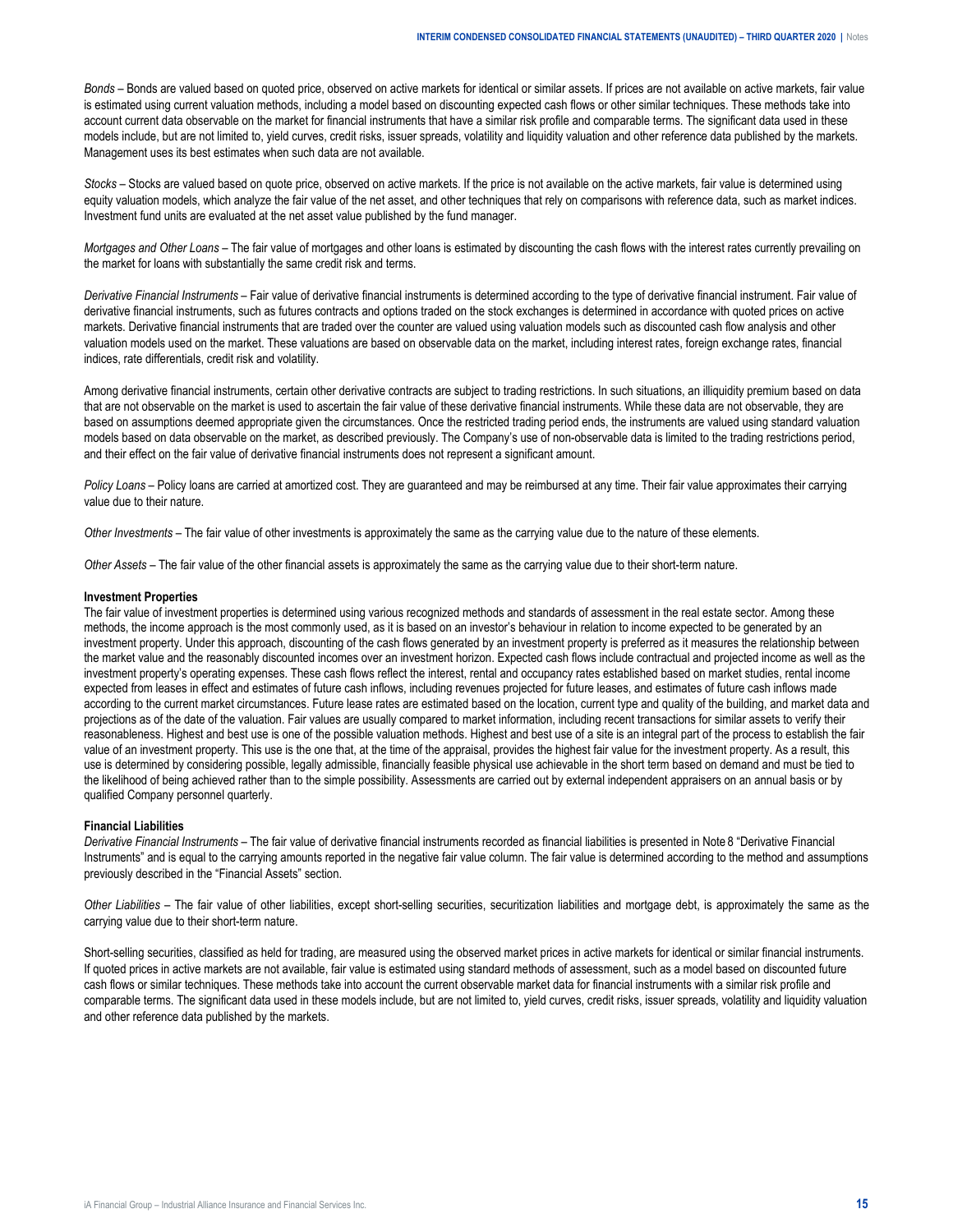The fair value of securitization liabilities and mortgage debt is estimated by discounting cash flows with the interest rates currently prevailing on the market for new debts with substantially the same terms.

The fair value of the mortgage debt is \$77 (\$76 as at December 31, 2019). It is secured by an investment property with a carrying value of \$177 (\$181 as at December 31, 2019), bearing interest of 3.143% and maturing on May 1, 2022. The interest expense on the mortgage debt is \$2.

*Debentures –* The fair value of debentures classified as financial liabilities at amortized cost is estimated using a valuation model that takes into account instruments on the market that have substantially the same conditions. This fair value can fluctuate due to interest rates and credit risks associated with these instruments.

#### **b) Hierarchy of the Fair Value**

Disclosures regarding financial instruments and investment properties must be presented as a hierarchy that categorizes the inputs to valuation models used to measure the fair value of financial assets and financial liabilities. The hierarchy gives the highest priority to readily available unadjusted quoted prices in active markets for identical assets or liabilities and lowest priority to unobserved inputs. The three levels of the hierarchy are described below:

- Level 1 Valuation based on quoted prices in active markets (unadjusted) for identical assets or liabilities. Stocks traded on the market, among other things, are classified in Level 1.
- Level 2 Valuation model based on inputs other than quoted prices included in Level 1 that are observable on the market for the asset or liability, either directly or indirectly. Most bonds, short-term investments and certain derivative financial instruments are classified in Level 2.
- Level 3 Valuation model based on valuation techniques that use largely unobservable market parameters and that reflect management's best estimates. Most private placements are classified in Level 3.

If a financial instrument classified as Level 1 subsequently ceases to be actively traded, it is reclassified into Level 2. If the measurement of its fair value requires the use of significant unobservable inputs, it is directly reclassified into Level 3.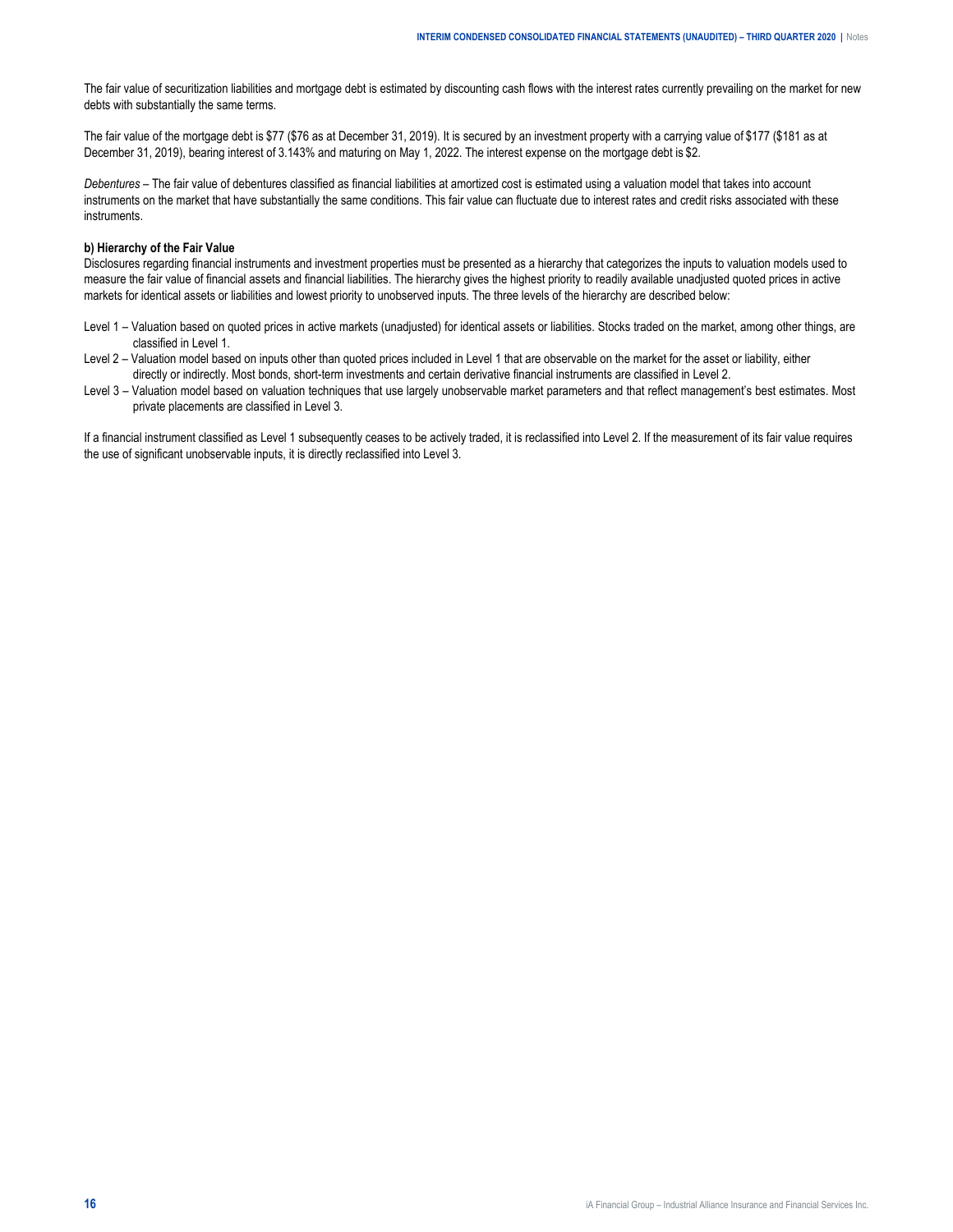## **Assets**

|                                                                  | As at September 30, 2020 |         |                |              |  |
|------------------------------------------------------------------|--------------------------|---------|----------------|--------------|--|
|                                                                  | Level 1                  | Level 2 | Level 3        | <b>Total</b> |  |
|                                                                  | \$                       | \$      | \$             | \$           |  |
| Recurring fair value measurements                                |                          |         |                |              |  |
| Cash and short-term investments                                  |                          |         |                |              |  |
| Held for trading                                                 |                          | 776     |                | 776          |  |
| <b>Bonds</b>                                                     |                          |         |                |              |  |
| Designated at fair value through profit or loss                  |                          |         |                |              |  |
| Governments                                                      | 446                      | 12,451  | —              | 12,897       |  |
| Municipalities                                                   |                          | 1,297   |                | 1,297        |  |
| Corporate and other                                              |                          | 10,869  | 147            | 11,016       |  |
|                                                                  | 446                      | 24,617  | 147            | 25,210       |  |
| Available for sale                                               |                          |         |                |              |  |
| Governments                                                      | 173                      | 1,557   | —              | 1,730        |  |
| Municipalities                                                   |                          | 187     |                | 187          |  |
| Corporate and other                                              |                          | 1,781   |                | 1,781        |  |
|                                                                  | 173                      | 3,525   |                | 3,698        |  |
|                                                                  | 619                      | 28,142  | 147            | 28,908       |  |
| <b>Stocks</b>                                                    |                          |         |                |              |  |
| Designated at fair value through profit or loss                  | 1,315                    |         | 1,373          | 2,688        |  |
| Available for sale                                               | 33                       | 364     | 36             | 433          |  |
|                                                                  | 1,348                    | 364     | 1,409          | 3,121        |  |
| Mortgages and other loans                                        |                          |         |                |              |  |
| Designated at fair value through profit or loss                  |                          | 92      |                | 92           |  |
| <b>Derivative financial instruments</b>                          |                          |         |                |              |  |
| Held for trading                                                 | 346                      | 1,063   | $\overline{2}$ | 1,411        |  |
| <b>Investment properties</b>                                     |                          |         | 1,989          | 1,989        |  |
| General fund investments recognized at fair value                | 2,313                    | 30,437  | 3,547          | 36,297       |  |
| Segregated funds financial instruments and investment properties | 22,282                   | 7,395   | 261            | 29,938       |  |
| Total financial assets at fair value                             | 24,595                   | 37,832  | 3,808          | 66,235       |  |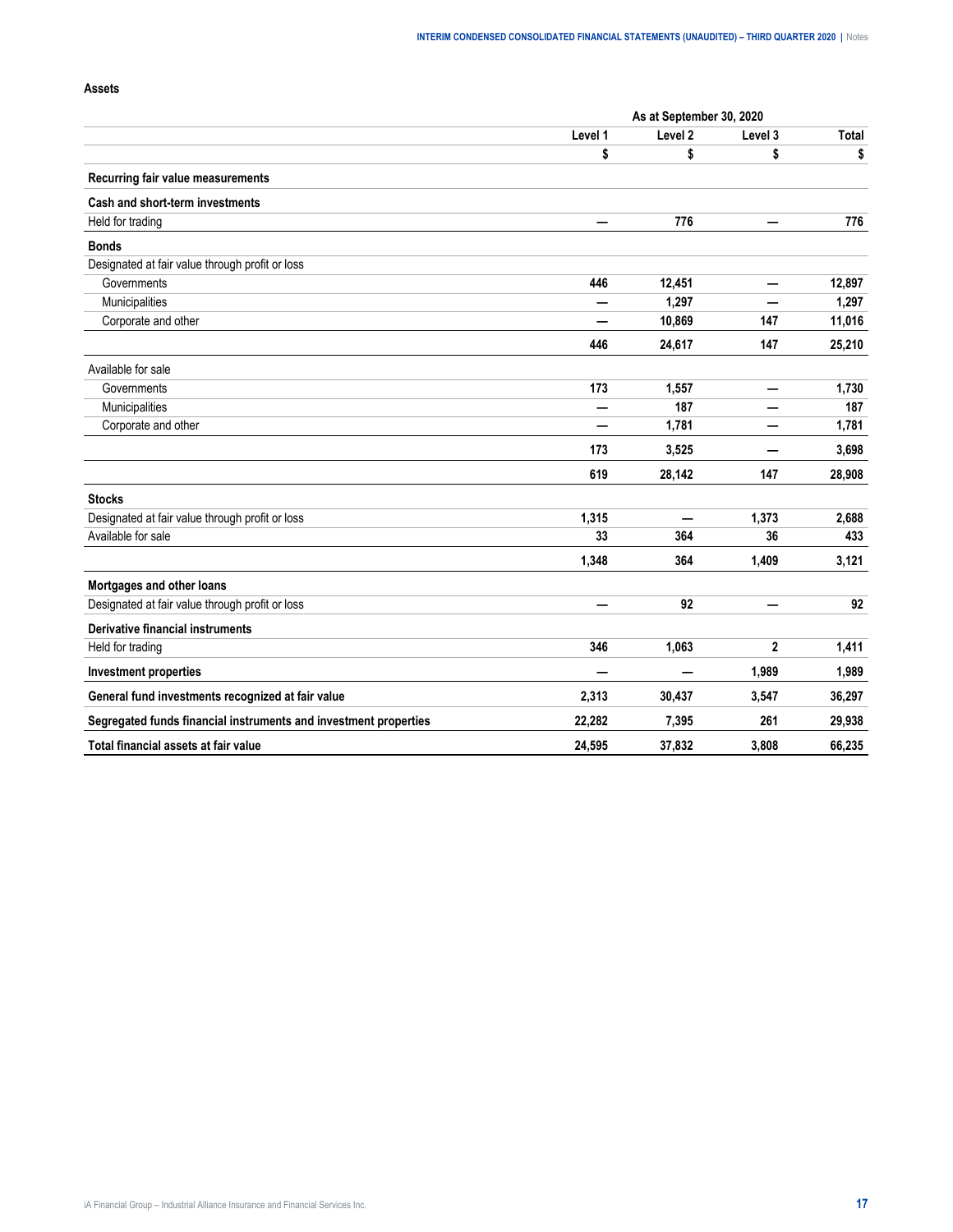|                                                                  | As at December 31, 2019 |                          |                          |        |
|------------------------------------------------------------------|-------------------------|--------------------------|--------------------------|--------|
|                                                                  | Level 1                 | Level 2                  | Level 3                  | Total  |
|                                                                  | \$                      | \$                       | \$                       | \$     |
| Recurring fair value measurements                                |                         |                          |                          |        |
| Cash and short-term investments                                  |                         |                          |                          |        |
| Held for trading                                                 |                         | 489                      |                          | 489    |
| <b>Bonds</b>                                                     |                         |                          |                          |        |
| Designated at fair value through profit or loss                  |                         |                          |                          |        |
| Governments                                                      | 850                     | 10,863                   | $\overline{\phantom{0}}$ | 11,713 |
| Municipalities                                                   |                         | 1,106                    |                          | 1,106  |
| Corporate and other                                              | ÷.                      | 8,472                    | 129                      | 8,601  |
|                                                                  | 850                     | 20,441                   | 129                      | 21,420 |
| Available for sale                                               |                         |                          |                          |        |
| Governments                                                      | 76                      | 1,475                    |                          | 1,551  |
| Municipalities                                                   | —                       | 167                      | —                        | 167    |
| Corporate and other                                              |                         | 1,710                    | 11                       | 1,721  |
|                                                                  | 76                      | 3,352                    | 11                       | 3,439  |
|                                                                  | 926                     | 23,793                   | 140                      | 24,859 |
| <b>Stocks</b>                                                    |                         |                          |                          |        |
| Designated at fair value through profit or loss                  | 1,220                   | $\overline{\phantom{0}}$ | 1,291                    | 2,511  |
| Available for sale                                               | 108                     | 374                      | 31                       | 513    |
|                                                                  | 1,328                   | 374                      | 1,322                    | 3,024  |
| Mortgages and other loans                                        |                         |                          |                          |        |
| Designated at fair value through profit or loss                  |                         | 94                       |                          | 94     |
| <b>Derivative financial instruments</b>                          |                         |                          |                          |        |
| Held for trading                                                 | 229                     | 774                      | $\overline{\phantom{0}}$ | 1,003  |
| <b>Investment properties</b>                                     |                         | —                        | 2,077                    | 2,077  |
| General fund investments recognized at fair value                | 2,483                   | 25,524                   | 3,539                    | 31,546 |
| Segregated funds financial instruments and investment properties | 21,343                  | 6,373                    | 90                       | 27,806 |
| Total financial assets at fair value                             | 23.826                  | 31.897                   | 3,629                    | 59,352 |

Transfers from Level 1 to Level 2 during the nine months ended September 30, 2020 amount to \$564 (none for the year ended December 31, 2019). These transfers took place during the three months ended March 31, 2020 and result from the application of a fair value adjustment for events that took place after the market close but before the valuation date. Transfers from Level 2 to Level 1 during the nine months ended September 30, 2020 amount to \$564 (none for the year ended December 31, 2019). This adjustment, made for the three months ended March 31, 2020, was not required for the three month periods ended June 30, 2020 and September 30, 2020. These transfers are related to segregated fund financial instruments and investment properties.

Transfers from Level 2 to Level 3 during the nine months ended September 30, 2020 amount to \$10 (none for the year ended December 31, 2019). These transfers are from bonds designated at fair value through profit or loss. The fair value of these bonds is measured at the quoted market price obtained through brokers who estimate the fair value of these financial instruments. However, the price of these bonds has remained unchanged for more than 30 days which, according to our internal policy, results in a transfer.

The Company uses unobservable inputs in the valuation of bonds and stocks classified into Level 3. Regarding bonds, unobservable inputs mainly correspond to credit and liquidity risk premiums ranging from 1.48% to 2.70% as at September 30, 2020 (1.09% to 2.68% as at December 31, 2019). Stocks classified into Level 3 are mainly valuated from information available in the financial statements of companies using models based on discounting expected cash flows as well as the use of multiples.

The main unobservable inputs used in the valuation of the investment properties as at September 30, 2020 are the discount rate, which is between 5.25% and 7.75% (5.25% and 7.75% as at December 31, 2019) and the terminal capitalization rate, which is between 4.25% and 7.25% (4.25% and 7.25% as at December 31, 2019). The discount rate is based on market activity by type of building and the location and reflects the expected rate of return to be realized on investments over the next 10 years. The terminal capitalization rate is based on market activity by type of building and the location and reflects the expected rate of return to be realized on investments over the remaining life after the 10-year period. If all other factors remain constant, a decrease (increase) in the discount rate and terminal capitalization rate will lead to an increase (decrease) in fair value of investment properties.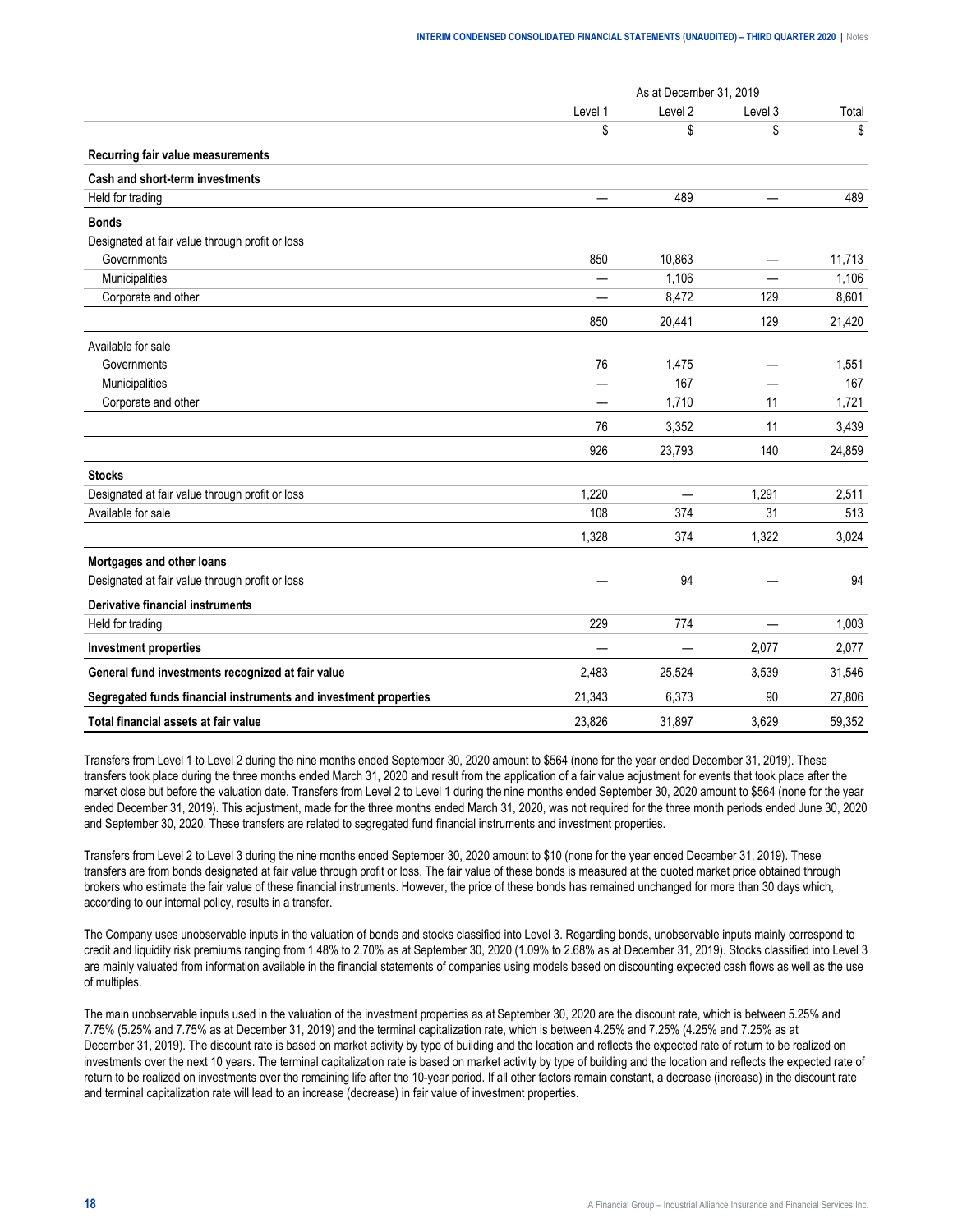Due to the unobservable nature of the main data used to measure bonds, stocks and investment properties classified in Level 3, the Company does not assess whether the application of other assumptions would have an impact on fair value. Also, the investment properties as well as the bonds and stocks classified as designated at fair value through profit or loss support the insurance contract liabilities. Consequently, changes in the fair value of these assets are offset by changes in the corresponding insurance contract liabilities under the CALM. Even if the Company were to use possible alternative assumptions affecting fair value, this would not have a significant impact on the Financial Statements.

The following table presents assets recognized at fair value evaluated according to Level 3 parameters:

|                                                                        |                                              |                                                                                        |                                                                                                        |           | Nine months ended September 30, 2020 |                             |                                                           |                                                                                                       |
|------------------------------------------------------------------------|----------------------------------------------|----------------------------------------------------------------------------------------|--------------------------------------------------------------------------------------------------------|-----------|--------------------------------------|-----------------------------|-----------------------------------------------------------|-------------------------------------------------------------------------------------------------------|
|                                                                        | <b>Balance as at</b><br>December 31,<br>2019 | <b>Realized</b><br>and<br>unrealized<br>gains<br>(losses)<br>included in<br>net income | <b>Realized and</b><br>unrealized<br>gains (losses)<br>included<br>in other<br>comprehensive<br>income | Purchases | Sales and<br>settlements             | <b>Transfers</b><br>Level 3 | <b>Balance as at</b><br>in (out of) September 30,<br>2020 | Total<br>unrealized<br>gains (losses)<br>included<br>in net<br>income on<br>investments<br>still held |
|                                                                        | \$                                           | \$                                                                                     | \$                                                                                                     | \$        | \$                                   | \$                          | \$                                                        | \$                                                                                                    |
| <b>Bonds</b>                                                           |                                              |                                                                                        |                                                                                                        |           |                                      |                             |                                                           |                                                                                                       |
| Designated at fair value through<br>profit or loss                     | 129                                          | 10                                                                                     |                                                                                                        | 26        | (28)                                 | 10                          | 147                                                       | 11                                                                                                    |
| Available for sale                                                     | 11                                           |                                                                                        |                                                                                                        |           | (11)                                 |                             |                                                           |                                                                                                       |
| <b>Stocks</b>                                                          |                                              |                                                                                        |                                                                                                        |           |                                      |                             |                                                           |                                                                                                       |
| Designated at fair value through<br>profit or loss                     | 1,291                                        | (23)                                                                                   |                                                                                                        | 172       | (67)                                 |                             | 1,373                                                     | (23)                                                                                                  |
| Available for sale                                                     | 31                                           |                                                                                        | $\mathbf{2}$                                                                                           | 4         | (1)                                  |                             | 36                                                        |                                                                                                       |
| <b>Derivative financial instruments</b>                                |                                              |                                                                                        |                                                                                                        |           |                                      |                             |                                                           |                                                                                                       |
| Held for trading                                                       |                                              | $\mathbf{2}$                                                                           |                                                                                                        |           |                                      |                             | $\mathbf{2}$                                              | 1                                                                                                     |
| Investment properties                                                  | 2,077                                        | (75)                                                                                   |                                                                                                        | 18        | (31)                                 |                             | 1,989                                                     | (75)                                                                                                  |
| <b>General fund investments</b><br>recognized at fair value            | 3,539                                        | (86)                                                                                   | 2                                                                                                      | 220       | (138)                                | 10                          | 3,547                                                     | (86)                                                                                                  |
| Segregated funds financial<br>instruments and investment<br>properties | 90                                           | 6                                                                                      |                                                                                                        | 174       | (9)                                  |                             | 261                                                       | 6                                                                                                     |
| <b>Total</b>                                                           | 3,629                                        | (80)                                                                                   | 2                                                                                                      | 394       | (147)                                | 10                          | 3,808                                                     | (80)                                                                                                  |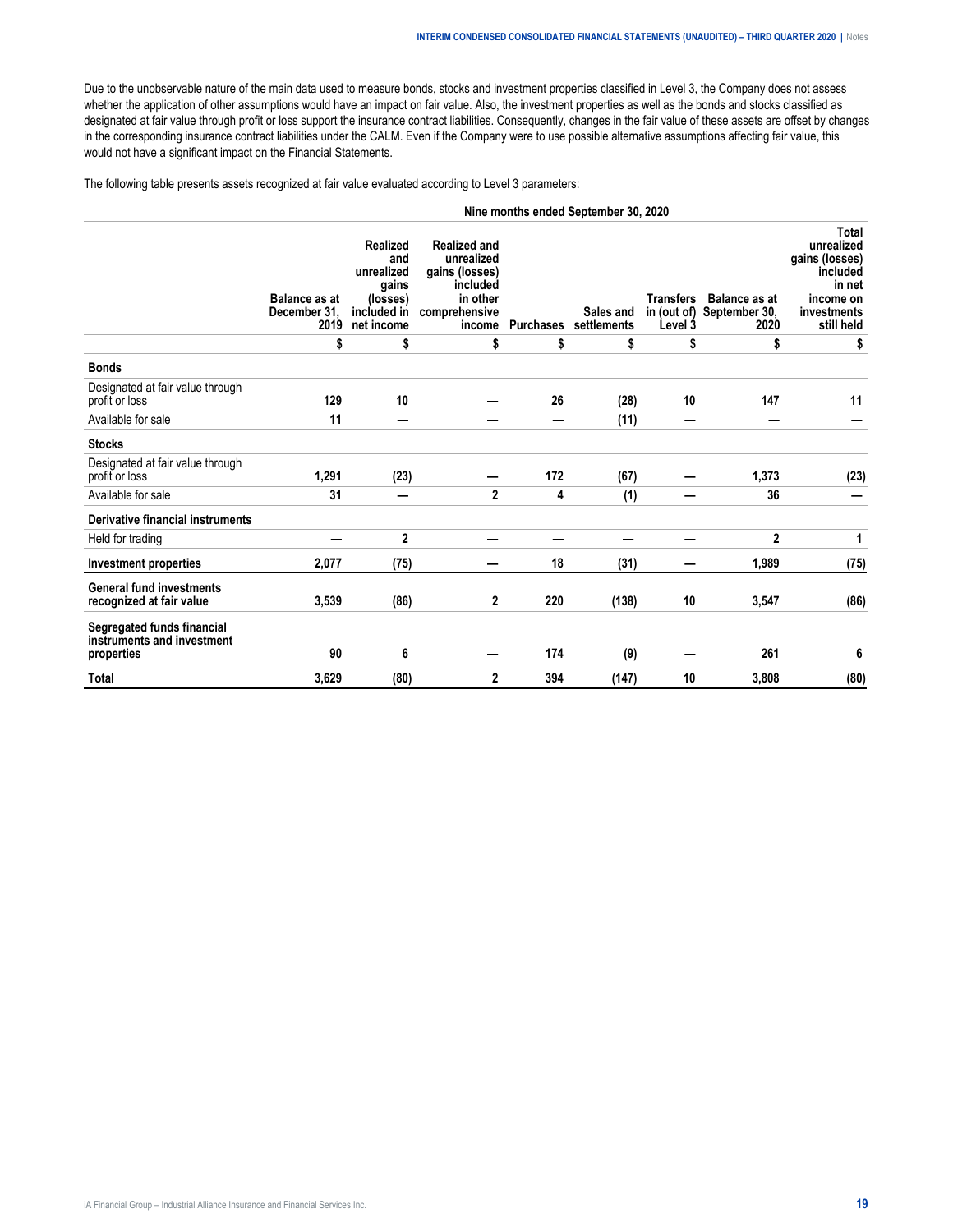|                                                                        | Balance as at<br>December 31.<br>2018 | Realized<br>and<br>unrealized<br>gains<br>(losses)<br>included in<br>net income | Realized and<br>unrealized<br>gains (losses)<br>included<br>in other<br>comprehensive<br>income | Purchases | Sales and<br>settlements | Transfers<br>in (out of)<br>Level 3 | Balance as at<br>December 31.<br>2019 | Total<br>unrealized<br>gains (losses)<br>included<br>in net<br>income on<br>investments<br>still held |
|------------------------------------------------------------------------|---------------------------------------|---------------------------------------------------------------------------------|-------------------------------------------------------------------------------------------------|-----------|--------------------------|-------------------------------------|---------------------------------------|-------------------------------------------------------------------------------------------------------|
|                                                                        | \$                                    | \$                                                                              | \$                                                                                              | \$        | \$                       | \$                                  | \$                                    | \$                                                                                                    |
| <b>Bonds</b>                                                           |                                       |                                                                                 |                                                                                                 |           |                          |                                     |                                       |                                                                                                       |
| Designated at fair value through<br>profit or loss                     | 140                                   | 7                                                                               |                                                                                                 |           | (18)                     |                                     | 129                                   | 7                                                                                                     |
| Available for sale                                                     | 16                                    |                                                                                 |                                                                                                 |           | (5)                      |                                     | 11                                    |                                                                                                       |
| <b>Stocks</b>                                                          |                                       |                                                                                 |                                                                                                 |           |                          |                                     |                                       |                                                                                                       |
| Designated at fair value through<br>profit or loss                     | 1,134                                 | 5                                                                               |                                                                                                 | 198       | (46)                     |                                     | 1,291                                 | 5                                                                                                     |
| Available for sale                                                     | 29                                    |                                                                                 | (1)                                                                                             | 3         |                          |                                     | 31                                    |                                                                                                       |
| <b>Derivative financial instruments</b>                                |                                       |                                                                                 |                                                                                                 |           |                          |                                     |                                       |                                                                                                       |
| Held for trading                                                       | 1                                     |                                                                                 |                                                                                                 |           | (1)                      |                                     |                                       |                                                                                                       |
| <b>Investment properties</b>                                           | 1,720                                 | 44                                                                              |                                                                                                 | 318       | (5)                      |                                     | 2,077                                 | 44                                                                                                    |
| <b>General fund investments</b><br>recognized at fair value            | 3,040                                 | 56                                                                              | (1)                                                                                             | 519       | (75)                     |                                     | 3,539                                 | 56                                                                                                    |
| Segregated funds financial<br>instruments and investment<br>properties | 47                                    | 1                                                                               |                                                                                                 | 44        | (2)                      |                                     | 90                                    | 2                                                                                                     |
| <b>Total</b>                                                           | 3,087                                 | 57                                                                              | (1)                                                                                             | 563       | (77)                     |                                     | 3,629                                 | 58                                                                                                    |

Year ended December 31, 2019

For the nine months ended September 30, 2020, an amount of \$18 (\$55 for the year ended December 31, 2019) presented in *Purchases* for investment properties corresponds to capitalizations to *Investment properties*. Also, *Sales and settlements* for investment properties do not include any transfers to fixed assets (\$2 for the year ended December 31, 2019).

*Realized and unrealized gains (losses) included in net income* and *Total unrealized gains (losses) included in net income on financial instruments still held* are presented in the *Investment income* in the Income Statement, except the value of segregated funds assets, which is not presented in the Income Statement, but is included in the change in segregated funds net assets in Note 9 "Segregated Funds Net Assets". *Realized and unrealized gains (losses) included in other comprehensive income* are presented in Note 12 "Accumulated Other Comprehensive Income" in *Unrealized gains (losses).*

#### **Fair Value Disclosed in the Notes**

The Company classifies certain financial instruments as held to maturity or as loans and receivables. These financial instruments are measured at amortized cost and fair value is disclosed in the notes. The following table shows the hierarchy level of such fair values:

|                                                            | As at September 30, 2020 |         |         |       |
|------------------------------------------------------------|--------------------------|---------|---------|-------|
|                                                            | Level 1                  | Level 2 | Level 3 | Total |
|                                                            | \$                       | \$      | \$      | \$    |
| Classified as held to maturity                             |                          |         |         |       |
| <b>Bonds</b>                                               |                          |         |         |       |
| Governments                                                |                          | 538     |         | 538   |
| Total of assets classified as held to maturity             |                          | 538     |         | 538   |
| <b>Classified as loans and receivables</b>                 |                          |         |         |       |
| <b>Bonds</b>                                               |                          |         |         |       |
| Governments                                                |                          | 8       | 143     | 151   |
| Municipalities                                             |                          | 55      |         | 55    |
| Corporate and other                                        |                          | 233     | 2,535   | 2,768 |
|                                                            |                          | 296     | 2,678   | 2,974 |
| Mortgages and other loans                                  |                          | 2,663   |         | 2,663 |
| Total of assets classified as loans and receivables        |                          | 2,959   | 2,678   | 5,637 |
| Total of assets whose fair value is disclosed in the notes |                          | 3,497   | 2,678   | 6,175 |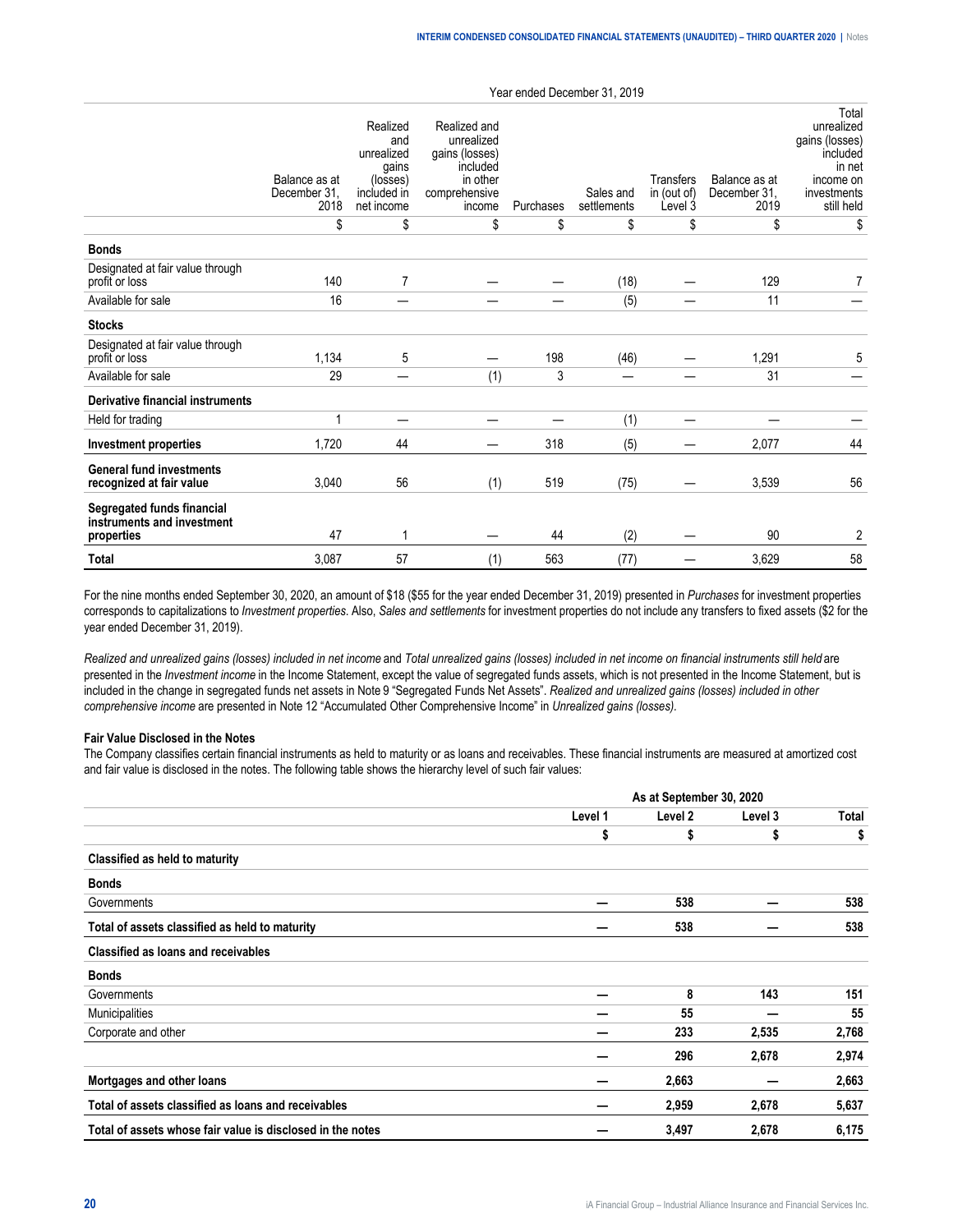|                                                     | As at December 31, 2019 |         |         |       |
|-----------------------------------------------------|-------------------------|---------|---------|-------|
|                                                     | Level 1                 | Level 2 | Level 3 | Total |
|                                                     |                         |         |         | \$    |
| <b>Classified as loans and receivables</b>          |                         |         |         |       |
| <b>Bonds</b>                                        |                         |         |         |       |
| Governments                                         |                         | х       | 131     | 139   |
| Municipalities                                      |                         | 51      |         | -51   |
| Corporate and other                                 |                         | 243     | 2.138   | 2,381 |
|                                                     |                         | 302     | 2.269   | 2.571 |
| Mortgages and other loans                           |                         | 3,823   |         | 3,823 |
| Total of assets classified as loans and receivables |                         | 4,125   | 2.269   | 6,394 |

## **Financial Liabilities**

The following table presents financial liabilities measured at fair value on a recurring basis and those whose fair value is disclosed in a note by hierarchy level:

|                                                     | As at September 30, 2020 |         |                          |              |  |  |
|-----------------------------------------------------|--------------------------|---------|--------------------------|--------------|--|--|
|                                                     | Level 1                  | Level 2 | Level 3                  | <b>Total</b> |  |  |
|                                                     | \$                       | \$      | \$                       | \$           |  |  |
| Recurring fair value measurements                   |                          |         |                          |              |  |  |
| <b>Other liabilities</b>                            |                          |         |                          |              |  |  |
| Held for trading                                    | 64                       | 232     |                          | 296          |  |  |
| <b>Derivative financial instruments</b>             |                          |         |                          |              |  |  |
| Held for trading                                    | 165                      | 573     | 37                       | 775          |  |  |
| Total of liabilities classified as held for trading | 229                      | 805     | 37                       | 1,071        |  |  |
| <b>Classified at amortized cost</b>                 |                          |         |                          |              |  |  |
| <b>Other liabilities</b>                            |                          |         |                          |              |  |  |
| Securitization liabilities                          | —                        | 1,127   | $\overline{\phantom{0}}$ | 1,127        |  |  |
| Mortgage debt                                       |                          | 77      |                          | 77           |  |  |
| <b>Debentures</b>                                   |                          | 681     |                          | 681          |  |  |
| Total of liabilities classified at amortized cost   |                          | 1,885   |                          | 1,885        |  |  |
|                                                     | As at December 31, 2019  |         |                          |              |  |  |
|                                                     | Level 1                  | Level 2 | Level 3                  | Total        |  |  |
|                                                     |                          | \$      | \$                       | \$           |  |  |
|                                                     | \$                       |         |                          |              |  |  |
| Recurring fair value measurements                   |                          |         |                          |              |  |  |
| <b>Other liabilities</b>                            |                          |         |                          |              |  |  |
| Held for trading                                    | 46                       | 165     |                          | 211          |  |  |
| <b>Derivative financial instruments</b>             |                          |         |                          |              |  |  |
| Held for trading                                    | 80                       | 315     | 36                       | 431          |  |  |
| Total of liabilities classified as held for trading | 126                      | 480     | 36                       | 642          |  |  |
| <b>Classified at amortized cost</b>                 |                          |         |                          |              |  |  |
| <b>Other liabilities</b>                            |                          |         |                          |              |  |  |
| Securitization liabilities                          |                          | 1,183   |                          | 1,183        |  |  |
| Mortgage debt                                       |                          | 76      |                          | 76           |  |  |
| <b>Debentures</b>                                   |                          | 664     |                          | 664          |  |  |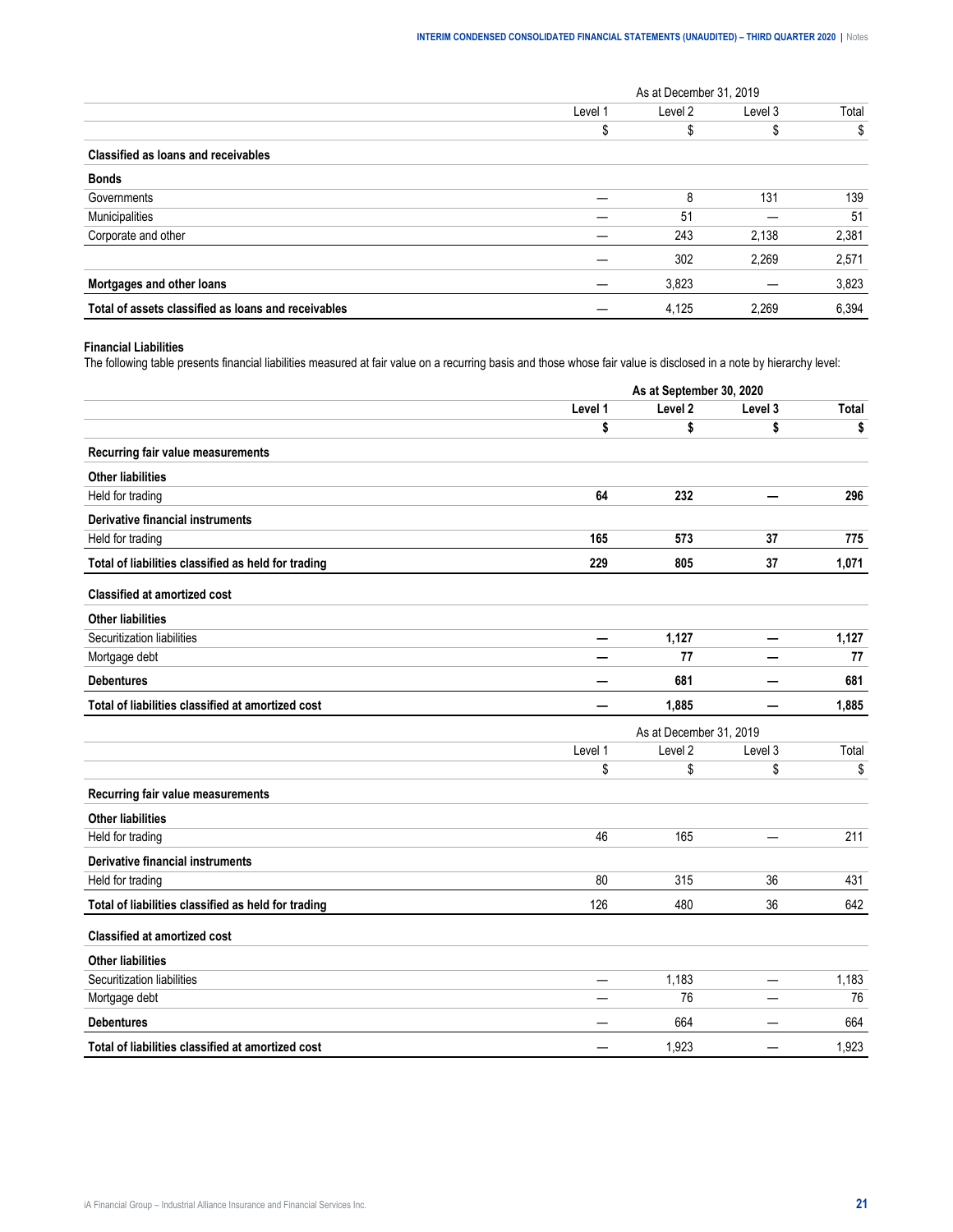## <span id="page-23-0"></span>**7 › Management of Risks Associated with Financial Instruments**

#### **a) Impairment of Financial Assets Classified as Available for Sale**

During the nine months ended September 30, 2020 and the year ended December 31, 2019, the Company did not reclassify any unrealized losses of stocks classified as available for sale from *Other comprehensive income* to *Investment income* in the Income Statement.

Since the financial assets designated at fair value through profit or loss are matched, variations of fair value, other than those related to credit risk, are directly reflected in the *Increase (decrease) in insurance contract liabilities*, which prevents a disparity of the treatment in the net income. Only variations in the fair value related to credit events regarding cash flows would have an impact on the Company's net income.

The unrealized gains and losses on financial assets classified as available for sale and included in the *Accumulated other comprehensive income* are the following:

|                       | As at September 30, 2020 |                             |                            | As at December 31, 2019 |                      |                     |
|-----------------------|--------------------------|-----------------------------|----------------------------|-------------------------|----------------------|---------------------|
|                       | <b>Fair value</b>        | <b>Unrealized</b><br>losses | <b>Unrealized</b><br>qains | Fair value              | Unrealized<br>losses | Unrealized<br>qains |
|                       |                          |                             |                            |                         |                      |                     |
| <b>Bonds</b>          |                          |                             |                            |                         |                      |                     |
| Governments           | 1.730                    |                             | 84                         | 1.551                   |                      | 57                  |
| <b>Municipalities</b> | 187                      |                             | 10                         | 167                     |                      | 3                   |
| Corporate and other   | 1.781                    | (1)                         | 88                         | 1.721                   |                      | 40                  |
|                       | 3.698                    | (1)                         | 182                        | 3.439                   | (3)                  | 100                 |
| <b>Stocks</b>         | 433                      | (25)                        |                            | 513                     | (21)                 | 10                  |
| Total                 | 4,131                    | (26)                        | 191                        | 3,952                   | (24                  | 110                 |

#### **b) Credit Risk**

Credit risk corresponds to the possibility that the Company will sustain a financial loss if a counterparty or a debtor does not meet their commitments.

# **b) i) Credit Quality Indicators**

# **Bonds by Investment Grade**

|                     | 2020   | \s at<br>2019<br>December |
|---------------------|--------|---------------------------|
|                     |        |                           |
|                     |        | 546                       |
| AΑ                  | 15.172 | 101                       |
| $\overline{A}$      |        | .961                      |
| BBE                 |        |                           |
| <b>BB</b> and lower |        | 238                       |
|                     |        | 189                       |

The Company prepares an assessment of the quality of the investment if the evaluation is not available from a credit rating agency. Bonds that have been internally evaluated represent an amount of \$2,154 as at September 30, 2020 (\$2,054 as at December 31, 2019).

#### **Mortgages and Other Loans**

|  | αι<br>2019 |
|--|------------|
|  |            |
|  |            |
|  | 805        |
|  | <br>794    |
|  |            |

The credit quality of mortgages and other loans is assessed internally, on a regular basis, when the review of the portfolio is made.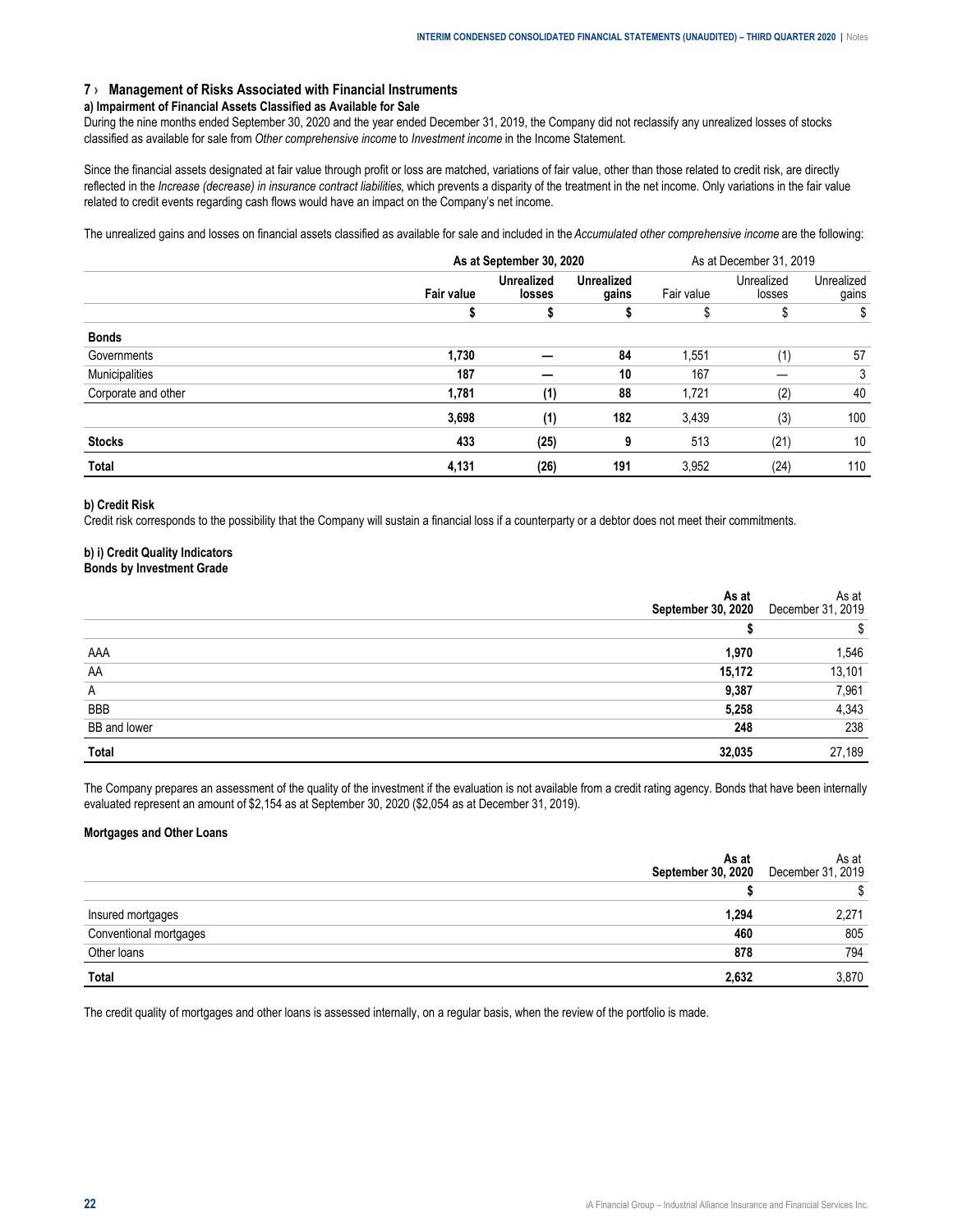# **b) ii) Past Due or Impaired Financial Assets**

# **Past Due Bonds, Mortgages and Other Loans**

Bonds, mortgages and other loans are considered in arrears when the counterparty has not made a payment at a contractual date. Any loan on which contractual payments are in arrears for 90 days or more in the case of mortgages and 120 days or more in the case of other loans and which is not subject to a measure deployed by the Company to support its clients or in foreclosure is assumed to be impaired. Any loan in default which is not insured and fully guaranteed is generally impaired.

|                                | As at September 30, 2020                          |                                                        |                                                            |                    |              |  |  |
|--------------------------------|---------------------------------------------------|--------------------------------------------------------|------------------------------------------------------------|--------------------|--------------|--|--|
|                                | <b>Bonds classified</b><br>as held to<br>maturity | <b>Bonds classified</b><br>as loans and<br>receivables | <b>Mortgages</b><br>classified as loans<br>and receivables | <b>Other loans</b> | Total        |  |  |
|                                |                                                   | \$                                                     | S                                                          | S                  | \$           |  |  |
| <b>Gross values</b>            |                                                   |                                                        |                                                            |                    |              |  |  |
| Not past due and not impaired  | 537                                               | 2,553                                                  | 1,662                                                      | 870                | 5,622        |  |  |
| Past due and not impaired      |                                                   |                                                        |                                                            |                    |              |  |  |
| 30 - 89 days in arrears        |                                                   |                                                        |                                                            | 29                 | 29           |  |  |
| 90 - 119 days in arrears       |                                                   |                                                        |                                                            | 4                  | 4            |  |  |
| 120 days or more in arrears    |                                                   |                                                        |                                                            | $\mathbf{2}$       | $\mathbf{2}$ |  |  |
| Impaired                       |                                                   | 45                                                     |                                                            |                    | 45           |  |  |
| Total of gross values          | 537                                               | 2,598                                                  | 1,662                                                      | 905                | 5,702        |  |  |
| Specific provisions for losses |                                                   | 8                                                      |                                                            |                    | 8            |  |  |
|                                | 537                                               | 2,590                                                  | 1,662                                                      | 905                | 5,694        |  |  |
| Collective provisions          |                                                   |                                                        |                                                            | 27                 | 27           |  |  |
| Total of net values            | 537                                               | 2,590                                                  | 1,662                                                      | 878                | 5,667        |  |  |

|                                | As at December 31, 2019                         |                                                     |                |       |  |
|--------------------------------|-------------------------------------------------|-----------------------------------------------------|----------------|-------|--|
|                                | Bonds classified<br>as loans and<br>receivables | Mortgages<br>classified as loans<br>and receivables | Other loans    | Total |  |
|                                | \$                                              | \$                                                  | \$             | \$    |  |
| <b>Gross values</b>            |                                                 |                                                     |                |       |  |
| Not past due and not impaired  | 2,319                                           | 2,978                                               | 760            | 6,057 |  |
| Past due and not impaired      |                                                 |                                                     |                |       |  |
| 30 - 89 days in arrears        |                                                 | 2                                                   | 36             | 38    |  |
| 90 - 119 days in arrears       |                                                 | 2                                                   | 5              | 7     |  |
| 120 days or more in arrears    |                                                 |                                                     | $\overline{2}$ | 2     |  |
| Impaired                       | 21                                              |                                                     |                | 22    |  |
| Total of gross values          | 2,340                                           | 2,982                                               | 804            | 6,126 |  |
| Specific provisions for losses | 10                                              |                                                     |                | 10    |  |
|                                | 2,330                                           | 2,982                                               | 804            | 6,116 |  |
| Collective provisions          |                                                 |                                                     | 10             | 10    |  |
| Total of net values            | 2,330                                           | 2,982                                               | 794            | 6,106 |  |

#### **Foreclosed Properties**

During the nine months ended September 30, 2020, the Company took possession of properties held as collateral on mortgages for a value of less than \$1 (\$3 for the year ended December 31, 2019). Foreclosed properties that the Company still held at the end of the period are presented as real estate held for resale in *Other Assets.*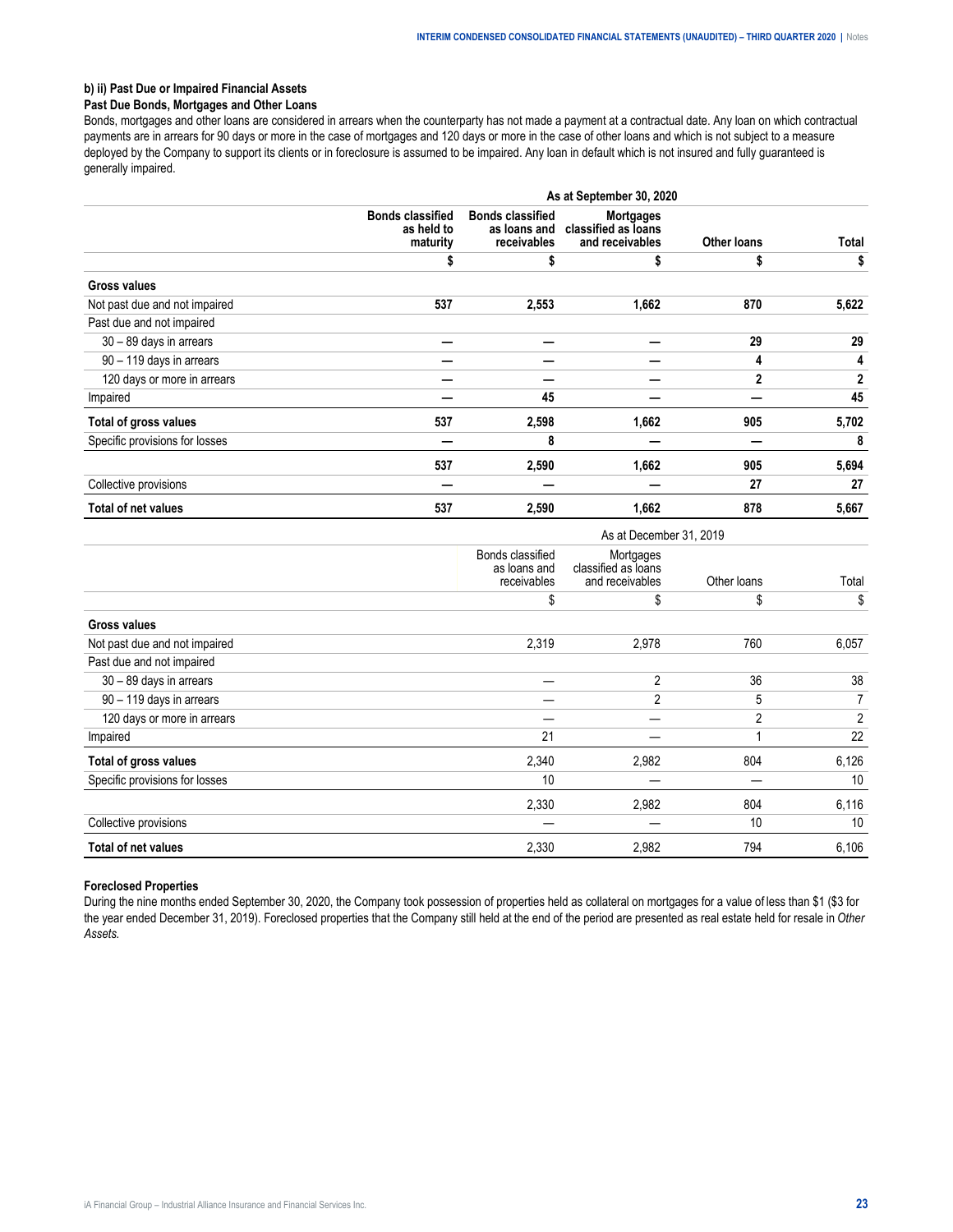#### <span id="page-25-0"></span>**Specific Provisions for Losses**

| 2019 |  |      |  |  |
|------|--|------|--|--|
| anlo |  | otal |  |  |
|      |  |      |  |  |
|      |  |      |  |  |
|      |  |      |  |  |
|      |  |      |  |  |

During the nine months ended September 30, 2020, the specific provisions for losses did not vary for other loans (nor for the year ended December 31, 2019) or for bonds classified as held to maturity.

#### **8 › Derivative Financial Instruments**

The Company is an end user of derivative financial instruments in the normal course of managing exposure to fluctuations in interest rates, currency exchange rates and fair values of invested assets. Derivative financial instruments are financial contracts whose value is derived from underlying interest rates, exchange rates, other financial instruments or indexes.

The notional amount represents the amount to which a rate or price is applied to determine the cash flows to be exchanged periodically and does not represent direct credit exposure. Maximum credit risk is the estimated cost of replacing derivative financial instruments that have a positive value should the counterparty default. The maximum credit risk of derivative financial instruments as at September 30, 2020 is \$1,399 (\$1,001 as at December 31, 2019). The Company's exposure at the end of each reporting period is limited to the risk that a counterparty does not honour the terms of derivative financial instrument contracts.

|                            | As at September 30, 2020 |                        |              |        |                 |                 |  |
|----------------------------|--------------------------|------------------------|--------------|--------|-----------------|-----------------|--|
|                            |                          | <b>Notional amount</b> |              |        | Fair value      |                 |  |
|                            | Less than 1 year         | 1 to 5 years           | Over 5 years | Total  | <b>Positive</b> | <b>Negative</b> |  |
|                            | J                        | 5                      | \$           | \$     | \$              | \$              |  |
| <b>Equity contracts</b>    |                          |                        |              |        |                 |                 |  |
| Swap contracts             | 839                      | 454                    | 91           | 1,384  | 8               | (18)            |  |
| Futures contracts          | 841                      |                        |              | 841    | 10              | (1)             |  |
| Options                    | 6,658                    |                        |              | 6,658  | 346             | (167)           |  |
| <b>Currency contracts</b>  |                          |                        |              |        |                 |                 |  |
| Forward contracts          | 3,841                    | 550                    |              | 4,391  | 22              | (31)            |  |
| Swap contracts             | 54                       | 837                    | 2,898        | 3,789  | 20              | (329)           |  |
| Interest rate contracts    |                          |                        |              |        |                 |                 |  |
| Swap contracts             | 963                      | 3,555                  | 5,011        | 9,529  | 592             | (190)           |  |
| Forward contracts          | 1,397                    | 2,656                  |              | 4,053  | 411             | (2)             |  |
| Other derivative contracts | 2                        | 4                      | 352          | 358    | $\mathbf{2}$    | (37)            |  |
| Total                      | 14,595                   | 8,056                  | 8,352        | 31,003 | 1,411           | (775)           |  |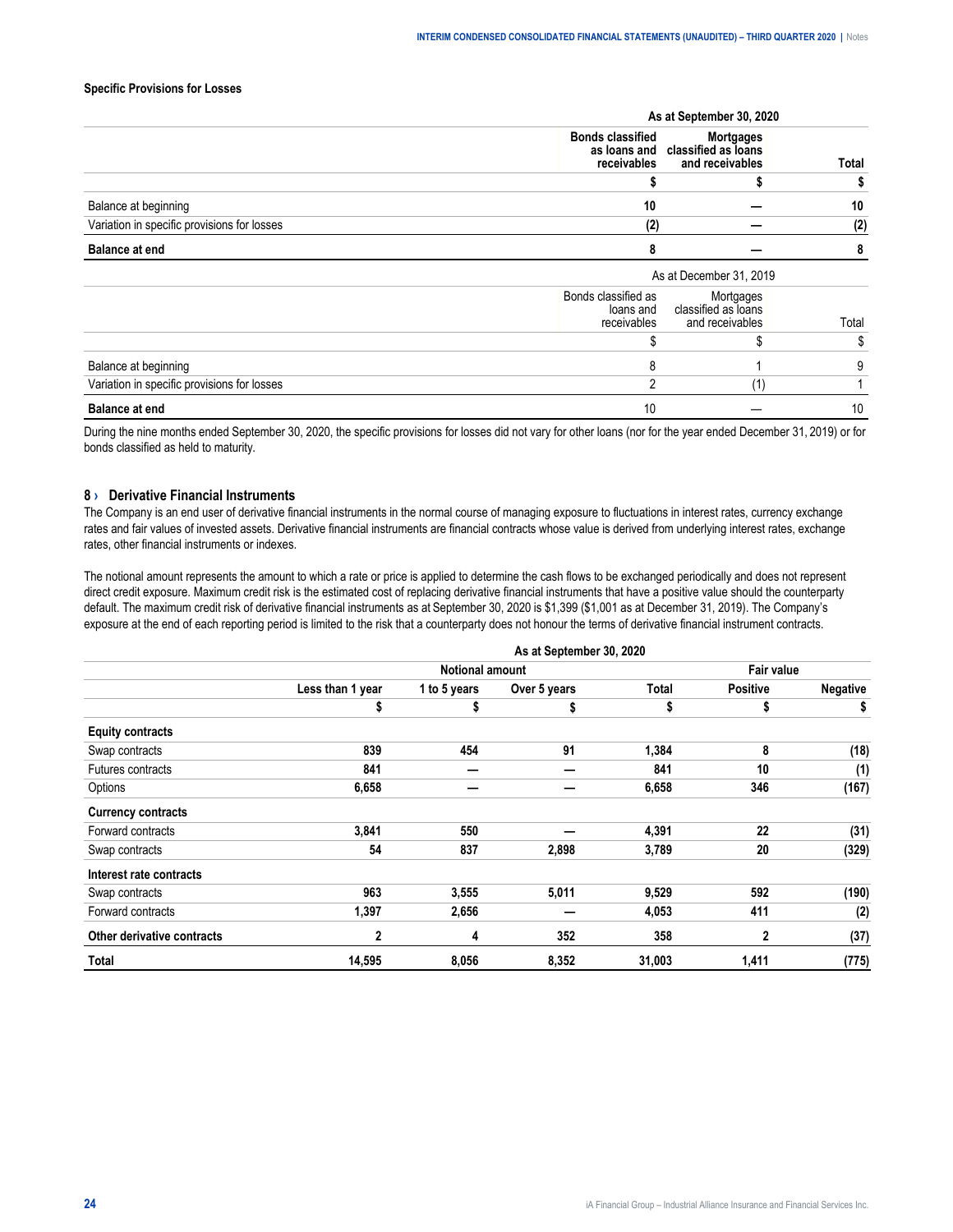|                            | As at December 31, 2019 |                 |              |        |          |            |  |
|----------------------------|-------------------------|-----------------|--------------|--------|----------|------------|--|
|                            |                         | Notional amount |              |        |          | Fair value |  |
|                            | Less than 1 year        | 1 to 5 years    | Over 5 years | Total  | Positive | Negative   |  |
|                            | \$                      | \$              | \$           | \$     | \$       | \$         |  |
| <b>Equity contracts</b>    |                         |                 |              |        |          |            |  |
| Swap contracts             | 490                     | 719             | 97           | 1,306  | 21       | (2)        |  |
| Futures contracts          | 632                     |                 |              | 632    |          | (4)        |  |
| Options                    | 5,594                   |                 |              | 5,594  | 236      | (77)       |  |
| <b>Currency contracts</b>  |                         |                 |              |        |          |            |  |
| Forward contracts          | 3,358                   | 1,057           |              | 4,415  | 70       | (10)       |  |
| Swap contracts             | 21                      | 777             | 2,406        | 3,204  | 33       | (169)      |  |
| Interest rate contracts    |                         |                 |              |        |          |            |  |
| Swap contracts             | 643                     | 3,188           | 5,697        | 9,528  | 361      | (65)       |  |
| Forward contracts          | 1,165                   | 2,544           | 200          | 3,909  | 280      | (68)       |  |
| Other derivative contracts |                         | $\overline{2}$  | 357          | 360    |          | (36)       |  |
| Total                      | 11,904                  | 8,287           | 8,757        | 28,948 | 1,003    | (431)      |  |

|                                                                     | As at September 30, 2020 |                 |                 |  |
|---------------------------------------------------------------------|--------------------------|-----------------|-----------------|--|
|                                                                     | <b>Notional amount</b>   | Fair value      |                 |  |
|                                                                     |                          | <b>Positive</b> | <b>Negative</b> |  |
|                                                                     |                          |                 |                 |  |
| Derivative financial instruments not designated as hedge accounting | 28,406                   | 1.392           | (737)           |  |
| Net investment hedge                                                | 1,462                    | 8               | (6)             |  |
| Fair value hedges                                                   |                          |                 |                 |  |
| Interest risk                                                       | 988                      | 11              | (30)            |  |
| Currency risk                                                       | 23                       |                 |                 |  |
| Cash flow hedges                                                    |                          |                 |                 |  |
| Currency risk                                                       | 124                      |                 | (2)             |  |
| Total of derivative financial instruments                           | 31,003                   | 1,411           | (775)           |  |

|                                                                     | As at December 31, 2019 |            |          |  |
|---------------------------------------------------------------------|-------------------------|------------|----------|--|
|                                                                     | Notional amount         | Fair value |          |  |
|                                                                     |                         | Positive   | Negative |  |
|                                                                     |                         |            |          |  |
| Derivative financial instruments not designated as hedge accounting | 26.568                  | 964        | (425)    |  |
| Net investment hedge                                                | 1.284                   | 23         |          |  |
| Fair value hedges                                                   |                         |            |          |  |
| Interest risk                                                       | 1.002                   | 14         | (5)      |  |
| Currency risk                                                       | 17                      |            |          |  |
| Cash flow hedges                                                    |                         |            |          |  |
| Currency risk                                                       | 77                      |            | (1)      |  |
| Total of derivative financial instruments                           | 28,948                  | 1.003      | (431)    |  |

#### **Embedded Derivative Financial Instruments**

The Company owns perpetual preferred shares with call options that give the issuer the right to redeem the shares at a predetermined price. Accounting standards require that the value of the call options be measured separately from the preferred shares. The value of the call options for embedded derivative financial instruments is determined using a valuation that relies predominantly on the volatility, quoted price on markets and characteristics of the underlying preferred shares. Embedded derivative financial instruments are presented as other derivative contracts.

#### **Net Investment Hedge**

Forward contracts, designated as hedges of net investments in foreign operations with a functional currency other than the functional currency of the Company, have maturities of less than 1 year as at September 30, 2020 (less than 2 years as at December 31, 2019). The effective portion of changes in fair value is recorded in *Other comprehensive income*, as is the foreign currency translation of the net investment in a foreign operation. For the nine months ended September 30, 2020 and 2019, the Company did not recognize any ineffectiveness.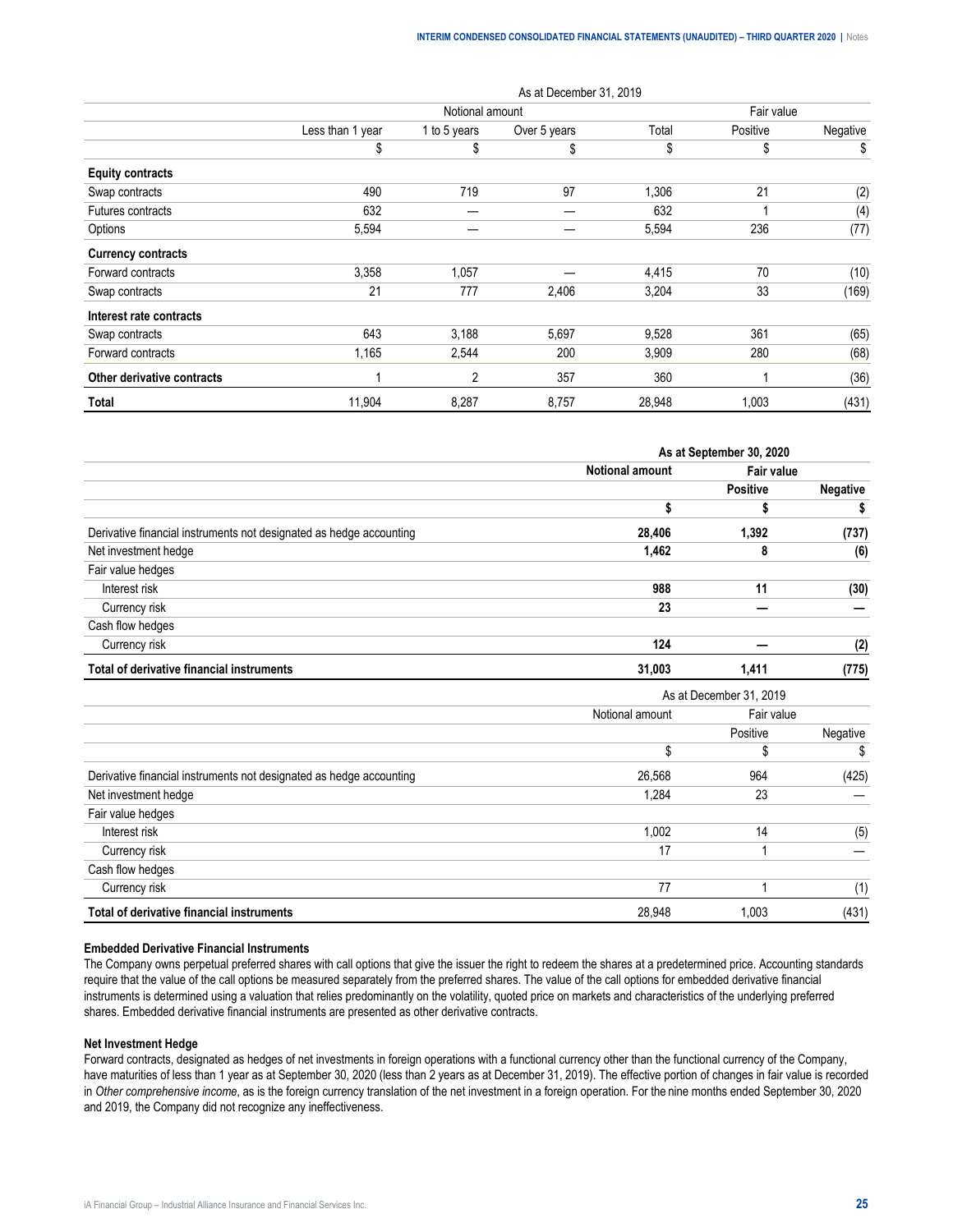#### <span id="page-27-0"></span>**Fair Value Hedges**

#### *Interest rate risk hedging*

The Company entered into a hedging relationship in order to reduce its exposure to interest rate risk related to financial assets classified as available for sale. The Company entered into interest rate swap contracts with maturities ranging from 1 year to 14 years as at September 30, 2020 (from 2 years to 15 years as at December 31, 2019).

The Company entered into a hedging relationship in order to reduce its exposure to interest rate risk on financial liabilities classified as financial liabilities at amortized cost. The Company entered into interest rate swap contracts with maturities of less than 1 year to 8 years as at September 30, 2020 (less than 1 year to 9 years as at December 31, 2019).

For the nine months ended September 30, 2020, the Company has recognized a loss of \$23 on the hedging instruments (loss of \$17 for the nine months ended September 30, 2019) and a gain of \$22 on the hedged items (gain of \$16 for the nine months ended September 30, 2019). For the nine months ended September 30, 2020, the Company has recognized an ineffectiveness of \$1 (\$1 for the nine months ended September 30, 2019).

#### *Currency rate risk hedging*

The Company entered into a fair value hedge to manage its exposure to changes in currency rate risk related to financial assets classified as available for sale. The Company entered into forward contracts with maturities of less than 2 years as at September 30, 2020 (less than 2 years as at December 31, 2019).

For the nine months ended September 30, 2020 and 2019, the Company did not recognize any ineffectiveness.

#### **Cash Flow Hedges**

The Company entered into a cash flow hedging relationship in order to manage its exposure to changes in currency rate risk on financial assets denominated in foreign currency. The Company entered into swap contracts that have maturities from 3 years to 9 years as at September 30, 2020 (from 4 years to 10 years as at December 31, 2019). For the nine months ended September 30, 2020 and 2019, the Company did not recognize any ineffectiveness.

#### **9 › Segregated Funds Net Assets**

|                                       | As at<br>September 30, 2020 | As at<br>December 31, 2019 |
|---------------------------------------|-----------------------------|----------------------------|
|                                       | \$                          | \$                         |
| <b>Assets</b>                         |                             |                            |
| Cash and short-term investments       | 1,267                       | 992                        |
| Bonds                                 | 6,313                       | 5,509                      |
| <b>Stocks</b>                         | 22,445                      | 21,362                     |
| Mortgages                             | 24                          | 21                         |
| Investment properties                 | 16                          | 17                         |
| Derivative financial instruments      | 9                           | 20                         |
| Other assets                          | 639                         | 285                        |
| <b>Total assets</b>                   | 30,713                      | 28,206                     |
| <b>Liabilities</b>                    |                             |                            |
| Accounts payable and accrued expenses | 582                         | 338                        |
| <b>Net assets</b>                     | 30,131                      | 27,868                     |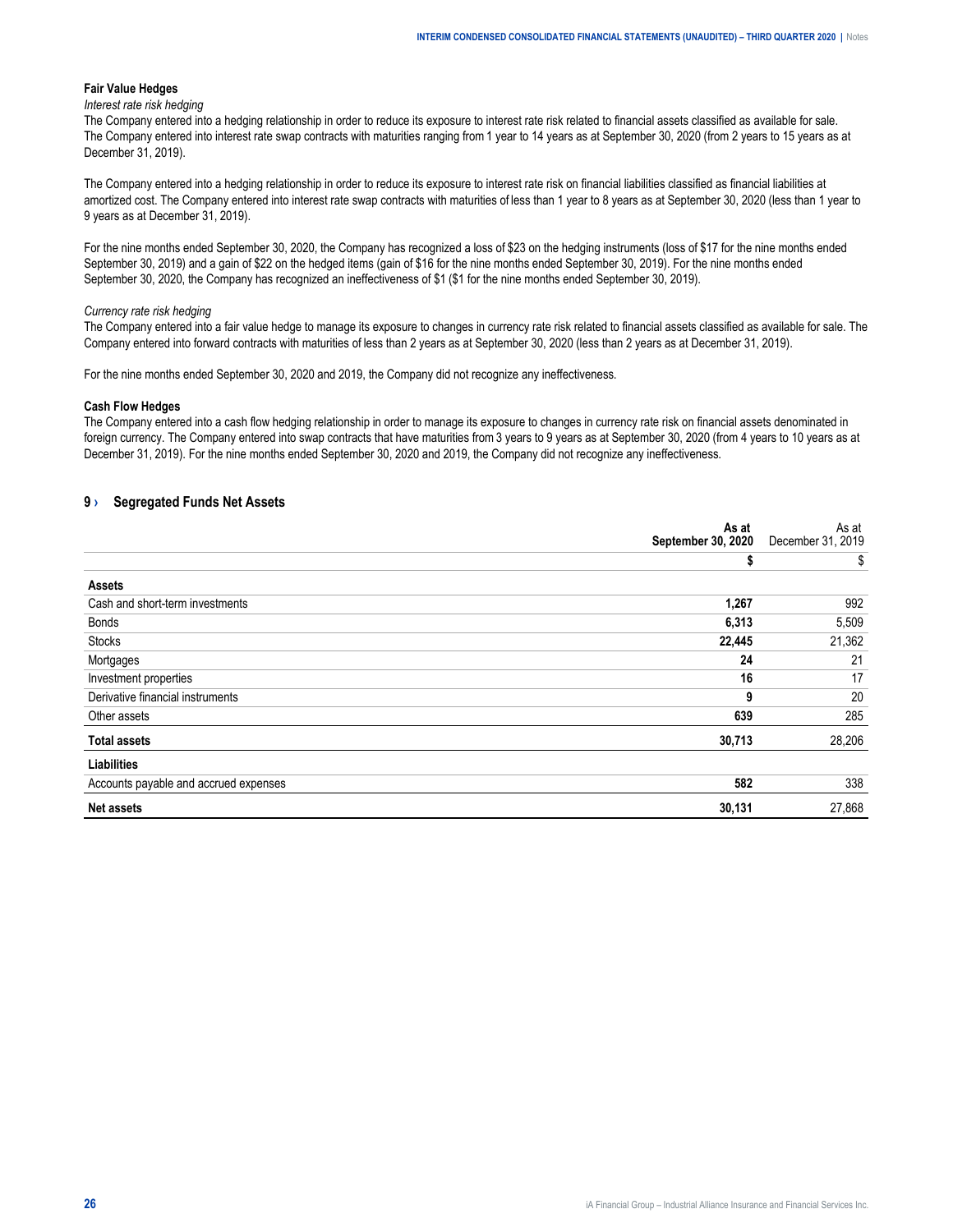#### <span id="page-28-0"></span>The following table presents the change in segregated funds net assets:

|                                       |        | <b>Quarters ended</b><br>September 30 |        | Nine months ended<br>September 30 |  |
|---------------------------------------|--------|---------------------------------------|--------|-----------------------------------|--|
|                                       | 2020   | 2019                                  | 2020   | 2019                              |  |
|                                       | \$     | \$                                    | \$     | \$                                |  |
| Balance at beginning                  | 28,505 | 26,389                                | 27,868 | 23,781                            |  |
| Add:                                  |        |                                       |        |                                   |  |
| Amounts received from policyholders   | 1,178  | 1,048                                 | 4,002  | 3,071                             |  |
| Interest and dividends                | 73     | 113                                   | 352    | 393                               |  |
| Net realized gains                    | 373    | 166                                   | 586    | 413                               |  |
| Net increase (decrease) in fair value | 700    | 168                                   | (104)  | 2,087                             |  |
|                                       | 30,829 | 27,884                                | 32,704 | 29,745                            |  |
| Less:                                 |        |                                       |        |                                   |  |
| Amounts withdrawn by policyholders    | 564    | 785                                   | 2,189  | 2,409                             |  |
| Operating expenses                    | 134    | 123                                   | 384    | 360                               |  |
|                                       | 698    | 908                                   | 2,573  | 2,769                             |  |
| <b>Balance at end</b>                 | 30,131 | 26,976                                | 30,131 | 26,976                            |  |

# **10 › Debentures**

Following the change in company structure (Note 1), the issued and outstanding debentures remain issued by the Company and are guaranteed by iA Financial Corporation, under the terms of the arrangement.

On May 16, 2019, the Company redeemed all of its \$250 subordinated debentures maturing May 16, 2024, bearing interest of 2.80%, payable semi-annually until May 16, 2019. The subordinated debentures were redeemed at nominal value plus accrued and unpaid interest. Consequently, the Company paid a total of \$254.

## **11 › Share Capital**

The capital issued by the Company is the following:

|                                 | As at September 30, 2020 |        | As at December 31, 2019 |        |
|---------------------------------|--------------------------|--------|-------------------------|--------|
|                                 | Number of shares         | ∖m∩unt | Number of shares        | Amount |
|                                 |                          |        | housands                |        |
| Common shares                   |                          |        |                         |        |
| Balance at beginning and at end | 108.575                  | .655   |                         | .655   |
| Preferred shares, Class A       |                          |        |                         |        |
| Balance at beginning and at end | 21.000                   |        | 21 NNN                  | 525    |
| ا of share capital<br>i ota     |                          | 2.180  |                         | 180    |

# **Stock Option Plan**

Following the change in company structure (Note 1), the stock option plan was transferred to iA Financial Corporation. As a result, any shares arising from this plan will be issued by iA Financial Corporation.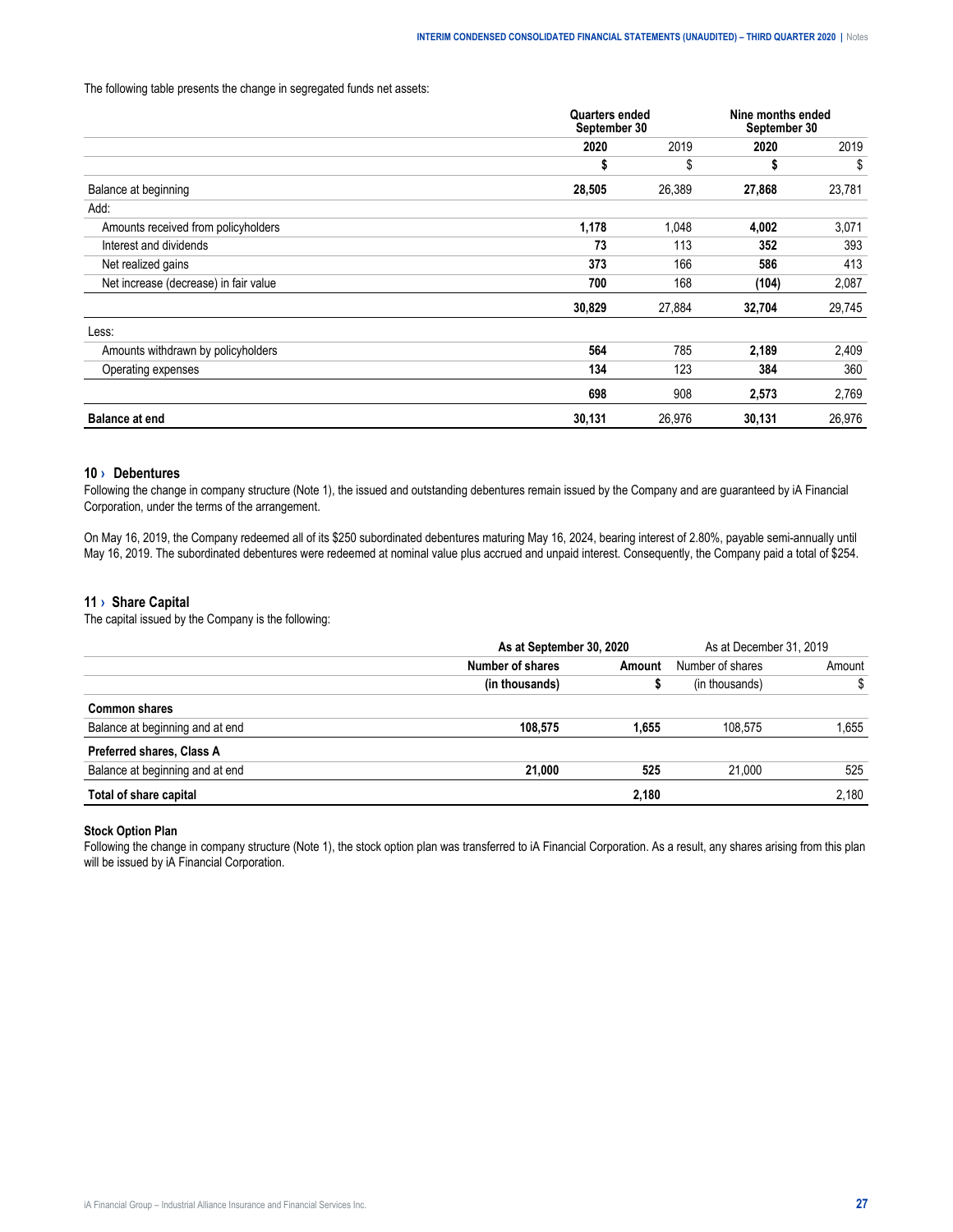# **Dividends**

|                         | Quarters ended September 30 |              |       | Nine months ended September 30 |       |              |       |              |
|-------------------------|-----------------------------|--------------|-------|--------------------------------|-------|--------------|-------|--------------|
|                         | 2020                        |              | 2019  |                                | 2020  |              | 2019  |              |
|                         | Total                       | Per share    | Total | Per share                      | Total | Per share    | Total | Per share    |
|                         |                             | (in dollars) | \$    | (in dollars)                   | \$    | (in dollars) | \$    | (in dollars) |
| <b>Common shares</b>    |                             |              | 81    | 0.74                           | 671   | 6.18         | 351   | 3.23         |
| <b>Preferred shares</b> |                             |              |       |                                |       |              |       |              |
| Class A - Series B      |                             | 0.29         |       | 0.29                           | 4     | 0.86         | 4     | 0.86         |
| Class A - Series G      | 2                           | 0.24         | 2     | 0.24                           |       | 0.71         |       | 0.71         |
| Class A - Series I      | 3                           | 0.30         |       | 0.30                           | 6     | 0.90         | 6     | 0.90         |
|                         | 6                           |              |       |                                | 17    |              | 17    |              |
| <b>Total</b>            | 6                           |              | 86    |                                | 688   |              | 368   |              |

# **Dividends Declared and Not Recognized on Common Shares**

A dividend of an amount of \$510 was approved by the Board of Directors of the Company on November 4, 2020. This dividend was not recorded as a liability in these interim financial statements. This dividend will be paid, in part or in full, in the last quarter of 2020.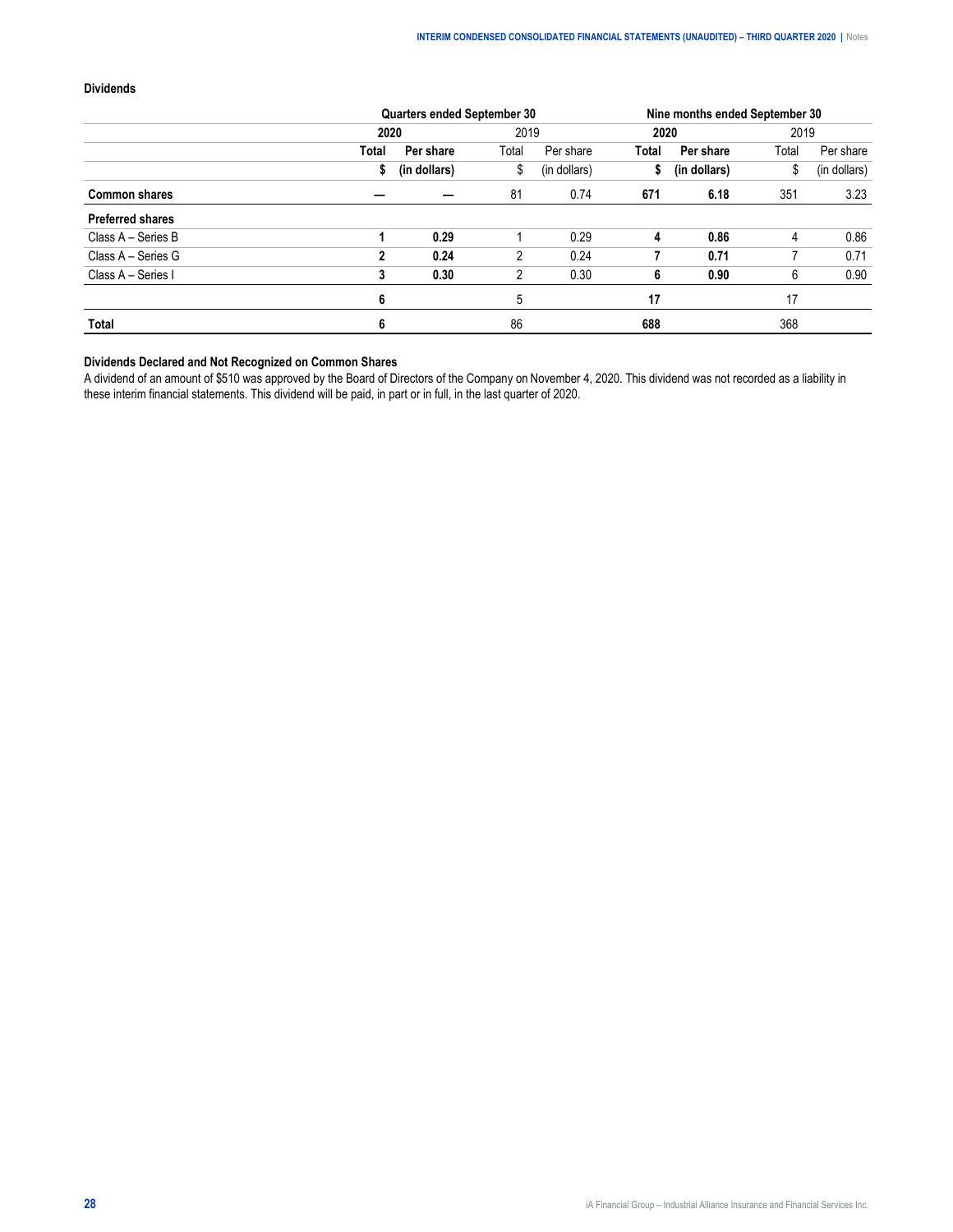# <span id="page-30-0"></span>**12 › Accumulated Other Comprehensive Income**

|                                           | <b>Bonds</b> | <b>Stocks</b>  | <b>Currency</b><br>translation | Hedging | <b>Total</b> |
|-------------------------------------------|--------------|----------------|--------------------------------|---------|--------------|
|                                           | \$           | \$             | \$                             | \$      | \$           |
| Balance as at December 31, 2019           | 73           | (8)            | 73                             | (61)    | 77           |
| Unrealized gains (losses)                 | 101          | (3)            |                                |         | 98           |
| Income taxes on unrealized gains (losses) | (26)         | 1              |                                |         | (25)         |
| Other                                     |              |                | 37                             | (33)    | 4            |
| Income taxes on other                     |              |                |                                | 5       | 5            |
|                                           | 75           | (2)            | 37                             | (28)    | 82           |
| Realized losses (gains)                   | (19)         | (2)            |                                |         | (21)         |
| Income taxes on realized losses (gains)   | 4            | 1              |                                |         | 5            |
|                                           | (15)         | (1)            |                                |         | (16)         |
| Balance as at September 30, 2020          | 133          | (11)           | 110                            | (89)    | 143          |
| Balance as at December 31, 2018           | 6            | (10)           | 135                            | (108)   | 23           |
| Unrealized gains (losses)                 | 110          | $\mathbf{1}$   |                                |         | 111          |
| Income taxes on unrealized gains (losses) | (28)         |                |                                |         | (28)         |
| Other                                     |              | $\sim$         | (62)                           | 56      | (6)          |
| Income taxes on other                     |              | —              | $\overline{\phantom{0}}$       | (9)     | (9)          |
|                                           | 82           | 1              | (62)                           | 47      | 68           |
| Realized losses (gains)                   | (20)         | 1              |                                |         | (19)         |
| Income taxes on realized losses (gains)   | 5            | ÷.             | ÷.                             |         | 5            |
|                                           | (15)         | $\mathbf{1}$   |                                |         | (14)         |
| Balance as at December 31, 2019           | 73           | (8)            | 73                             | (61)    | 77           |
| Balance as at December 31, 2018           | 6            | (10)           | 135                            | (108)   | 23           |
| Unrealized gains (losses)                 | 126          | (6)            |                                |         | 120          |
| Income taxes on unrealized gains (losses) | (33)         | $\overline{2}$ | ▃                              |         | (31)         |
| Other                                     |              |                | (35)                           | 31      | (4)          |
| Income taxes on other                     |              |                |                                | (5)     | (5)          |
|                                           | 93           | (4)            | (35)                           | 26      | 80           |
| Realized losses (gains)                   | (18)         |                |                                |         | (18)         |
| Income taxes on realized losses (gains)   | 5            |                |                                |         | 5            |
|                                           | (13)         |                |                                |         | (13)         |
| Balance as at September 30, 2019          | 86           | (14)           | 100                            | (82)    | 90           |
|                                           |              |                |                                |         |              |

## **13 › Capital Management**

#### **Regulatory Requirements and Solvency Ratio**

The Company manages its capital jointly with its parent company, iA Financial Corporation.

The Company's capital adequacy requirements are regulated according to the guideline on capital adequacy requirements for life insurers (CARLI).

According to CARLI, many items are included in the solvency ratio:

The available capital represents the total Tier 1 and Tier 2 capital, less other deductions prescribed by the AMF.

Tier 1 capital contains more permanent equity items and is primarily composed of equity attributable to common shareholder and preferred shares. Goodwill and other intangible assets are deducted from this category.

Tier 2 capital is primarily composed of subordinated debentures.

The surplus allowance is the value of specific provisions for adverse deviations included in insurance contract liabilities.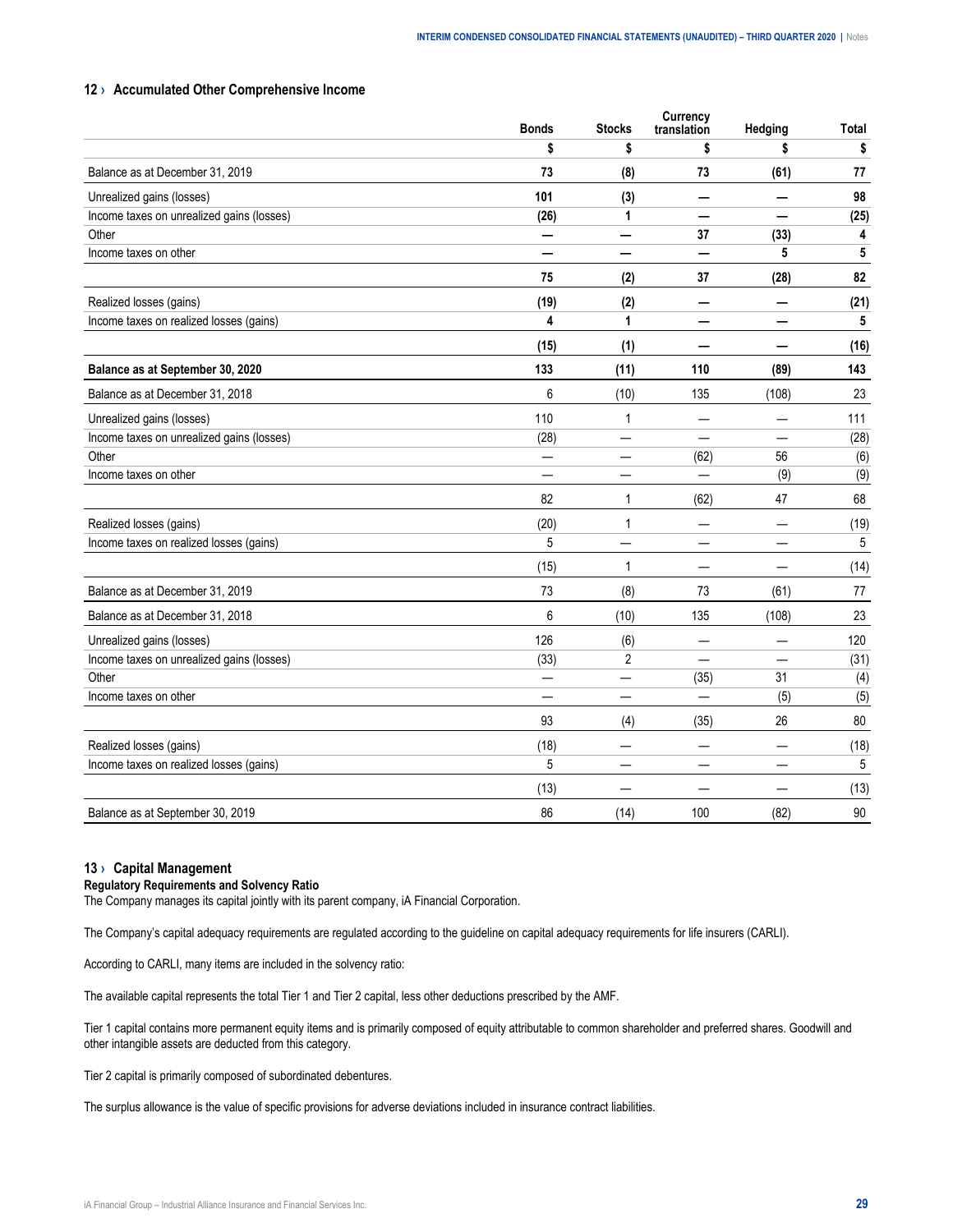<span id="page-31-0"></span>The eligible deposits are amounts related to unregistered reinsurance agreements, which are deposited in guarantee instruments.

The base solvency buffer is determined according to five risk categories, namely credit risk, market risk, insurance risk, segregated funds guarantee risk and operational risk. These risk components are calculated using various methods and consider the risks associated to asset and liability elements that are on and off the Statement of Financial Position. The base solvency buffer represents the sum of risk components minus some credits (for example, for between-risk diversification and for adjustable products) multiplied by a scalar of 1.05.

The CARLI total ratio is calculated by dividing the sum of the available capital, the surplus allowance and the eligible deposits by the base solvency buffer.

According to the AMF guideline, the Company must set a target level of available capital that exceeds the minimum requirements. The guideline also stipulates that most of the available capital must be Tier 1, which absorbs the losses related to current operations.

As at September 30, 2020, the Company maintains a ratio that satisfies the regulatory requirements.

| Available capital, surplus allowance and eligible deposits | 215  |
|------------------------------------------------------------|------|
| buffer                                                     | AA 2 |
|                                                            | 24%  |

In the Company's consolidated financial statements as at December 31, 2019, the solvency ratio was 126% and the Company maintained a ratio that satisfied the regulatory requirements.

#### **14 › General Expenses**

#### **Impairment of Goodwill**

As at March 31, 2020, following the effects of the COVID-19 pandemic described in Note 2, the Company reviewed the financial projections of PPI Management Inc. Further to this review, an impairment test was performed with respect to PPI Management Inc. operations included in the Individual Insurance CGU. This led the Company to recognize an impairment of goodwill of \$24. This amount was recognized in the Income Statement in *General Expenses*. To determine the recoverable amount of the CGU, the value in use was determined using cash flow projections before tax covering a five-year period.

During the quarter ended September 30, 2019, the Company concluded the final settlement of the contingent consideration recorded in the final allocation of the acquisition price of PPI Management Inc. As at September 30, 2019, the contingent consideration was settled for \$10, resulting in a gain of \$14 recorded in the Income Statement in *General Expenses*. At the same time, the financial projections of the subsidiary were reviewed. As a result, an impairment test was performed with respect to PPI Management Inc. activities included in the Individual Insurance Sector cash generating units (CGU). This led the Company to recognize an impairment of goodwill of \$22. This amount was recognized in the Income Statement in *General Expenses*. To determine the recoverable amount of the CGU, the value in use was determined using calculations that use cash flow projections before tax based on future financial projections approved by management covering a five-year period.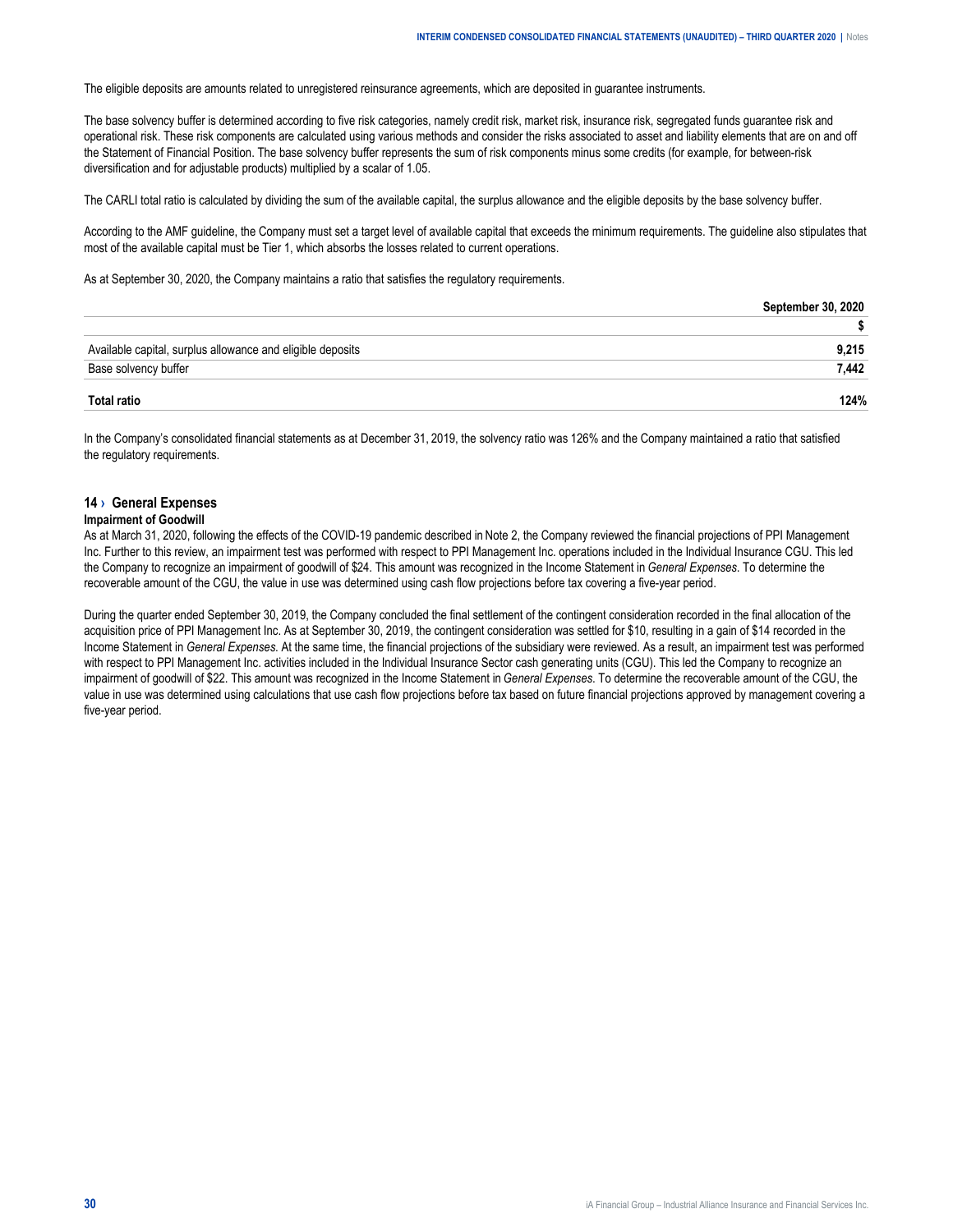#### <span id="page-32-0"></span>**15 › Income Taxes**

The effective income tax rate differs from the Canadian statutory tax rate due to the following items:

|                                                                                              |      |     | <b>Quarters ended September 30</b> | Nine months ended September 30 |      |     |      |      |
|----------------------------------------------------------------------------------------------|------|-----|------------------------------------|--------------------------------|------|-----|------|------|
|                                                                                              | 2020 |     | 2019                               |                                | 2020 |     | 2019 |      |
|                                                                                              |      | %   | \$                                 | $\%$                           |      | %   | \$   | $\%$ |
| Income before income taxes                                                                   | 274  |     | 241                                |                                | 581  |     | 690  |      |
| Income tax expense at Canadian statutory tax rate                                            | 72   | 27  | 64                                 | 27                             | 154  | 27  | 184  | 27   |
| Increase (decrease) in income taxes due to:                                                  |      |     |                                    |                                |      |     |      |      |
| Differences in tax rates on income not subject to tax in Canada                              | (2)  | (1) | (1)                                |                                | (3)  | (1) | (3)  |      |
| Tax-exempt investment income                                                                 | (21) | (8) | (14)                               | (6)                            | (50) | (8) | (24) | (4)  |
| Non-deductible (non-taxable) portion of the change in fair value<br>of investment properties |      |     | (1)                                |                                |      |     | (2)  |      |
| Adjustments of previous years                                                                |      |     |                                    |                                | (11) | (2) | (1)  |      |
| Variation in tax rates                                                                       |      |     |                                    |                                | (1)  |     | (4)  | (1)  |
| Other                                                                                        |      |     | 4                                  |                                | 8    |     | 6    |      |
| Income tax expense (recovery) and effective income tax rate                                  | 50   | 18  | 52                                 | 22                             | 104  | 18  | 156  | 23   |

#### **16 › Segmented Information**

The Company operates and manages its activities according to five main reportable operating segments, which reflect its company structure for decision making. Management uses judgment in the aggregation of business units into the Company's operating segments. Its products and services are offered to retail customers, businesses and groups. The Company primarily operates in Canada and the United States. The main products and services offered by each segment are the following:

*Individual Insurance* – Life, health, disability and mortgage insurance products.

*Individual Wealth Management* – Individual products and services for savings plans, retirement funds and segregated funds, in addition to securities brokerage, trust operations and mutual funds.

*Group Insurance* – Life, health, accidental death and dismemberment, dental care and short and long-term disability insurance products for employee plans; creditor insurance, replacement insurance, replacement warranties, extended warranties and other ancillary products for dealer services; and specialized products for special markets.

*Group Savings and Retirement* – Group products and services for savings plans, retirement funds and segregated funds.

*US Operations* – Miscellaneous insurance products sold in the United States such as life insurance products and extended warranties relating to dealer services.

*Other* – Auto and home insurance products, services supporting the activities that have no link with key segments such as asset management and financing, Company capital and some adjustments related to consolidation.

The Company uses assumptions, judgments and methodologies to allocate general expenses that are not directly attributable to a business segment. The allocation of other activities is mainly performed according to a formula based on equity and is uniformly applied to each operating segment.

The other assets and other liabilities, except mainly for derivative financial instruments, are classified in their entirety in the *Other* column since they are used for the operational support of the Company's activities.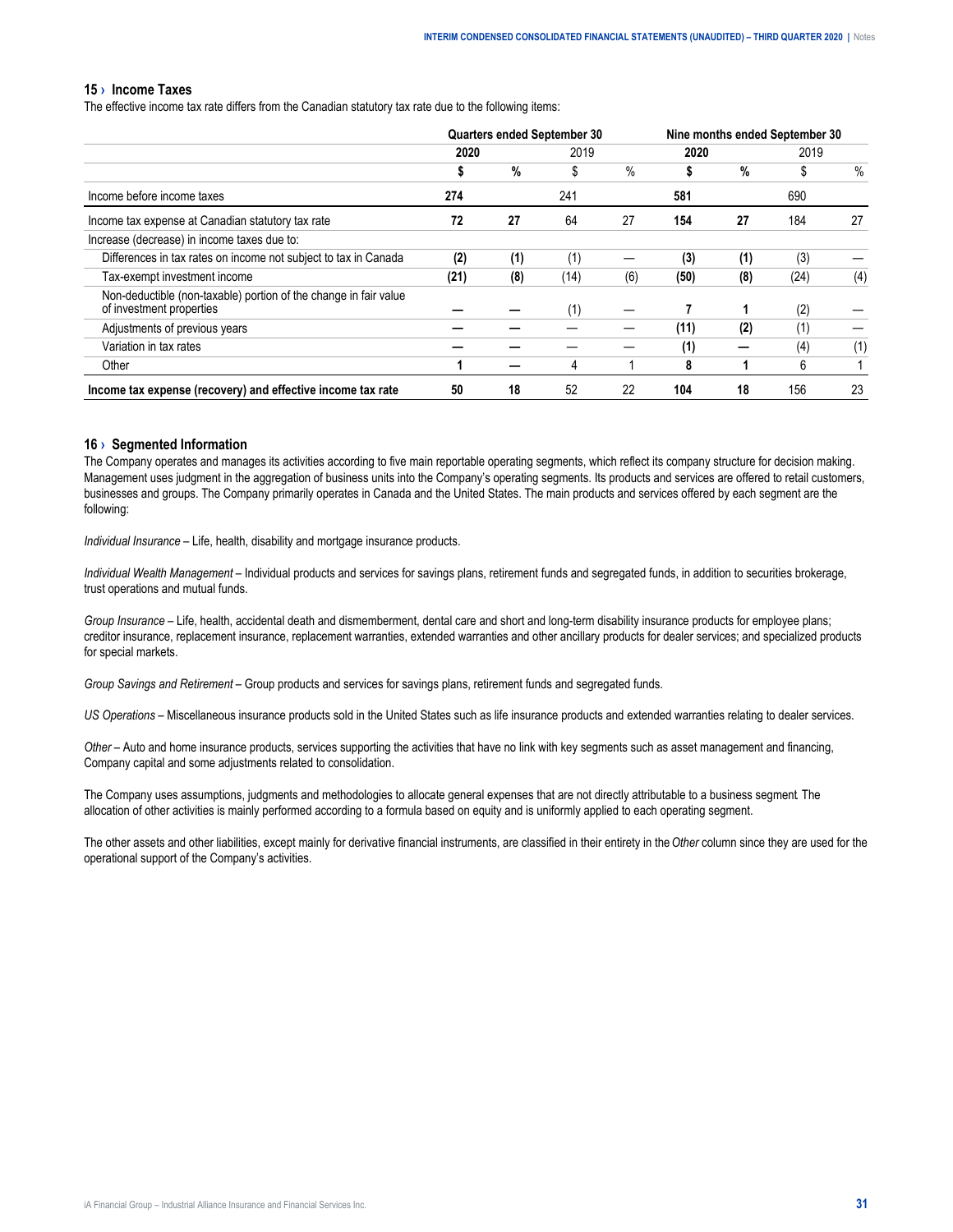# **Segmented Income Statements**

|                                                                  | Quarter ended September 30, 2020 |                      |           |                                     |                         |       |              |  |  |  |
|------------------------------------------------------------------|----------------------------------|----------------------|-----------|-------------------------------------|-------------------------|-------|--------------|--|--|--|
|                                                                  |                                  | Individual           | Group     |                                     |                         |       |              |  |  |  |
|                                                                  | Insurance                        | Wealth<br>Management | Insurance | <b>Savings</b><br>and<br>Retirement | US<br><b>Operations</b> | Other | <b>Total</b> |  |  |  |
|                                                                  | \$                               | \$                   | \$        | \$                                  | \$                      | \$    | \$           |  |  |  |
| <b>Revenues</b>                                                  |                                  |                      |           |                                     |                         |       |              |  |  |  |
| Net premiums                                                     | 412                              | 933                  | 411       | 1,168                               | 156                     | 91    | 3,171        |  |  |  |
| Investment income                                                | 257                              | (32)                 | 42        | 71                                  | 14                      | 42    | 394          |  |  |  |
| Other revenues                                                   | 27                               | 370                  | 15        | 26                                  | 36                      | (52)  | 422          |  |  |  |
|                                                                  | 696                              | 1.271                | 468       | 1,265                               | 206                     | 81    | 3,987        |  |  |  |
| <b>Operating expenses</b>                                        |                                  |                      |           |                                     |                         |       |              |  |  |  |
| Gross benefits and claims on contracts                           | 178                              | 480                  | 281       | 341                                 | 145                     | 14    | 1,439        |  |  |  |
| Ceded benefits and claims on contracts                           | (51)                             |                      | (13)      | (7)                                 | (86)                    | 28    | (129)        |  |  |  |
| Net transfer to segregated funds                                 |                                  | 381                  |           | 241                                 | -                       | -     | 622          |  |  |  |
| Increase (decrease) in insurance contract liabilities            | 269                              | 15                   | 17        | 652                                 | 1                       | (4)   | 950          |  |  |  |
| Increase (decrease) in investment contract liabilities           |                                  |                      | 3         |                                     |                         |       | 3            |  |  |  |
| Decrease (increase) in reinsurance assets                        | (37)                             |                      | 3         | 1                                   | 11                      | 4     | (18)         |  |  |  |
| Commissions, general and other expenses                          | 221                              | 325                  | 143       | 28                                  | 127                     | (10)  | 834          |  |  |  |
| Financing charges                                                | 3                                | 1                    | 8         |                                     | —                       | —     | 12           |  |  |  |
|                                                                  | 583                              | 1.202                | 442       | 1,256                               | 198                     | 32    | 3,713        |  |  |  |
| Income before income taxes and allocation of other<br>activities | 113                              | 69                   | 26        | 9                                   | 8                       | 49    | 274          |  |  |  |
| Allocation of other activities                                   | 31                               | 7                    | 3         | $\overline{2}$                      | 6                       | (49)  |              |  |  |  |
| Income before income taxes                                       | 144                              | 76                   | 29        | 11                                  | 14                      |       | 274          |  |  |  |
| Income taxes                                                     | 27                               | –                    | 14        | 7                                   | $\mathbf{2}$            |       | 50           |  |  |  |
| Net income                                                       | 117                              | 76                   | 15        | 4                                   | 12                      |       | 224          |  |  |  |
| Net income attributed to participating policyholders             | (4)                              | –                    |           |                                     | -                       |       | (4)          |  |  |  |
| Net income attributed to shareholders                            | 121                              | 76                   | 15        | 4                                   | 12                      |       | 228          |  |  |  |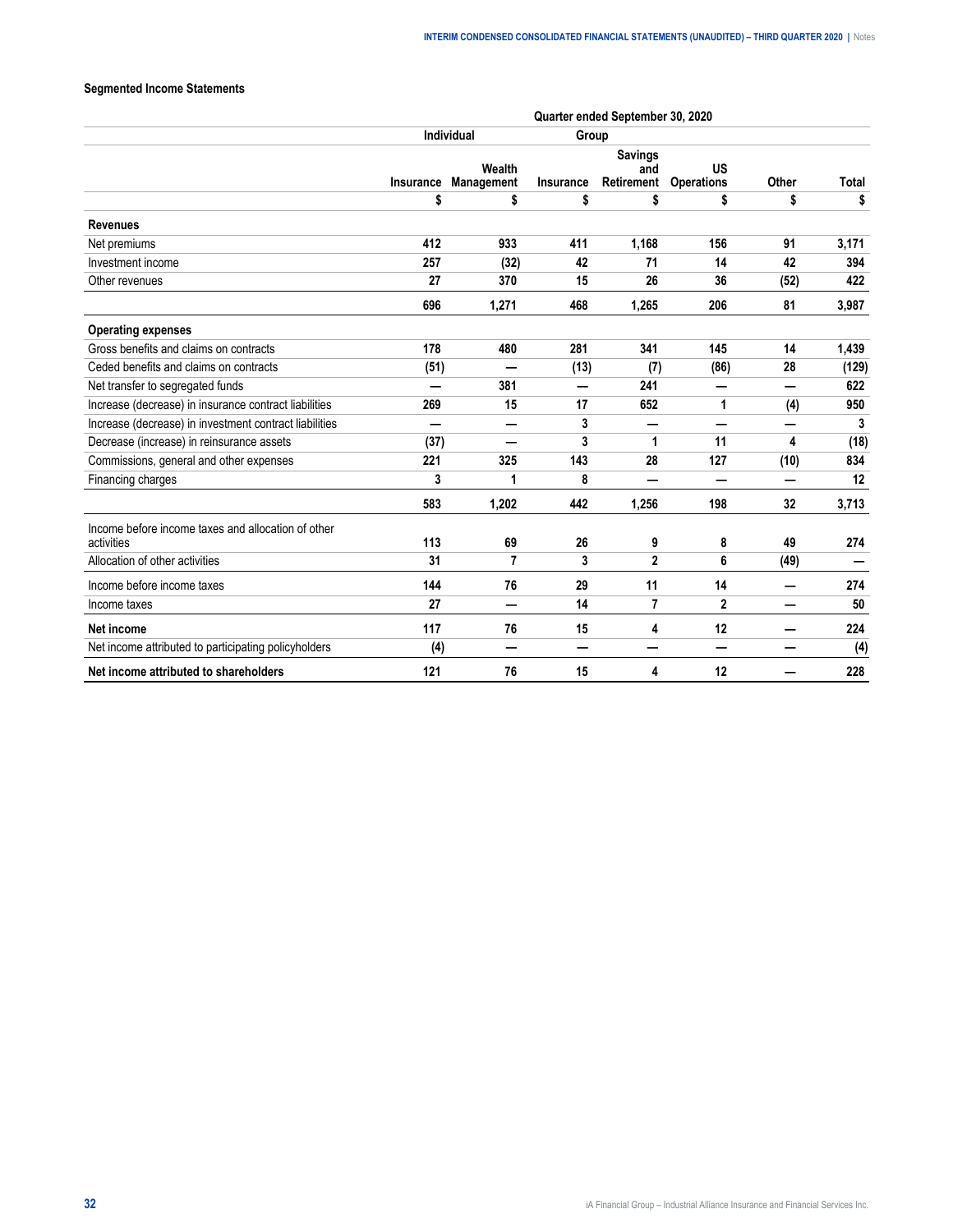|                                                                  | Quarter ended September 30, 2019 |                      |                |                              |                  |       |                |  |  |
|------------------------------------------------------------------|----------------------------------|----------------------|----------------|------------------------------|------------------|-------|----------------|--|--|
|                                                                  |                                  | Individual           | Group          |                              |                  |       |                |  |  |
|                                                                  | Insurance                        | Wealth<br>Management | Insurance      | Savings<br>and<br>Retirement | US<br>Operations | Other | Total          |  |  |
|                                                                  | \$                               | \$                   | \$             | \$                           | \$               | \$    | \$             |  |  |
| <b>Revenues</b>                                                  |                                  |                      |                |                              |                  |       |                |  |  |
| Net premiums                                                     | 398                              | 738                  | 418            | 428                          | 127              | 80    | 2,189          |  |  |
| Investment income                                                | 861                              | 47                   | 38             | 64                           | 66               | 34    | 1,110          |  |  |
| Other revenues                                                   | 30                               | 368                  | 13             | 24                           | 19               | (38)  | 416            |  |  |
|                                                                  | 1,289                            | 1,153                | 469            | 516                          | 212              | 76    | 3,715          |  |  |
| <b>Operating expenses</b>                                        |                                  |                      |                |                              |                  |       |                |  |  |
| Gross benefits and claims on contracts                           | 206                              | 487                  | 271            | 306                          | 153              | (3)   | 1,420          |  |  |
| Ceded benefits and claims on contracts                           | (73)                             | -                    | (14)           | (8)                          | (105)            | 45    | (155)          |  |  |
| Net transfer to segregated funds                                 |                                  | 172                  |                | 90                           |                  |       | 262            |  |  |
| Increase (decrease) in insurance contract liabilities            | 855                              | 105                  | 27             | 92                           | 81               | (4)   | 1,156          |  |  |
| Increase (decrease) in investment contract liabilities           |                                  |                      | $\overline{7}$ |                              |                  |       | $\overline{7}$ |  |  |
| Decrease (increase) in reinsurance assets                        | (11)                             |                      | (1)            | 1                            | (25)             | 4     | (32)           |  |  |
| Commissions, general and other expenses                          | 216                              | 320                  | 152            | 25                           | 97               | (7)   | 803            |  |  |
| Financing charges                                                | 5                                |                      | 6              |                              |                  |       | 13             |  |  |
|                                                                  | 1,198                            | 1,084                | 448            | 506                          | 202              | 36    | 3,474          |  |  |
| Income before income taxes and allocation of other<br>activities | 91                               | 69                   | 21             | 10                           | 10               | 40    | 241            |  |  |
| Allocation of other activities                                   | 29                               | 3                    | 3              | –                            | 5                | (40)  |                |  |  |
| Income before income taxes                                       | 120                              | 72                   | 24             | 10                           | 15               |       | 241            |  |  |
| Income taxes                                                     | 21                               | 20                   | 6              | $\overline{2}$               | 3                |       | 52             |  |  |
| Net income attributed to shareholders                            | 99                               | 52                   | 18             | 8                            | 12               |       | 189            |  |  |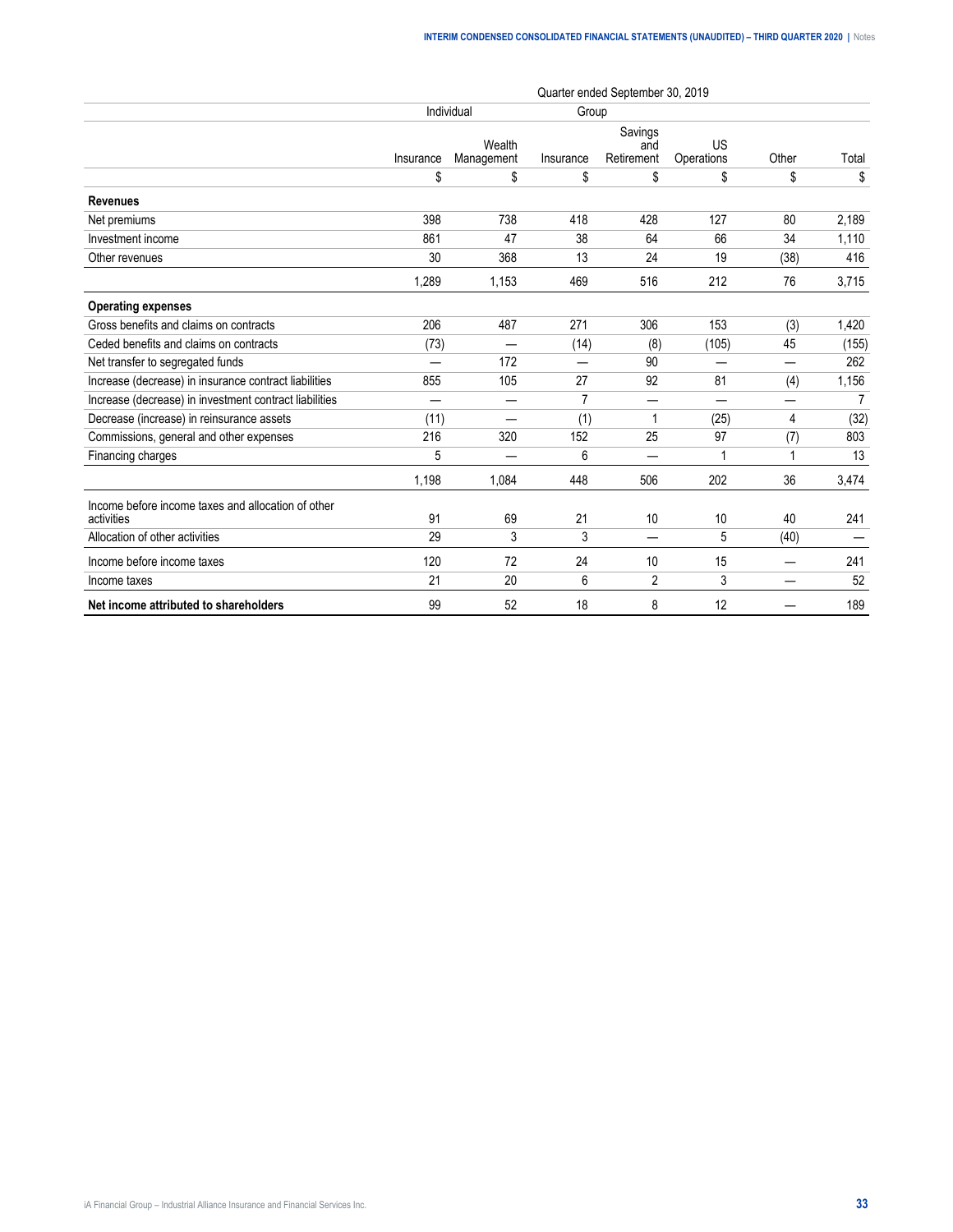|                                                                  |           |                      |                  | Nine months ended September 30, 2020 |                         |       |        |
|------------------------------------------------------------------|-----------|----------------------|------------------|--------------------------------------|-------------------------|-------|--------|
|                                                                  |           | <b>Individual</b>    |                  | Group                                |                         |       |        |
|                                                                  | Insurance | Wealth<br>Management | <b>Insurance</b> | <b>Savings</b><br>and<br>Retirement  | US<br><b>Operations</b> | Other | Total  |
|                                                                  | \$        | \$                   | \$               | \$                                   | \$                      | \$    | \$     |
| <b>Revenues</b>                                                  |           |                      |                  |                                      |                         |       |        |
| Net premiums                                                     | 1,203     | 2,785                | 1,183            | 2,155                                | 444                     | 251   | 8,021  |
| Investment income                                                | 2,738     | 223                  | 150              | 300                                  | 160                     | 120   | 3,691  |
| Other revenues                                                   | 84        | 1,116                | 43               | 78                                   | 103                     | (146) | 1,278  |
|                                                                  | 4,025     | 4.124                | 1,376            | 2,533                                | 707                     | 225   | 12,990 |
| <b>Operating expenses</b>                                        |           |                      |                  |                                      |                         |       |        |
| Gross benefits and claims on contracts                           | 605       | 1,376                | 846              | 999                                  | 402                     | 39    | 4,267  |
| Ceded benefits and claims on contracts                           | (178)     | —<br>—               | (39)             | (20)                                 | (237)                   | 74    | (400)  |
| Net transfer to segregated funds                                 |           | 1,229                |                  | 605                                  |                         |       | 1,834  |
| Increase (decrease) in insurance contract liabilities            | 2,766     | 419                  | 49               | 838                                  | 197                     | (3)   | 4,266  |
| Increase (decrease) in investment contract liabilities           |           |                      | 25               |                                      | —                       |       | 25     |
| Decrease (increase) in reinsurance assets                        | (76)      |                      | 7                | 3                                    | (49)                    | 3     | (112)  |
| Commissions, general and other expenses                          | 669       | 996                  | 405              | 82                                   | 359                     | (21)  | 2,490  |
| Financing charges                                                | 11        | 2                    | 24               |                                      |                         | 2     | 39     |
|                                                                  | 3,797     | 4,022                | 1,317            | 2,507                                | 672                     | 94    | 12,409 |
| Income before income taxes and allocation of other<br>activities | 228       | 102                  | 59               | 26                                   | 35                      | 131   | 581    |
| Allocation of other activities                                   | 87        | 15                   | 8                | 4                                    | 17                      | (131) |        |
| Income before income taxes                                       | 315       | 117                  | 67               | 30                                   | 52                      |       | 581    |
| Income taxes                                                     | 47        | 26                   | 15               | 6                                    | 10                      | —     | 104    |
| Net income                                                       | 268       | 91                   | 52               | 24                                   | 42                      |       | 477    |
| Net income attributed to participating policyholders             | 4         |                      |                  |                                      |                         |       | 4      |
| Net income attributed to shareholders                            | 264       | 91                   | 52               | 24                                   | 42                      |       | 473    |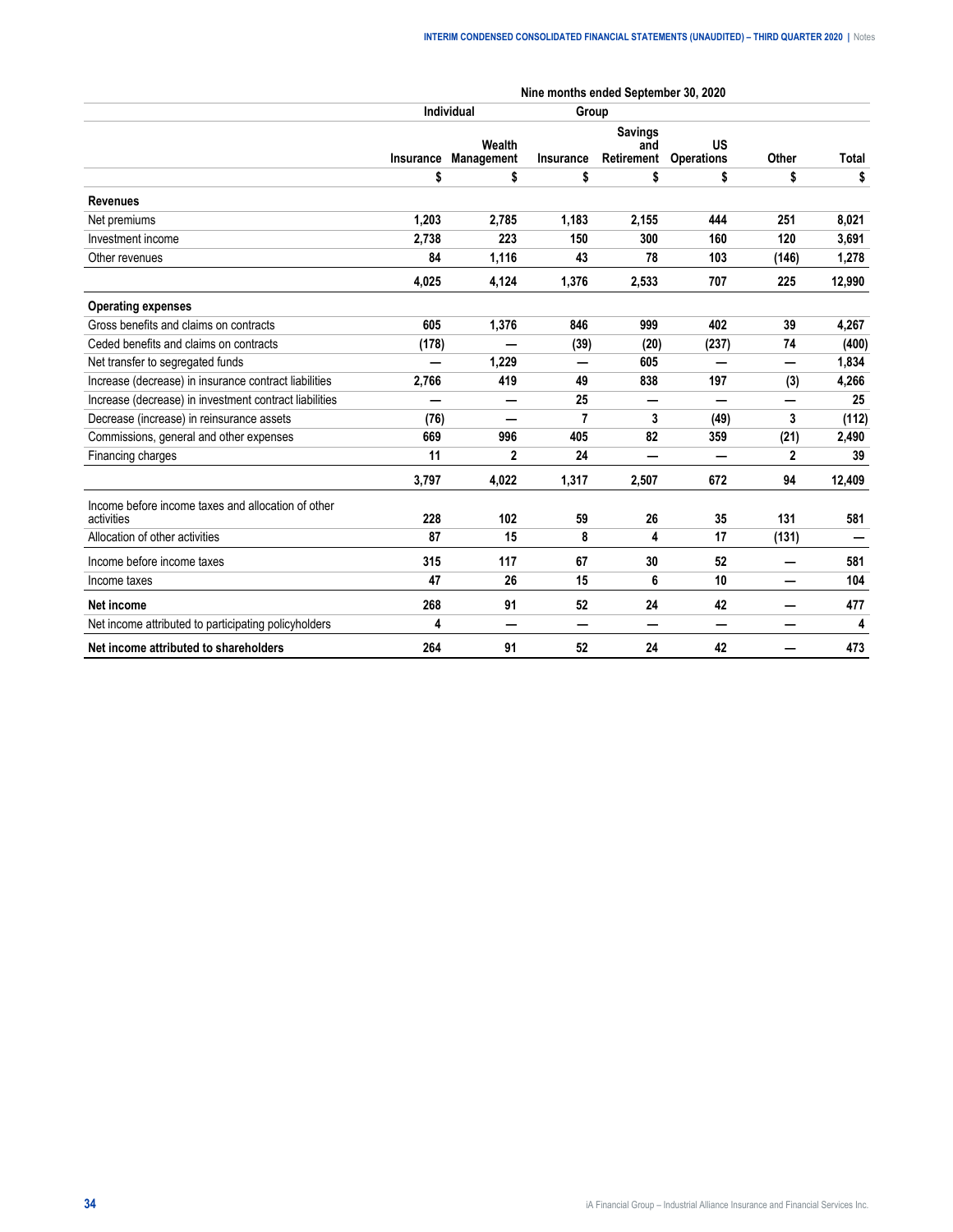|                                                                  |           | Individual           |                          | Group                        |                          |                          |        |
|------------------------------------------------------------------|-----------|----------------------|--------------------------|------------------------------|--------------------------|--------------------------|--------|
|                                                                  | Insurance | Wealth<br>Management | Insurance                | Savings<br>and<br>Retirement | US<br>Operations         | Other                    | Total  |
|                                                                  | \$        | \$                   | \$                       | \$                           | \$                       | \$                       | \$     |
| <b>Revenues</b>                                                  |           |                      |                          |                              |                          |                          |        |
| Net premiums                                                     | 1.177     | 2.101                | 1,228                    | 1,427                        | 362                      | 232                      | 6,527  |
| Investment income                                                | 4,043     | 138                  | 152                      | 325                          | 172                      | 113                      | 4,943  |
| Other revenues                                                   | 91        | 1,087                | 42                       | 73                           | 56                       | (98)                     | 1,251  |
|                                                                  | 5,311     | 3,326                | 1,422                    | 1,825                        | 590                      | 247                      | 12,721 |
| <b>Operating expenses</b>                                        |           |                      |                          |                              |                          |                          |        |
| Gross benefits and claims on contracts                           | 624       | 1,521                | 855                      | 926                          | 351                      | 79                       | 4,356  |
| Ceded benefits and claims on contracts                           | (181)     |                      | (43)                     | (21)                         | (216)                    | 64                       | (397)  |
| Net transfer to segregated funds                                 |           | 429                  | ÷,                       | 253                          | $\overline{\phantom{0}}$ | $\overline{\phantom{0}}$ | 682    |
| Increase (decrease) in insurance contract liabilities            | 3,997     | 232                  | 40                       | 557                          | 243                      | (13)                     | 5,056  |
| Increase (decrease) in investment contract liabilities           |           | —                    | 28                       |                              | —                        |                          | 28     |
| Decrease (increase) in reinsurance assets                        | (40)      |                      |                          | 4                            | (89)                     | 13                       | (112)  |
| Commissions, general and other expenses                          | 618       | 966                  | 450                      | 77                           | 262                      | 3                        | 2,376  |
| Financing charges                                                | 16        |                      | 18                       |                              | 1                        | 6                        | 42     |
|                                                                  | 5,034     | 3,149                | 1,348                    | 1,796                        | 552                      | 152                      | 12,031 |
| Income before income taxes and allocation of other<br>activities | 277       | 177                  | 74                       | 29                           | 38                       | 95                       | 690    |
| Allocation of other activities                                   | 73        | $\overline{2}$       | 5                        | $\overline{2}$               | 13                       | (95)                     |        |
| Income before income taxes                                       | 350       | 179                  | 79                       | 31                           | 51                       | —                        | 690    |
| Income taxes                                                     | 69        | 47                   | 21                       | 8                            | 11                       |                          | 156    |
| <b>Net income</b>                                                | 281       | 132                  | 58                       | 23                           | 40                       |                          | 534    |
| Net income attributed to participating policyholders             | 1         |                      | $\overline{\phantom{0}}$ |                              | —                        |                          | 1      |
| Net income attributed to shareholders                            | 280       | 132                  | 58                       | 23                           | 40                       |                          | 533    |

# **Segmented Premiums**

|                              | Quarter ended September 30, 2020 |                                |           |                                     |                         |       |       |  |  |
|------------------------------|----------------------------------|--------------------------------|-----------|-------------------------------------|-------------------------|-------|-------|--|--|
|                              |                                  | <b>Individual</b>              | Group     |                                     |                         |       |       |  |  |
|                              |                                  | Wealth<br>Insurance Management | Insurance | <b>Savings</b><br>and<br>Retirement | US<br><b>Operations</b> | Other | Total |  |  |
|                              | S                                | \$                             | \$        | \$                                  |                         | \$    | \$    |  |  |
| <b>Gross premiums</b>        |                                  |                                |           |                                     |                         |       |       |  |  |
| Invested in general fund     | 514                              | 209                            | 442       | 666                                 | 290                     | 34    | 2,155 |  |  |
| Invested in segregated funds |                                  | 724                            |           | 508                                 |                         |       | 1,232 |  |  |
|                              | 514                              | 933                            | 442       | 1,174                               | 290                     | 34    | 3,387 |  |  |
| <b>Premiums ceded</b>        |                                  |                                |           |                                     |                         |       |       |  |  |
| Invested in general fund     | (102)                            |                                | (31)      | (6)                                 | (134)                   | 57    | (216) |  |  |
| Net premiums                 | 412                              | 933                            | 411       | 1,168                               | 156                     | 91    | 3,171 |  |  |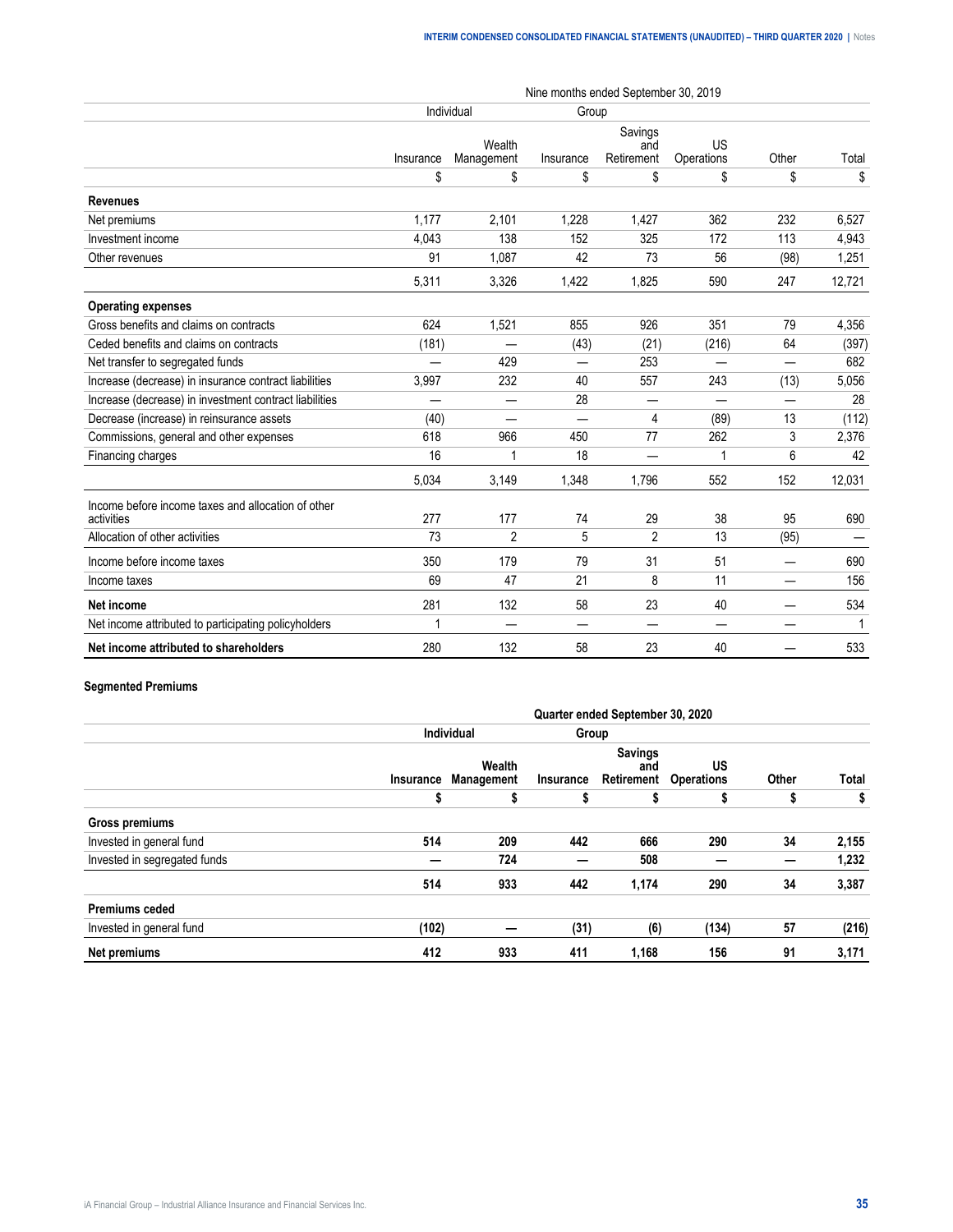\$ \$ \$ \$ \$ \$ \$

1,468 2,101 1,334 1,448 699 81 7,131

|                              | Quarter ended September 30, 2019 |                      |           |                              |                  |       |       |  |  |  |
|------------------------------|----------------------------------|----------------------|-----------|------------------------------|------------------|-------|-------|--|--|--|
|                              |                                  | Individual           | Group     |                              |                  |       |       |  |  |  |
|                              | Insurance                        | Wealth<br>Management | Insurance | Savings<br>and<br>Retirement | US<br>Operations | Other | Total |  |  |  |
|                              | S                                | \$                   | S         | \$                           |                  | S     | \$    |  |  |  |
| Gross premiums               |                                  |                      |           |                              |                  |       |       |  |  |  |
| Invested in general fund     | 499                              | 162                  | 453       | 111                          | 293              | (15)  | 1,503 |  |  |  |
| Invested in segregated funds |                                  | 576                  |           | 325                          |                  |       | 901   |  |  |  |
|                              | 499                              | 738                  | 453       | 436                          | 293              | (15)  | 2,404 |  |  |  |
| <b>Premiums ceded</b>        |                                  |                      |           |                              |                  |       |       |  |  |  |
| Invested in general fund     | (101)                            |                      | (35)      | (8)                          | (166)            | 95    | (215) |  |  |  |
| Net premiums                 | 398                              | 738                  | 418       | 428                          | 127              | 80    | 2,189 |  |  |  |

|                              |           | Nine months ended September 30, 2020 |           |                                     |                                |       |       |  |
|------------------------------|-----------|--------------------------------------|-----------|-------------------------------------|--------------------------------|-------|-------|--|
|                              |           | <b>Individual</b>                    |           | Group                               |                                |       |       |  |
|                              | Insurance | Wealth<br>Management                 | Insurance | <b>Savings</b><br>and<br>Retirement | <b>US</b><br><b>Operations</b> | Other | Total |  |
|                              | \$        | \$                                   | \$        | \$                                  | \$                             | \$    | \$    |  |
| Gross premiums               |           |                                      |           |                                     |                                |       |       |  |
| Invested in general fund     | 1,494     | 589                                  | 1,271     | 786                                 | 827                            | 86    | 5,053 |  |
| Invested in segregated funds |           | 2,196                                | —         | 1,389                               | –                              | –     | 3,585 |  |
|                              | 1,494     | 2,785                                | 1,271     | 2,175                               | 827                            | 86    | 8,638 |  |
| <b>Premiums ceded</b>        |           |                                      |           |                                     |                                |       |       |  |
| Invested in general fund     | (291)     |                                      | (88)      | (20)                                | (383)                          | 165   | (617) |  |
| Net premiums                 | 1,203     | 2,785                                | 1,183     | 2,155                               | 444                            | 251   | 8,021 |  |
|                              |           | Nine months ended September 30, 2019 |           |                                     |                                |       |       |  |
|                              |           | Individual                           | Group     |                                     |                                |       |       |  |
|                              | Insurance | Wealth<br>Management                 | Insurance | Savings<br>and<br>Retirement        | US<br>Operations               | Other | Total |  |

Invested in general fund 1,468 369 1,334 470 699 81 4,421 Invested in segregated funds — 1,732 — 978 — — 2,710

Invested in general fund (291) — (106) (21) (337) 151 (604) **Net premiums** 1,177 2,101 1,228 1,427 362 232 6,527

| 36 | iA Financial Group – Industrial Alliance Insurance and Financial Services Inc. |
|----|--------------------------------------------------------------------------------|
|----|--------------------------------------------------------------------------------|

**Gross premiums**

**Premiums ceded**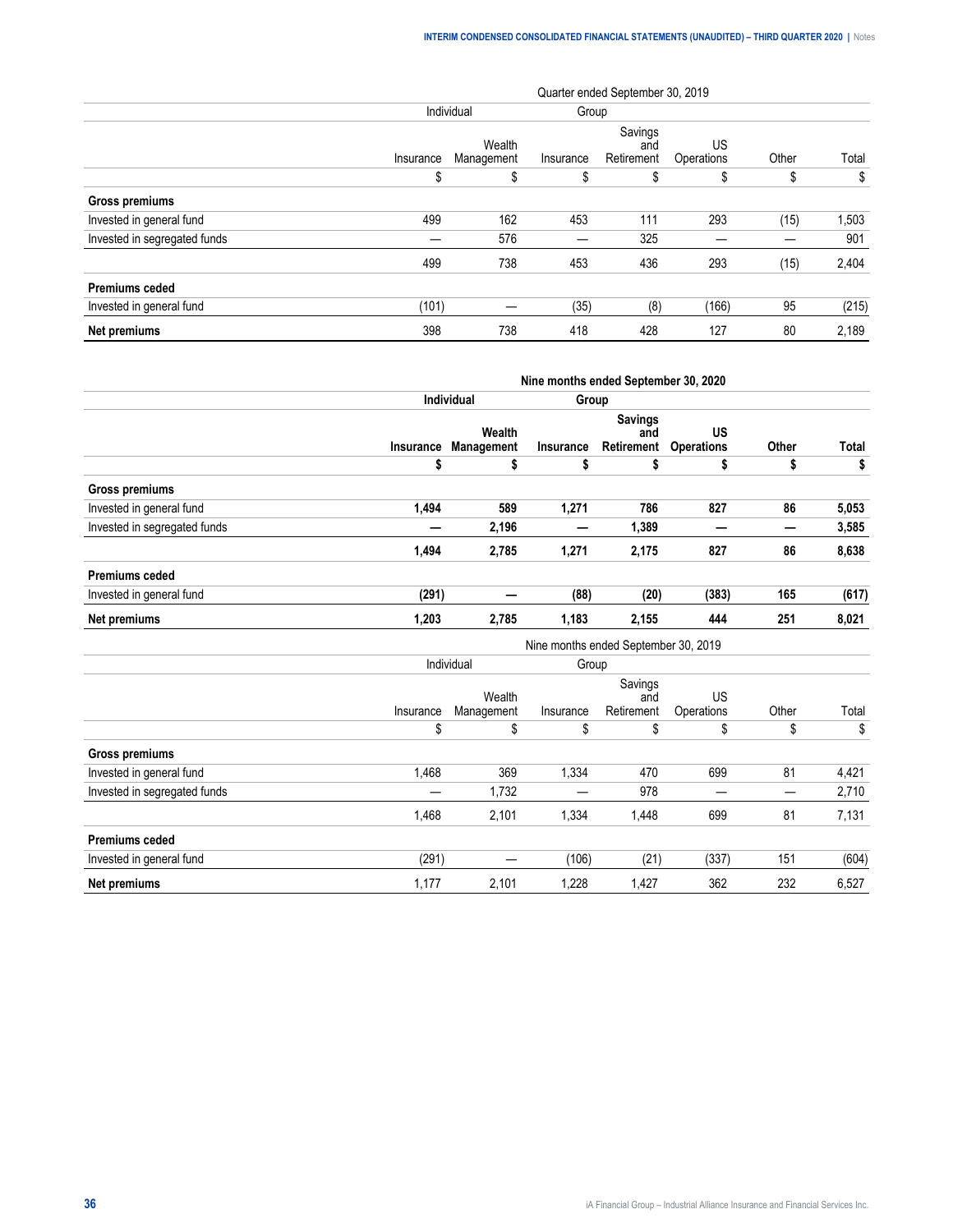## <span id="page-38-0"></span>**Segmented Assets and Liabilities**

|                                                                       | As at September 30, 2020 |                      |                          |                                     |                                |                          |              |  |
|-----------------------------------------------------------------------|--------------------------|----------------------|--------------------------|-------------------------------------|--------------------------------|--------------------------|--------------|--|
|                                                                       |                          | <b>Individual</b>    | Group                    |                                     |                                |                          |              |  |
|                                                                       | <b>Insurance</b>         | Wealth<br>Management | <b>Insurance</b>         | <b>Savings</b><br>and<br>Retirement | <b>US</b><br><b>Operations</b> | Other                    | <b>Total</b> |  |
|                                                                       | \$                       | \$                   | \$                       | \$                                  | \$                             | \$                       | \$           |  |
| <b>Assets</b>                                                         |                          |                      |                          |                                     |                                |                          |              |  |
| Invested assets                                                       | 25,880                   | 2,426                | 1,977                    | 4,834                               | 1,247                          | 7,867                    | 44,231       |  |
| Segregated funds net assets                                           |                          | 17,738               |                          | 12,393                              |                                |                          | 30,131       |  |
| Reinsurance assets                                                    | (626)                    |                      | 224                      | 129                                 | 1,654                          | (141)                    | 1,240        |  |
| Other                                                                 | 113                      | 1,166                |                          |                                     | 45                             | 3,362                    | 4,686        |  |
| <b>Total assets</b>                                                   | 25,367                   | 21,330               | 2,201                    | 17,356                              | 2,946                          | 11,088                   | 80,288       |  |
| Liabilities                                                           |                          |                      |                          |                                     |                                |                          |              |  |
| Insurance contract liabilities and<br>investment contract liabilities | 24,241                   | 2,274                | 2,265                    | 4,978                               | 2,015                          | (99)                     | 35,674       |  |
| Liabilities related to segregated funds net assets                    | $\overline{\phantom{0}}$ | 17,738               | $\overline{\phantom{0}}$ | 12,393                              | —                              | $\overline{\phantom{0}}$ | 30,131       |  |
| Other                                                                 | 624                      | 53                   | $\overline{7}$           | 14                                  | $\overline{\phantom{0}}$       | 8,240                    | 8,938        |  |
| <b>Total liabilities</b>                                              | 24,865                   | 20,065               | 2,272                    | 17,385                              | 2,015                          | 8,141                    | 74,743       |  |
|                                                                       | As at December 31, 2019  |                      |                          |                                     |                                |                          |              |  |
|                                                                       |                          | Individual           | Group                    |                                     |                                |                          |              |  |
|                                                                       |                          | Wealth               |                          | Savings<br>and                      | US                             | Other                    |              |  |
|                                                                       | Insurance<br>\$          | Management<br>\$     | Insurance<br>\$          | Retirement<br>\$                    | Operations<br>\$               | \$                       | Total<br>\$  |  |
| <b>Assets</b>                                                         |                          |                      |                          |                                     |                                |                          |              |  |
| Invested assets                                                       | 23,113                   | 1,880                | 1,881                    | 3,998                               | 1,058                          | 7,567                    | 39,497       |  |
| Segregated funds net assets                                           | $\equiv$                 | 16,392               | $\overline{\phantom{0}}$ | 11,476                              | $\overline{\phantom{0}}$       | $\overline{\phantom{0}}$ | 27,868       |  |
| Reinsurance assets                                                    | (702)                    |                      | 233                      | 132                                 | 1,491                          | (124)                    | 1,030        |  |
| Other                                                                 | 121                      | 866                  | $\equiv$                 | $\equiv$                            | 38                             | 2,951                    | 3,976        |  |
| <b>Total assets</b>                                                   | 22,532                   | 19,138               | 2,114                    | 15,606                              | 2,587                          | 10,394                   | 72,371       |  |
| <b>Liabilities</b>                                                    |                          |                      |                          |                                     |                                |                          |              |  |
| Insurance contract liabilities and<br>investment contract liabilities | 21,470                   | 1,839                | 2,199                    | 4,142                               | 1,744                          | (99)                     | 31,295       |  |
| Liabilities related to segregated funds net assets                    |                          | 16,392               | —                        | 11,476                              |                                |                          | 27,868       |  |
| Other                                                                 | 342                      | 37                   | 5                        | 5                                   |                                | 7,060                    | 7,449        |  |
|                                                                       |                          |                      |                          |                                     |                                |                          |              |  |

## **17 › Basic Earnings Per Common Share**

Basic earnings per share are calculated by dividing the net income attributed to the common shareholder by the weighted average number of outstanding common shares during the period.

**Total liabilities** 21,812 18,268 2,204 15,623 1,744 6,961 66,612

|                                |  |  | 1000<br>o٥ |  |
|--------------------------------|--|--|------------|--|
|                                |  |  |            |  |
| חחוור<br>r:nm<br>noiaer<br>шюп |  |  |            |  |
| аı<br>בס ומו                   |  |  | 109        |  |
|                                |  |  |            |  |

There was no transaction on common shares that could affect these calculations after the closing date and before the date of authorization for issue of these financial statements.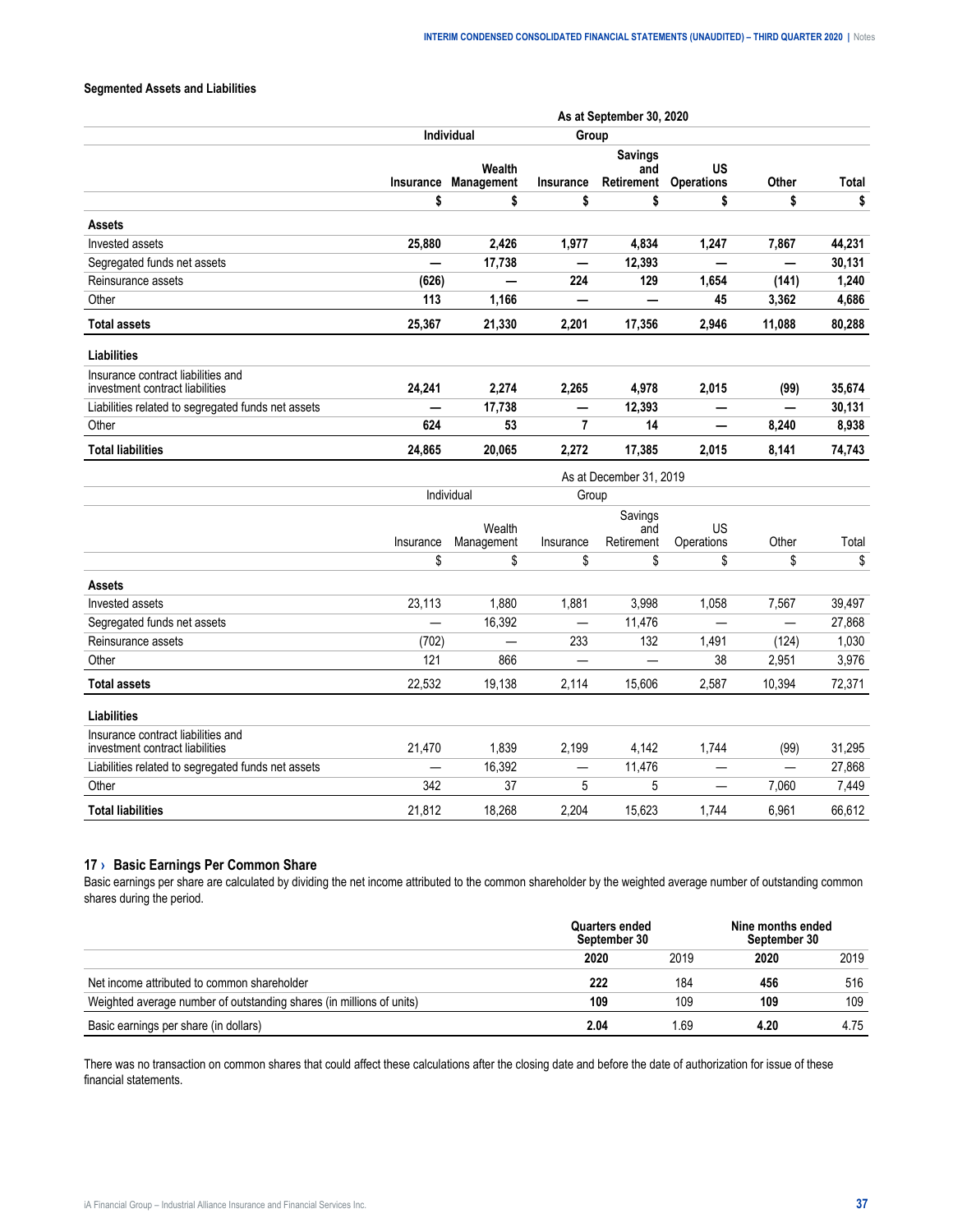#### <span id="page-39-0"></span>**18 › Post-Employment Benefits**

The Company maintains several funded and unfunded defined benefit plans that provide pension benefits and defined contribution plans.

The Company also provides other post-retirement benefits. These include additional health care benefits, life insurance and dental benefits. The Company also provides post-employment benefits such as salary continuation for short-term disabilities.

#### **Amounts Recognized in Net Income and Other Comprehensive Income**

|                                                                                  | <b>Quarters ended September 30</b> |             |               |             |
|----------------------------------------------------------------------------------|------------------------------------|-------------|---------------|-------------|
|                                                                                  | 2020                               |             | 2019          |             |
|                                                                                  | <b>Pension plans</b>               | Other plans | Pension plans | Other plans |
|                                                                                  |                                    |             |               |             |
| Current service cost                                                             | 16                                 |             | 11            |             |
| Net interest                                                                     |                                    |             |               |             |
| Components of the cost of defined benefits recognized in the net income          | 18                                 |             | 13            |             |
| Remeasurement of net liabilities (assets) as defined benefits <sup>1</sup>       |                                    |             |               |             |
| Rate of return on assets (excluding amounts included in the net interest above)  | (18)                               |             | (19)          |             |
| Actuarial losses on financial assumption changes                                 | 36                                 |             | 34            |             |
| Losses (gains) on components of the cost of defined benefits recognized in other |                                    |             |               |             |
| comprehensive income                                                             | 18                                 |             | 15            |             |
| Total of defined benefit cost components                                         | 36                                 |             | 28            |             |

<sup>1</sup> Changes in financial assumptions and assumptions on rate of return on assets, which represent market-based assumptions, are reviewed on a quarterly basis. All other assumptions are reviewed on an annual basis.

|                                                                                                          | Nine months ended September 30 |             |               |             |
|----------------------------------------------------------------------------------------------------------|--------------------------------|-------------|---------------|-------------|
|                                                                                                          | 2020                           |             | 2019          |             |
|                                                                                                          | <b>Pension plans</b>           | Other plans | Pension plans | Other plans |
|                                                                                                          |                                |             |               |             |
| Current service cost                                                                                     | 46                             |             | 33            |             |
| Net interest                                                                                             | 6                              |             | 6             |             |
| Administrative expense                                                                                   |                                |             |               |             |
| Components of the cost of defined benefits recognized in the net income                                  | 53                             |             | 40            |             |
| Remeasurement of net liabilities (assets) as defined benefits <sup>1</sup>                               |                                |             |               |             |
| Rate of return on assets (excluding amounts included in the net interest above)                          | (37)                           |             | (153)         |             |
| Actuarial losses (gains) on financial assumption changes                                                 | 130                            |             | 242           | 5           |
| Losses (gains) on components of the cost of defined benefits recognized in other<br>comprehensive income | 93                             |             | 89            | 5           |
| Total of defined benefit cost components                                                                 | 146                            |             | 129           |             |

 $1$  Changes in financial assumptions and assumptions on rate of return on assets, which represent market-based assumptions, are reviewed on a quarterly basis. All other assumptions are reviewed on an annual basis.